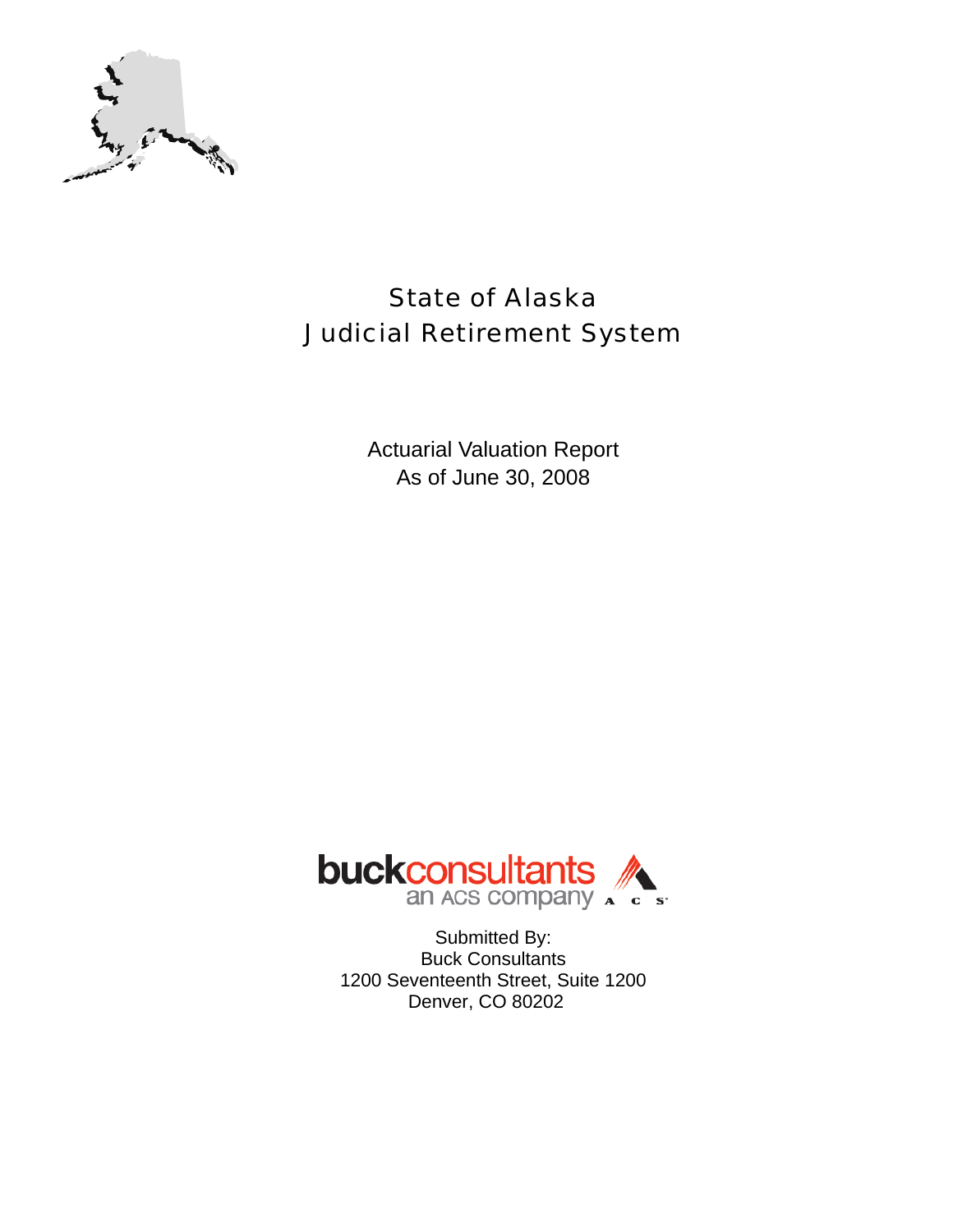

July 14, 2009

State of Alaska The Alaska Retirement Management Board The Department of Revenue, Treasury Division The Department of Administration, Division of Retirement and Benefits P.O. Box 110203 Juneau, AK 99811-0203

Dear Members of The Alaska Retirement Management Board, The Department of Revenue and The Department of Administration:

### **Actuarial Certification**

The annual actuarial valuation required for the State of Alaska Judicial Retirement System has been prepared as of June 30, 2008 by Buck Consultants. The purposes of the report include:

- (1) a presentation of the valuation results of the System as of June 30, 2008;
- (2) a review of experience under the System for the year ended June 30, 2008;
- (3) a determination of the appropriate contribution rate which will be applied for the fiscal year ending June 30, 2011; and
- (4) the provision of reporting and disclosure information for financial statements, governmental agencies, and other interested parties.

The following schedules that we have prepared are included in this report:

- (1) Summary of actuarial assumptions and methods (Section 2.3)
- (2) Schedule of active member valuation data (Section 3.2, 3.3 and 3.4)

In preparing this valuation, we have employed generally accepted actuarial methods and assumptions, in conjunction with employee data provided to us by the Division of Retirement and Benefits and financial information provided in the financial statements audited by KPMG LLP, to determine a sound value for the System liability. The employee data has not been audited, but it has been reviewed and found to be consistent, both internally and with prior years' data.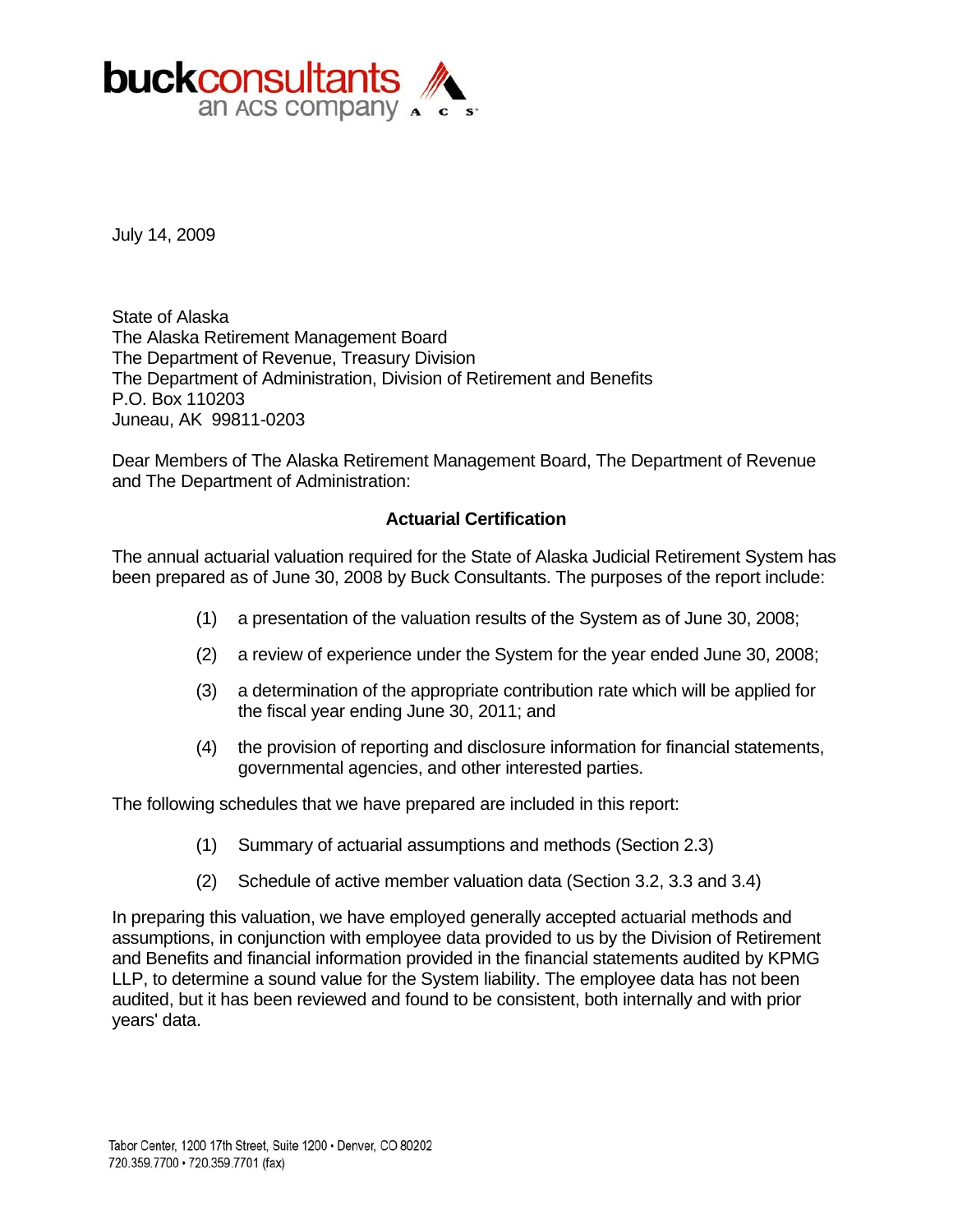The Alaska Retirement Management Board, The Department of Revenue and The Department of Administration July 14, 2009 Page 2

The contribution requirements are determined as a percentage of payroll, and reflect the cost of benefits accruing in FY09 and a fixed 25-year amortization as a level percentage of payroll of the initial unfunded accrued liability and subsequent gains/losses. The amortization period is set by The Alaska Retirement Management Board (Board). Contribution levels are recommended by the Actuary and adopted by the Board each year. The ratio of valuation assets to liabilities increased from 62.41% to 94.96% during the year. This report provides an analysis of the factors that led to the increase.

A summary of the actuarial assumptions and methods is presented in Section 2.3 of this report. The assumptions, when applied in combination, fairly represent past and anticipated future experience of the System.

Future contribution requirements may differ from those determined in the valuation because of:

- (1) differences between actual experience and anticipated experience based on the assumptions;
- (2) changes in actuarial assumptions or methods;
- (3) changes in statutory provisions; or
- (4) differences between the contribution rates determined by the valuation and those adopted by the Board.

This report does not take into account broad declines in U.S. equity and bond prices that have occurred after the valuation date. Taking these into account would have significantly reduced the market and actuarial value of assets shown. The effect of these on any funded ratios and on the final funding calculations is not known. Plan funding and accounting rules generally prohibit reflection of changes in assets and underlying economic conditions that occur after the measurement date.

The undersigned are members of the American Academy of Actuaries and the Society of Actuaries, are fully qualified to provide actuarial services to the State of Alaska, and are available to answer questions regarding this report.

We believe that the assumptions and methods used for funding purposes and for the disclosures presented in this report satisfy the parameter requirements set forth in the Government Accounting Standards Board (GASB) Statement Nos. 25 and 43.

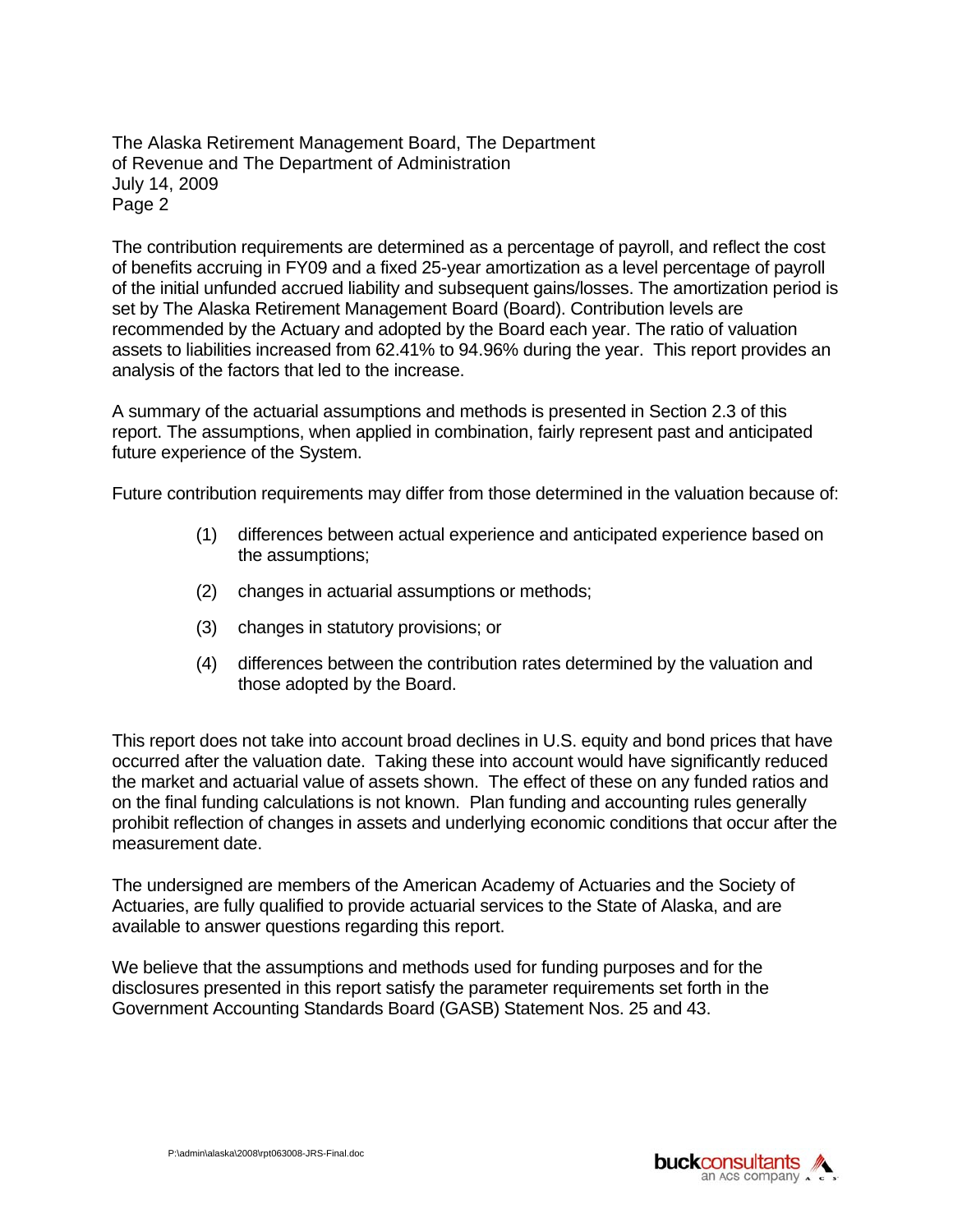The Alaska Retirement Management Board, The Department of Revenue and The Department of Administration July 14, 2009 Page 3

We believe that this report conforms with the requirements of the Alaska statutes, and where applicable, other federal and accounting laws, regulations and rules, as well as generally accepted actuarial principles and practices.

Sincerely,

David H. Alschinstey

Principal, Consulting Actuary **Director, Consulting Actuary** 

Michelle

David H. Slishinsky, ASA, EA, MAAA Michelle Reding DeLange, FSA, EA, MAAA

The undersigned actuary is responsible for all assumptions related to the average annual per capita health claims cost and the health care cost trend rates, and hereby affirms her qualification to render opinions in such matters, in accordance with the qualification standards of the American Academy of Actuaries.

Melissa Krumholz, FSA, MAA Senior Consultant, Health & Productivity

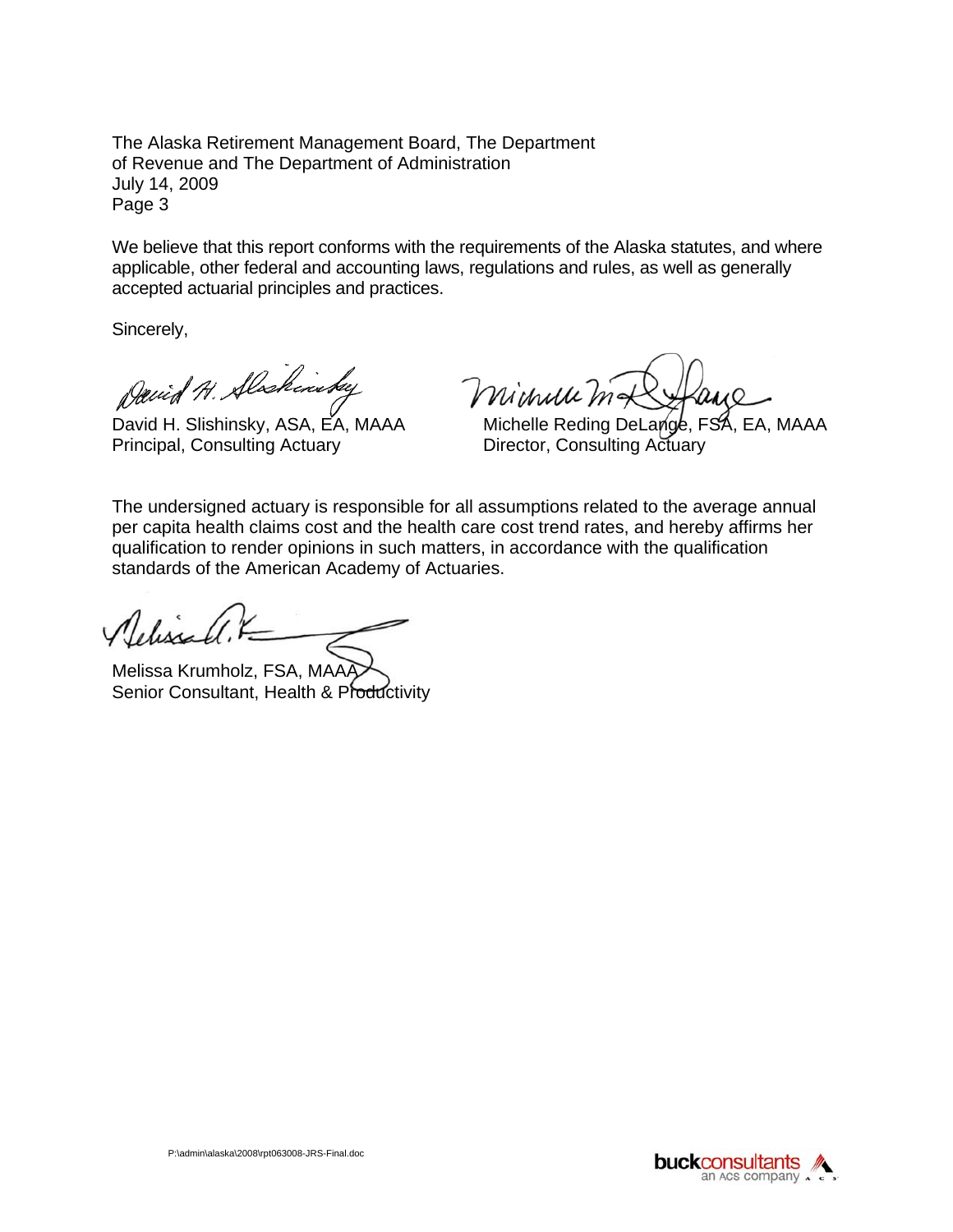# **Contents**

| Section 1: |                                                                               |  |
|------------|-------------------------------------------------------------------------------|--|
| 1.1(a)     |                                                                               |  |
| 1.1(b)     |                                                                               |  |
| 1.1(c)     |                                                                               |  |
| 1.1(d)     |                                                                               |  |
| 1.1(e)     |                                                                               |  |
| 1.2        |                                                                               |  |
| 1.3        |                                                                               |  |
| 1.4        |                                                                               |  |
| 1.5        |                                                                               |  |
| Section 2: |                                                                               |  |
| 2.1        |                                                                               |  |
| 2.2        |                                                                               |  |
| 2.3        | Schedule of the Actuarial Assumptions, Methods and Additional Information  19 |  |
| Section 3: |                                                                               |  |
| 3.1        |                                                                               |  |
| 3.2        |                                                                               |  |
| 3.3        |                                                                               |  |
| 3.4        |                                                                               |  |
| 3.5        |                                                                               |  |

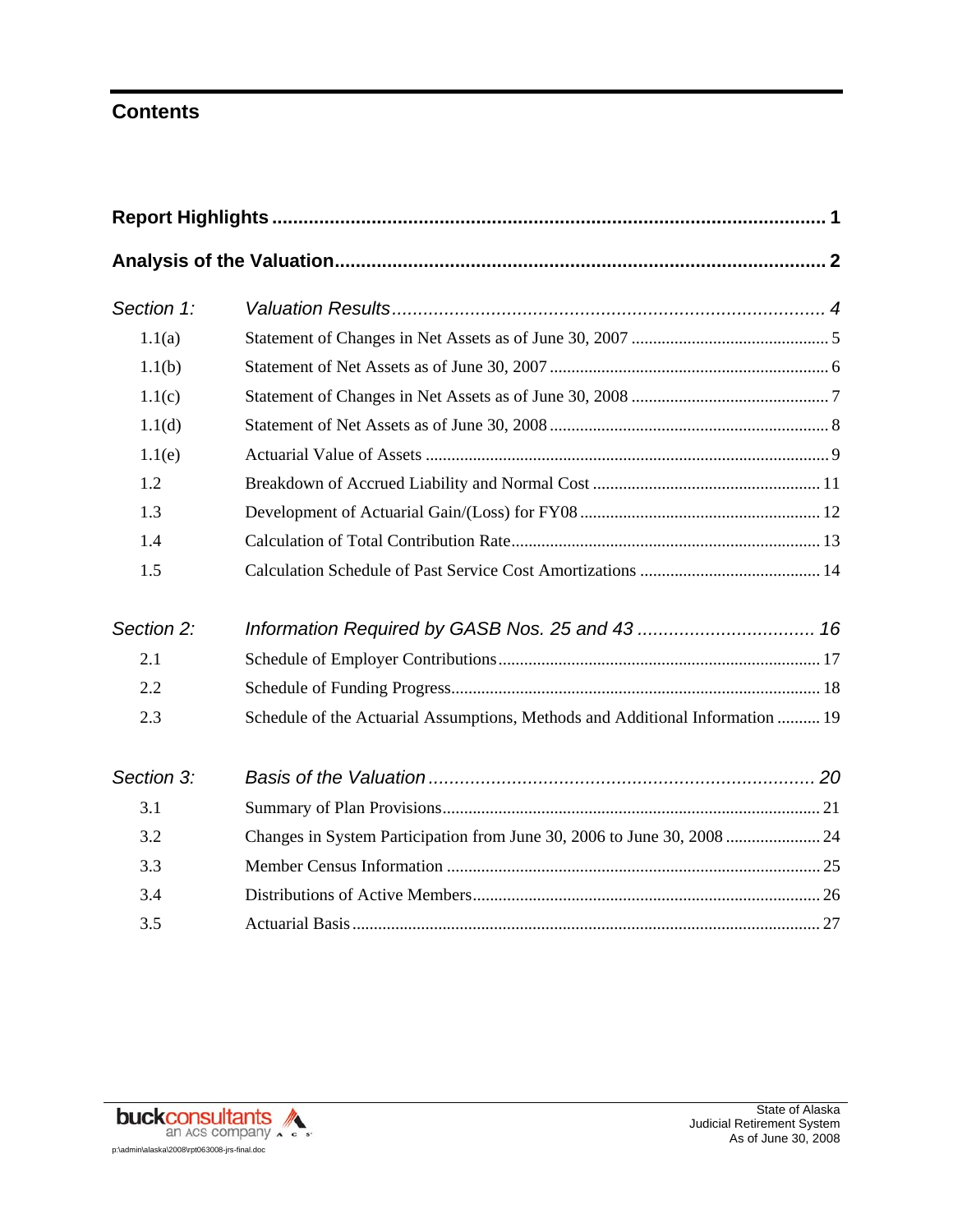# **Report Highlights**

This report has been prepared by Buck Consultants, an ACS Company, to:

- Present the results of a valuation of the State of Alaska Judicial Retirement System as of June 30, 2008;
- Review experience under the System for the period July 1, 2006 to June 30, 2008;
- Determine the contribution rate for the System for Fiscal Year 2011;
- Provide reporting and disclosure information for financial statements, governmental agencies, and other interested parties.

This report is divided into three sections. Section 1 contains the results of the valuation. It includes the experience of the System during the 2006/2007 and 2008 plan years, the current annual costs, and reporting and disclosure information.

Section 2 provides reporting and disclosure information for financial statements, governmental agencies and other interested parties.

Section 3 describes the basis of the valuation. It summarizes the System provisions, provides information relating to the System members, and describes the funding methods and actuarial assumptions used in determining liabilities and costs.

The principal results are as follows:

|     | <b>Funding Status as of June 30</b>                   |              | 2006               | 2008        |
|-----|-------------------------------------------------------|--------------|--------------------|-------------|
| (a) | <b>Valuation</b> assets                               | $\mathbb{S}$ | 79,710,103 \$      | 141,235,655 |
| (b) | Pension accrued liability                             |              | 111,819,972        | 130,596,048 |
| (c) | Healthcare accrued liability                          |              | 15,905,786         | 18,141,832  |
| (d) | Accrued liability, $(b) + (c)$                        | $\mathbb{S}$ | 127,725,758 \$     | 148,737,880 |
| (e) | Funding Ratio, $(a) / (d)$                            |              | 62.41%             | 94.96%      |
|     | <b>Recommended Contribution Rates:</b>                |              | <b>FY08 - FY09</b> | <b>FY11</b> |
| (a) | <b>Employer Normal Cost Rate</b>                      |              | 26.01%             | 29.94%      |
| (b) | Past Service Cost Rate                                |              | 31.69%             | 6.26%       |
| (c) | <b>Total Employer Contribution Rate,</b>              |              | 57.70%             | 36.20%      |
|     | $(a) + (b)$                                           |              |                    |             |
|     | <b>Recommended Contribution Rates for Pension:</b>    |              | <b>FY08 - FY09</b> | <b>FY11</b> |
|     |                                                       |              |                    |             |
| (a) | <b>Employer Normal Cost Rate</b>                      |              | 22.08%             | 25.97%      |
| (b) | Past Service Cost Rate                                |              | 22.78%             | 5.77%       |
| (c) | <b>Total Employer Contribution Rate,</b>              |              | 44.86%             | 31.74%      |
|     | $(a) + (b)$                                           |              |                    |             |
|     | <b>Recommended Contribution Rates for Healthcare:</b> |              | <b>FY08 - FY09</b> | <b>FY11</b> |
| (a) | <b>Employer Normal Cost Rate</b>                      |              | 3.93%              | 3.97%       |
| (b) | Past Service Cost Rate                                |              | 8.91%              | 0.49%       |
| (c) | <b>Total Employer Contribution Rate,</b>              |              | 12.84%             | 4.46%       |

For the June 30, 2007 results, we performed a roll forward of liabilities. The rates that were calculated for FY10 were 46.09% for Pension, 12.61% for Healthcare, and 58.70% in Total.

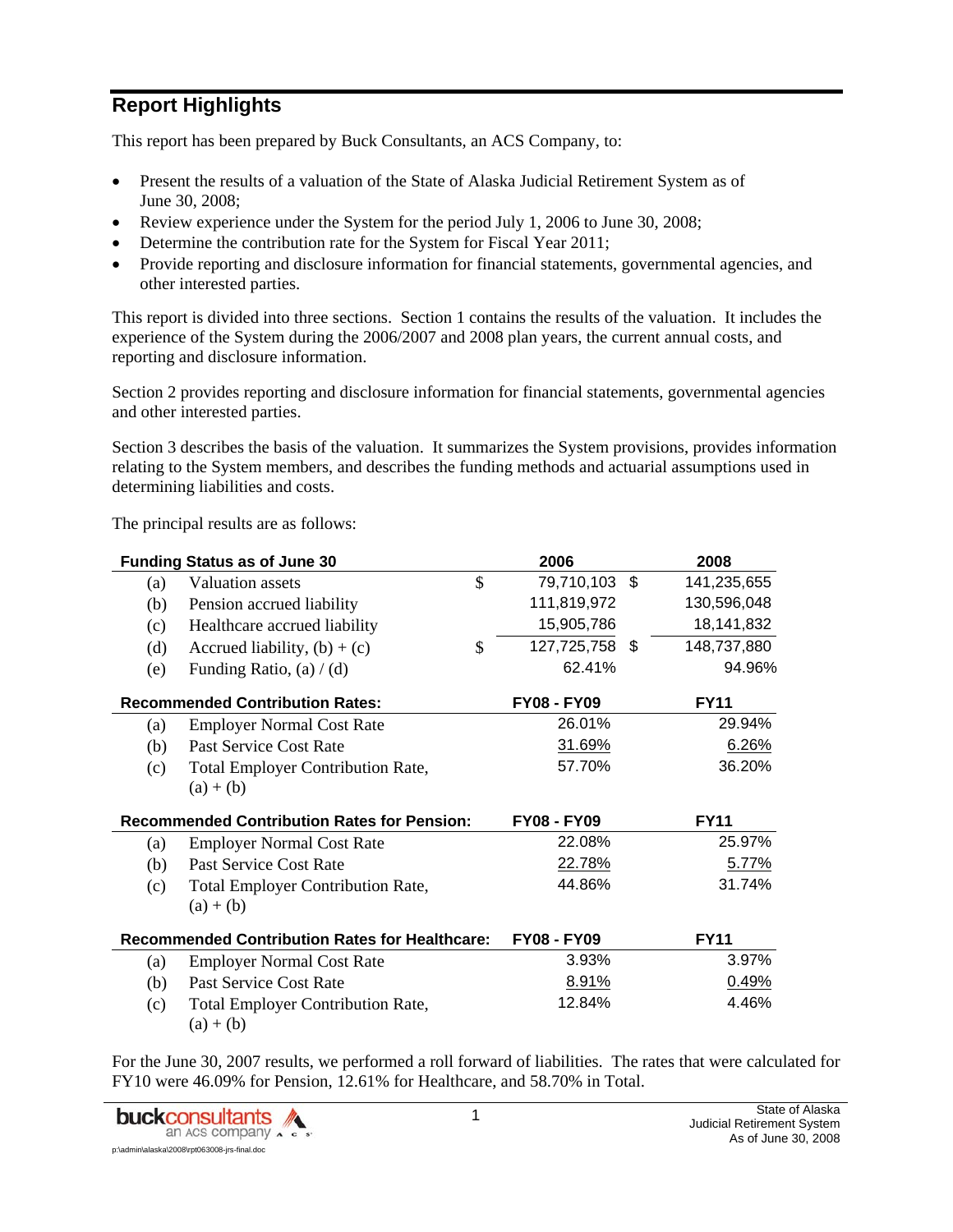## **Analysis of Valuation**

#### **(1) Actuarial Methods and Assumptions**

The actuarial cost method is Entry Age Normal. The actuarial value of assets is the 5-year smoothing method.

#### **(2) Salary Increases**

Salaries for active judges changed between June 30, 2006 and June 30, 2008. The following table presents the annual base salaries for the different court appointments:

|                                | June 30, 2006 | June 30, 2008 |
|--------------------------------|---------------|---------------|
| District Court                 | \$129,516     | \$140,748     |
| Superior Court                 | 152,760       | 165.996       |
| <b>Appellate Court</b>         | 156,084       | 169,608       |
| Supreme Court                  | 165,204       | 179,520       |
| <b>Administrative Director</b> | 152,760       | 165,996       |
| Chief Justice                  | 165,696       | 180,048       |

#### **(3) Investment Experience**

The approximate market value rate of return on investments during fiscal year 2007 was 18.1% and the approximate market value rate of return during fiscal year 2008 was (4.8)%, net of expenses. Our actuarial calculations were based upon the assumption that the System's assets would earn 8.25% in FY07 and FY08, net of expenses. The compound average annual market value rate of return during the two-year period was 6.03%, which resulted in an actuarial loss of \$1 million to the System.

#### **(4) Demographic Experience**

The number of active members increased from 66 to 73 for the two year period. There were 13 new entrants to the plan with an average entry age higher than the continuing members. The average age of active members increased by 0.94 years and the average past service decreased by 0.25 years. There were small changes in the inactive statistics as well. The membership statistics are found in Sections 3.2 through 3.4 of this report. The changes in member data produced an actuarial loss.

#### **(5) Changes in Methods from the Prior Valuation**

There were no changes in asset or valuation methods from the prior valuation.

#### **(6) Changes in Assumptions from the Prior Valuation**

There were two changes in assumptions from the prior valuation. The first was regarding the future increases in healthcare cost trend rates, and the change to the Society of Actuaries' Healthcare Cost Trend Model. The second change involved decreasing the assumed Medicare Part B only proportion of all Medicare retirees from 5% to 4%.

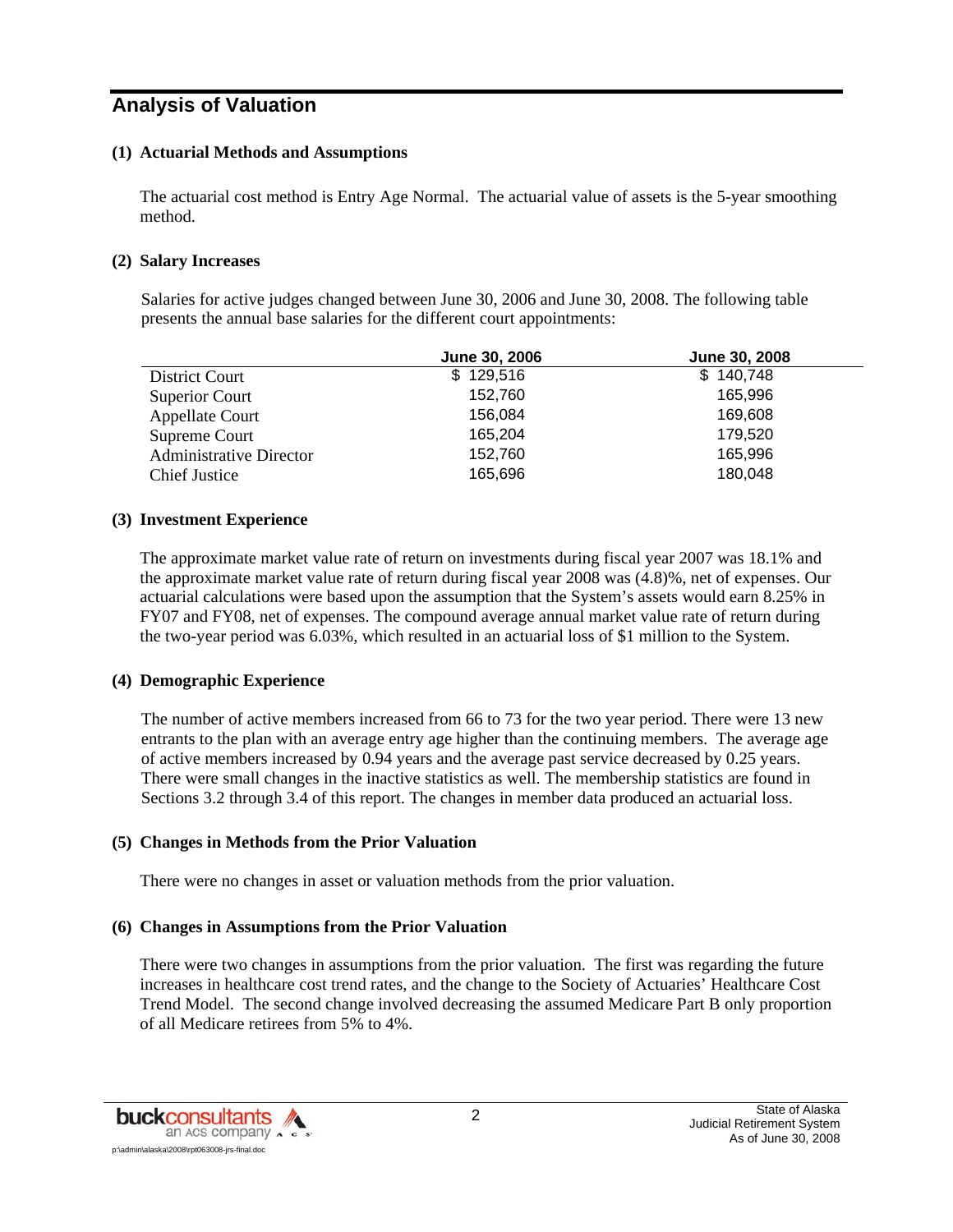# **Analysis of Valuation** *(continued)*

#### **(7) Changes in Benefit Provisions Since the Prior Valuation**

There have been no changes in benefit provisions since the prior valuation.

#### **(8) Summary**

The overall effect of system experience during the two-year period resulted in an increase in the funding ratio from 62.41% to 94.96%. The total contribution rate decreased from 57.70% to 36.20%.

|    |                                                                                   | <b>Pension</b> | <b>Healthcare</b> | <b>Total</b> |
|----|-----------------------------------------------------------------------------------|----------------|-------------------|--------------|
| 1. | Total employer contribution rate from June 30, 2006 valuation                     | 44.86%         | 12.84%            | 57.70%       |
| 2. | Change during FY07                                                                | 1.23%          | (0.23%)           | 1.00%        |
| 3. | Total employer contribution rate from June 30, 2007 roll-forward<br>valuation     | 46.09%         | 12.61%            | 58.70%       |
| 4. | Change due to:                                                                    |                |                   |              |
|    | Change in assumptions and methods <sup>1</sup><br>a.                              | 0.00%          | 0.50%             | 0.50%        |
|    | Investment experience<br>b.                                                       | 0.44%          | 0.08%             | 0.52%        |
|    | State of Alaska appropriation<br>c.                                               | (19.57%)       | $(6.94\%)$        | (26.51%)     |
|    | Demographic experience, medical experience and new<br>d.<br>entrants <sup>2</sup> | 4.78%          | $(1.79\%)$        | 2.99%        |
|    | Total<br>e.                                                                       | (14.35%)       | (8.15%)           | $(22.50\%)$  |
| 5. | Total employer contribution rate this year $[3 + 4e]$                             | 31.74%         | 4.46%             | 36.20%       |

*<sup>1</sup> Change of the healthcare cost trend rates.* 

*<sup>2</sup> Includes changes in healthcare assumptions other than the change in the healthcare cost trend rates.*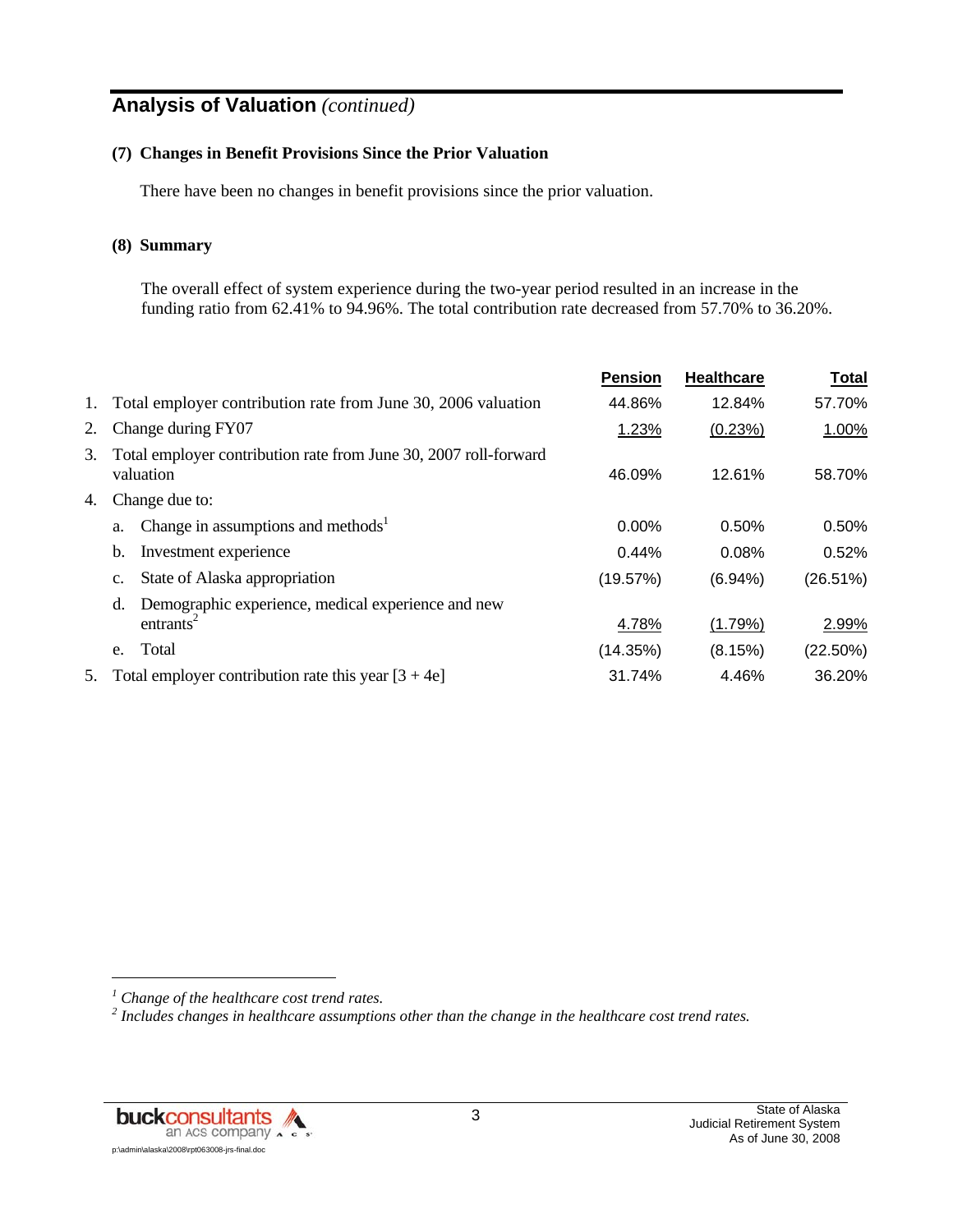# **Section 1**

This section sets forth the results of the actuarial valuation.

- Section 1.1 Shows the asset information for FY07 and FY08.
- Section 1.2 Shows the actuarial present values as of June 30, 2008.
- Section 1.3 Calculates the actuarial gain or loss for FY08.
- Section 1.4 Develops the total contribution rate.
- Section 1.5 Schedule of past service cost amortizations.

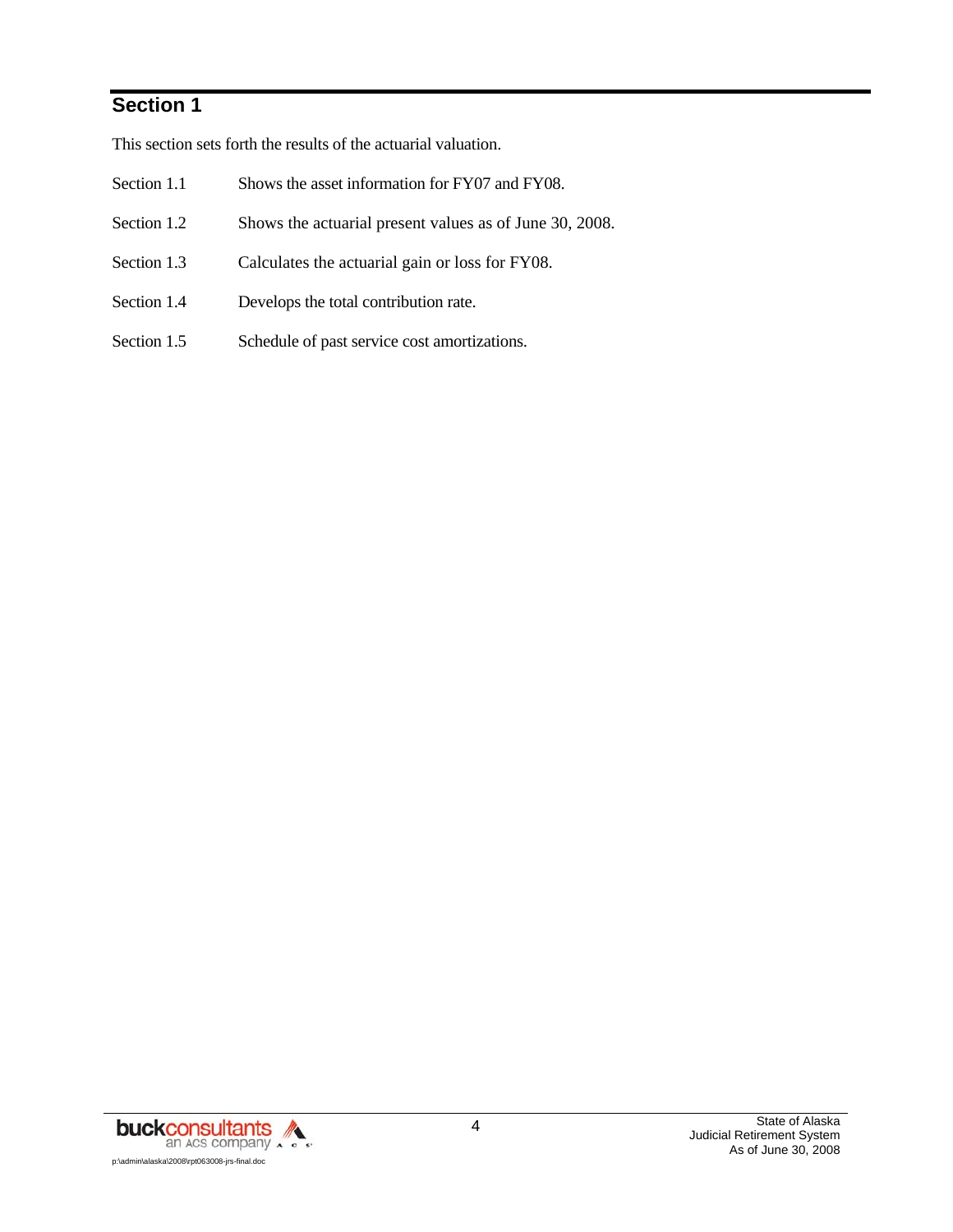# **Section 1** *(continued)* **1.1(a) Statement of Changes in Net Assets as of June 30, 2007**

|     | <b>Fiscal Year 2007</b>                                                                                                                                                                                                                                                        |          | <b>Pension</b>                                                          |          | <b>Healthcare</b>                                                   |          | Total<br><b>Market Value</b>                                                   |  |
|-----|--------------------------------------------------------------------------------------------------------------------------------------------------------------------------------------------------------------------------------------------------------------------------------|----------|-------------------------------------------------------------------------|----------|---------------------------------------------------------------------|----------|--------------------------------------------------------------------------------|--|
| (1) | Net Assets, June 30, 2006<br>(market value)                                                                                                                                                                                                                                    | \$       | 77,310,716                                                              | \$       | 2,399,387                                                           | \$       | 79,710,103                                                                     |  |
| (2) | Additions:<br><b>Member Contributions</b><br>(a)<br><b>Employer Contributions</b><br>(b)<br>Interest and Dividend Income<br>(c)<br>(d)<br>Securities Lending Income<br>Net Appreciation (Depreciation) in<br>(e)<br>Fair Value of Investments<br><b>Total Additions</b><br>(f) | \$<br>\$ | 413,669<br>3,168,943<br>2,324,784<br>21,818<br>10,132,685<br>16,061,899 | \$<br>\$ | $63,546^1$<br>486,800<br>357,123<br>3,352<br>1,556,540<br>2,467,361 | \$<br>\$ | 477,215<br>3,655,743<br>2,681,907<br>25,170<br><u>11,689,225</u><br>18,529,260 |  |
| (3) | Deductions:<br><b>Medical Benefits</b><br>(a)<br><b>Retirement Benefits</b><br>(b)<br><b>Investment Expenses</b><br>(c)<br>(d)<br><b>Administrative Expenses</b><br><b>Total Deductions</b><br>(e)                                                                             | \$<br>\$ | 0<br>6,232,138<br>157,881<br>65,774<br>6,455,793                        | \$<br>\$ | 829,572<br>0<br>24,254<br>10,104<br>863,930                         | \$<br>\$ | 829,572<br>6,232,138<br>182,135<br>75,878<br>7,319,723                         |  |
| (4) | Net Assets, June 30, 2007<br>(market value)                                                                                                                                                                                                                                    | \$       | 86,916,822                                                              | \$       | 4,002,818                                                           | \$       | 90,919,640                                                                     |  |
|     | Approximate Market Value Investment Return Rate<br>During FY07 Net of All Expenses                                                                                                                                                                                             |          |                                                                         |          |                                                                     |          | 18.1%                                                                          |  |

Allocation of assets between pension and postemployment healthcare was reported to us by the Division of Retirement and Benefits.

*<sup>1</sup> These contributions are premiums paid by retirees who are not eligible for system-paid medical benefits.* 

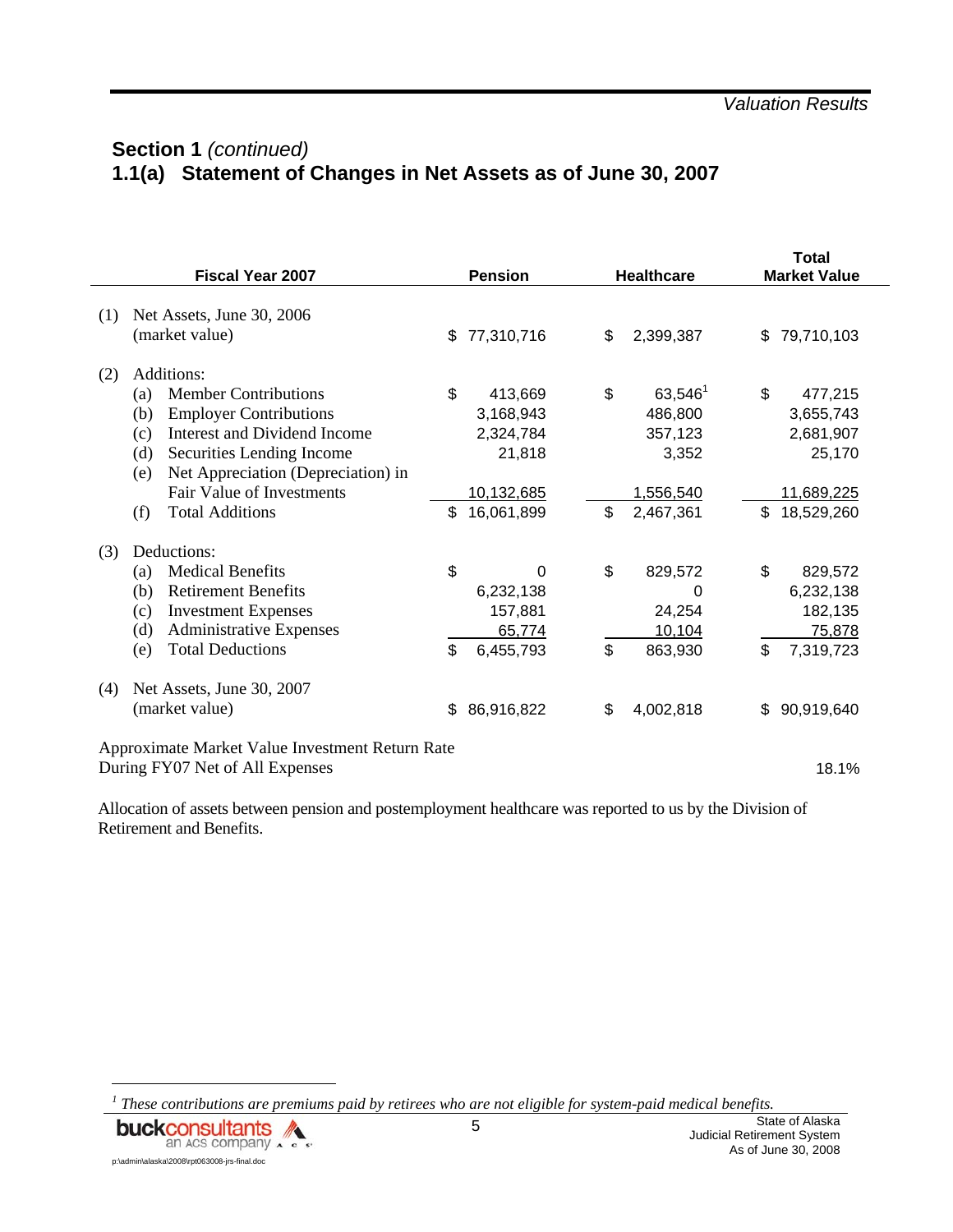# **Section 1** *(continued)* **1.1(b) Statement of Net Assets as of June 30, 2007**

| As of June 30, 2007                       | <b>Pension</b>      | <b>Healthcare</b> | <b>Total</b><br><b>Market Value</b> |
|-------------------------------------------|---------------------|-------------------|-------------------------------------|
| Cash and Cash Equivalents                 | \$<br>168,320 \$    | 25,857            | \$<br>194,177                       |
| Domestic Equity Pool                      | 34, 153, 116        | 1,561,057         | 35,714,173                          |
| Domestic Fixed Income Pool                | 12,106,739          | 553,370           | 12,660,109                          |
| <b>International Equity Pool</b>          | 16,857,700          | 770,525           | 17,628,225                          |
| <b>Real Estate Pool</b>                   | 10,906,484          | 498,509           | 11,404,993                          |
| <b>International Fixed Income Pool</b>    | 1,431,104           | 65,412            | 1,496,516                           |
| <b>Treasury Inflation Protection Pool</b> | 3,963,636           | 181,168           | 4,144,804                           |
| <b>Retirement Fixed Income Pool</b>       | 0                   | 0                 | $\Omega$                            |
| <b>Emerging Markets Equity Pool</b>       | 2,178,998           | 99,596            | 2,278,594                           |
| High Yield Pool                           | 1,525,562           | 69,730            | 1,595,292                           |
| Absolute Return Pool                      | 3,514,904           | 160,658           | 3,675,562                           |
| Net Receivables                           | 110,259             | 16,936            | 127,195                             |
| <b>Total Assets</b>                       | \$<br>86,916,822 \$ | 4,002,818         | \$<br>90,919,640                    |

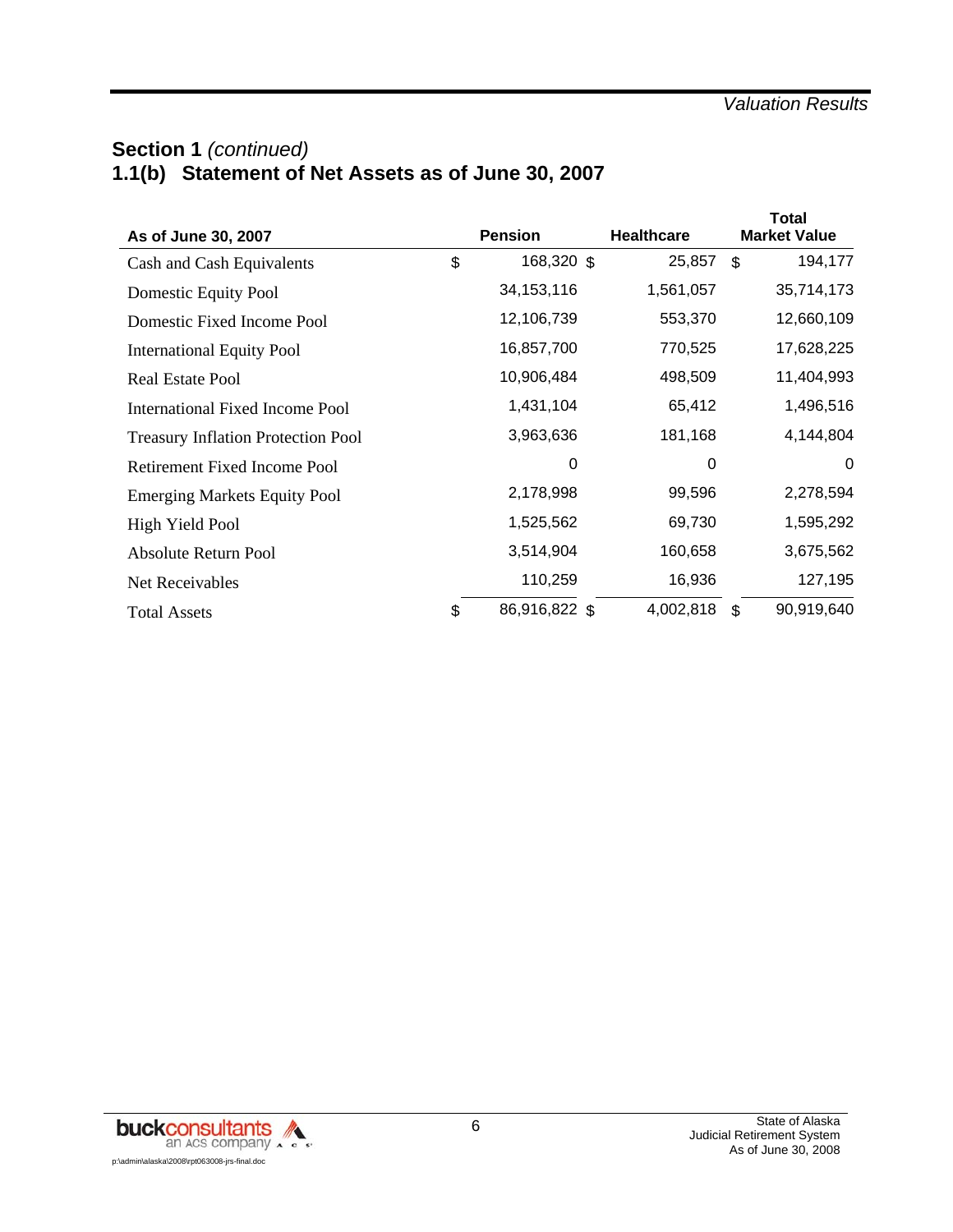# **Section 1** *(continued)* **1.1(c) Statement of Changes in Net Assets as of June 30, 2008**

|     | <b>Fiscal Year 2008</b>                                                                                                                                                                                                                                                                                  |          | <b>Pension</b>                                                                         |          | <b>Healthcare</b>                                                                 |          | Total<br><b>Market Value</b>                                                             |
|-----|----------------------------------------------------------------------------------------------------------------------------------------------------------------------------------------------------------------------------------------------------------------------------------------------------------|----------|----------------------------------------------------------------------------------------|----------|-----------------------------------------------------------------------------------|----------|------------------------------------------------------------------------------------------|
| (1) | Net Assets, June 30, 2007<br>(market value)                                                                                                                                                                                                                                                              | \$       | 86,916,822                                                                             | \$       | 4,002,818                                                                         | \$       | 90,919,640                                                                               |
| (2) | Additions:                                                                                                                                                                                                                                                                                               |          |                                                                                        |          |                                                                                   |          |                                                                                          |
|     | <b>Member Contributions</b><br>(a)<br><b>Employer Contributions</b><br>(b)<br>State of Alaska Appropriation<br>(c)<br>Interest and Dividend Income<br>(d)<br>Securities Lending Income<br>(e)<br>(f)<br>Net Appreciation (Depreciation) in<br>Fair Value of Investments<br><b>Total Additions</b><br>(g) | \$<br>\$ | 509,539<br>4,556,415<br>36,178,570<br>3,834,738<br>47,623<br>(8,897,032)<br>36,229,853 | \$<br>\$ | $14,160^1$<br>1,303,609<br>12,821,430<br>100,697<br>0<br>(383, 400)<br>13,856,496 | \$<br>\$ | 523,699<br>5,860,024<br>49,000,000<br>3,935,435<br>47,623<br>(9, 280, 432)<br>50,086,349 |
| (3) | Deductions:<br><b>Medical Benefits</b><br>(a)<br><b>Retirement Benefits</b><br>(b)<br><b>Investment Expenses</b><br>(c)<br>(d)<br><b>Administrative Expenses</b><br><b>Total Deductions</b><br>(e)                                                                                                       | \$<br>\$ | 0<br>6,697,474<br>182,135<br>57,444<br>6,937,053                                       | \$<br>\$ | 250,818 <sup>2</sup><br>0<br>0<br>6,398<br>257,216                                | \$<br>\$ | 250,818<br>6,697,474<br>182,135<br>63,842<br>7,194,269                                   |
| (4) | Net Assets, June 30, 2008<br>(market value)<br>Approximate Market Value Investment Return Rate                                                                                                                                                                                                           |          | \$116,209,622                                                                          | \$       | 17,602,098                                                                        |          | \$133,811,720                                                                            |

During FY08 Net of All Expenses (4.8)%

Allocation of assets between pension and postemployment healthcare was reported to us by the Division of Retirement and Benefits.

<sup>&</sup>lt;sup>1</sup> These contributions are premiums paid by retirees who are not eligible for system-paid medical benefits.<br><sup>2</sup> These benefit payments represent actual expanditures from March 1, 2008 to June 20, 2008 from the Sect

<sup>&</sup>lt;sup>2</sup> These benefit payments represent actual expenditures from March 1, 2008 to June 30, 2008 from the Section 115 trust. *Due to the establishment of this trust, the Retiree Health Fund paid all healthcare claims until the fund was depleted in February 2008.*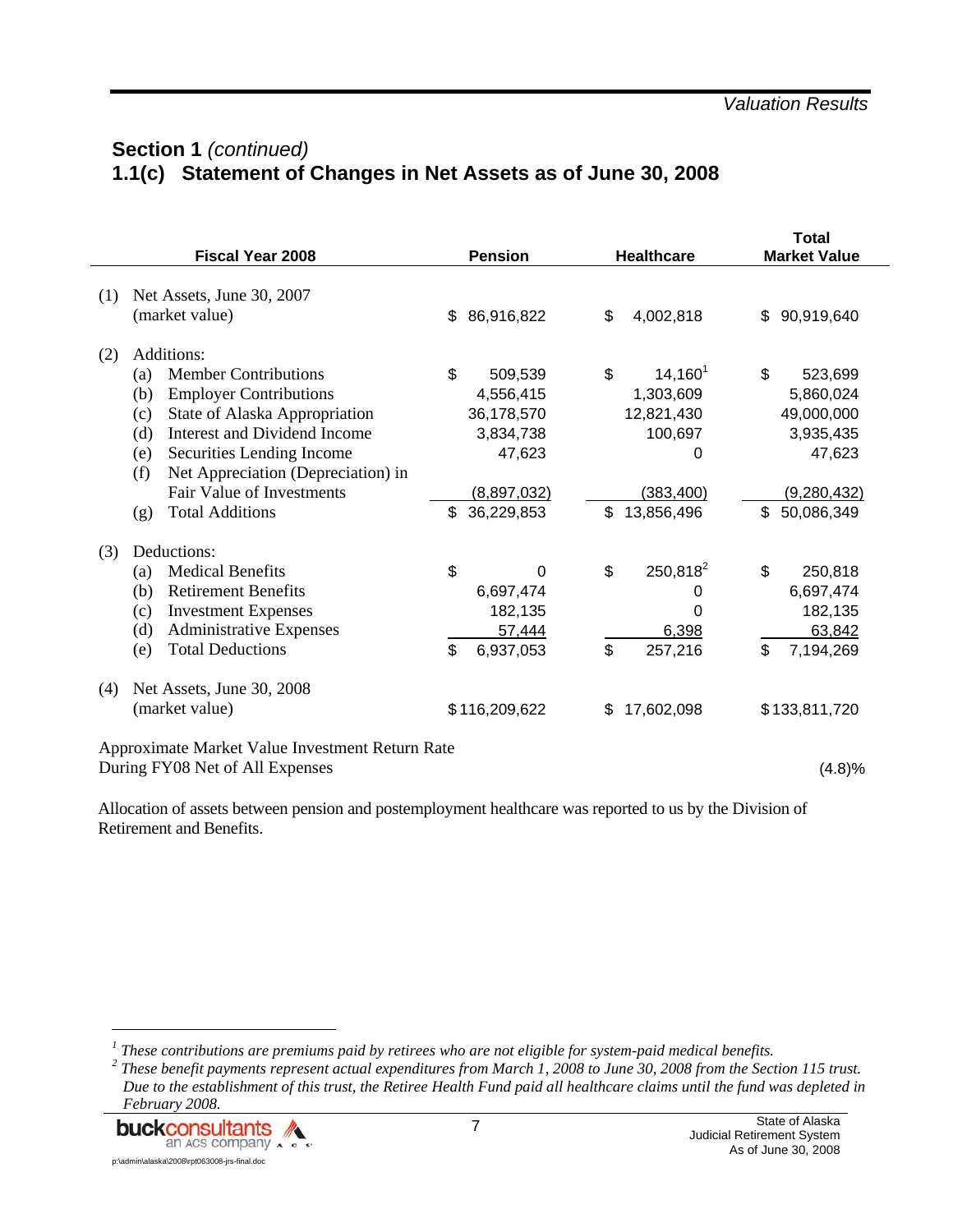# **Section 1** *(continued)* **1.1(d) Statement of Net Assets as of June 30, 2008**

| As of June 30, 2008                       | <b>Pension</b>    | <b>Healthcare</b> | <b>Total</b><br><b>Market Value</b> |
|-------------------------------------------|-------------------|-------------------|-------------------------------------|
| Cash and Cash Equivalents                 | \$<br>49,037      | \$<br>939,450     | \$<br>988,487                       |
| Domestic Equity Pool                      | 47,649,142        | 7,356,215         | 55,005,357                          |
| Domestic Fixed Income Pool                | 0                 | 1,910,666         | 1,910,666                           |
| <b>International Equity Pool</b>          | 20,538,877        | 3,215,571         | 23,754,448                          |
| Real Estate Pool                          | 12,035,028        | 415,712           | 12,450,740                          |
| International Fixed Income Pool           | 2,423,645         | 344,995           | 2,768,640                           |
| <b>Treasury Inflation Protection Pool</b> | 4,551,135         | 1,434,324         | 5,985,459                           |
| Retirement Fixed Income Pool              | 17,791,473        | 614,550           | 18,406,023                          |
| <b>Emerging Markets Equity Pool</b>       | 2,277,973         | 580,133           | 2,858,106                           |
| High Yield Pool                           | 3,558,817         | 477,710           | 4,036,527                           |
| Absolute Return Pool                      | 4,855,259         | 167,709           | 5,022,968                           |
| Net Receivables                           | 479,236           | 145,063           | 624,299                             |
| <b>Total Assets</b>                       | \$<br>116,209,622 | \$<br>17,602,098  | \$<br>133,811,720                   |

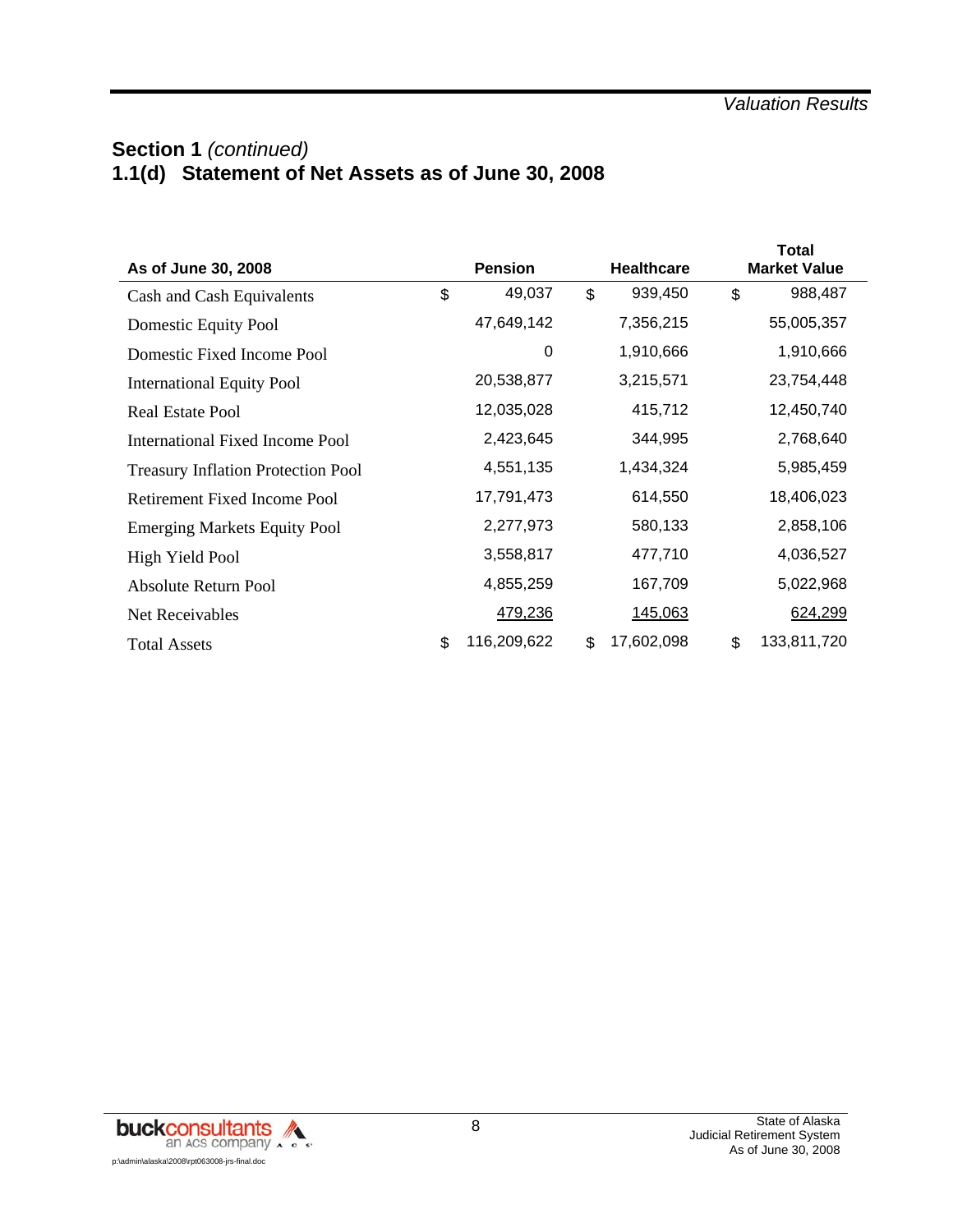# **Section 1** *(continued)* **1.1(e) Actuarial Value of Assets**

The actuarial value of assets was set equal to the market value at June 30, 2002. Future investment gains and losses will be recognized 20% per year over 5 years. In no event may valuation assets be less than 80% or more than 120% of market value as of the current valuation date.

| In Thousands                                                                              | <b>Pension</b>    | <b>Healthcare</b> | <b>Total</b>      |
|-------------------------------------------------------------------------------------------|-------------------|-------------------|-------------------|
| (1) Deferral of Investment Return for FY08                                                |                   |                   |                   |
| (a) Market Value, June 30, 2007                                                           | 86,916,822<br>\$. | 4,002,818<br>\$   | 90,919,640<br>\$. |
| (b) Contributions for FY08                                                                | 41,244,524        | 14,139,199        | 55,383,723        |
| - Weighted for timing                                                                     | 20,622,262        | 7,069,600         | 27,691,862        |
| (c) Benefit Payments for FY08                                                             | 6,697,474         | 250,818           | 6,948,292         |
| - Weighted for timing                                                                     | 3,348,737         | 125,409           | 3,474,146         |
| Actual Investment Return (net of expenses)<br>(d)                                         | (5,254,250)       | (289, 101)        | (5,543,351)       |
| Expected Return Rate (net of expenses)<br>(e)                                             | 8.25%             | 8.25%             | 8.25%             |
| Expected Return - Weighted for Timing,<br>(f)                                             |                   |                   |                   |
| $(a. + b. - c.) \times e.$                                                                | 8,595,704         | 903,128           | 9,498,832         |
| (g) Investment Gain/(Loss) for the Year $(d. -f.)$                                        | (13,849,954)      | (1, 192, 229)     | (15,042,183)      |
| (h) Deferred Investment Return                                                            | (6,673,104)       | (750, 831)        | (7,423,935)       |
| (2) Actuarial Value, June 30, 2008                                                        |                   |                   |                   |
| (a) Market Value, June 30, 2008                                                           | \$116,209,622     | 17,602,098<br>S   | \$133,811,720     |
| 2008 Deferred Investment Return/(Loss)<br>(b)                                             | (6,673,104)       | (750, 831)        | (7, 423, 935)     |
| (c) Preliminary Actuarial Value, June 30, 2008                                            |                   |                   |                   |
| $(a. - b.)$                                                                               | 122,882,726       | 18,352,929        | 141,235,655       |
| (d) Upper Limit: 120% of Market Value, June 30, 2008                                      | 139,451,546       | 21,122,518        | 160,574,064       |
| Lower Limit: 80% of Market Value,<br>June 30, 2008<br>(e)                                 | 92,967,698        | 14,081,678        | 107,049,376       |
| Actuarial Market Value, June 30, 2008<br>(f)<br>$(c.$ limited by d. and e.)               | \$122,882,726     | 18,352,929<br>\$. | \$141,235,655     |
| (g) Ratio of Actuarial Value of Assets to<br><b>Market Value of Assets</b>                | 105.74%           | 104.27%           | 105.55%           |
| (h) Approximate Actuarial Value Investment<br>Return Rate During FY08 Net of All Expenses | 7.42%             | 6.86%             | 7.36%             |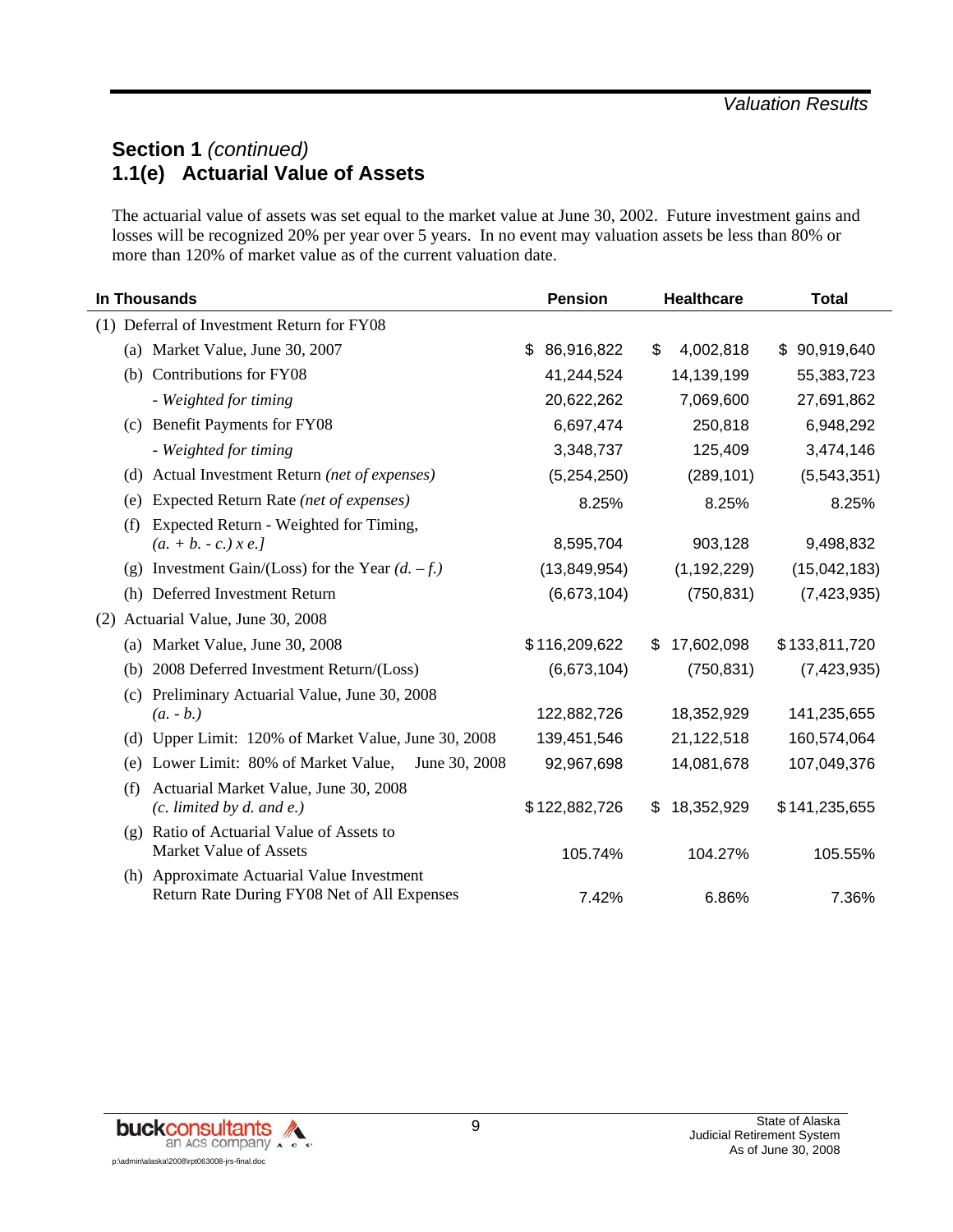#### *Valuation Results*

# **1.1(e) Actuarial Value of Assets** *(continued)*

The tables below show the development of gain/(loss) to be recognized in the current year.

| <b>Pension</b>                   |                          |                                                    |                                               |                                                   |  |  |  |  |
|----------------------------------|--------------------------|----------------------------------------------------|-----------------------------------------------|---------------------------------------------------|--|--|--|--|
| <b>Plan Year</b><br><b>Ended</b> | <b>Asset Gain/(Loss)</b> | Gain/(Loss)<br><b>Recognized in Prior</b><br>Years | Gain/(Loss)<br><b>Recognized This</b><br>Year | Gain/(Loss)<br><b>Deferred to Future</b><br>Years |  |  |  |  |
| 6/30/2007                        | 7,344,765                | \$<br>1.468.953                                    | 1.468.953                                     | 4,406,859                                         |  |  |  |  |
| 6/30/2008                        | (13, 849, 954)           |                                                    | (2,769,991)                                   | (11,079,963)                                      |  |  |  |  |
| <b>Total</b>                     | (6,505,189)              | 1,468,953                                          | (1, 301, 038)                                 | (6,673,104)                                       |  |  |  |  |

|                                  |                          | <b>Healthcare</b>                                  |                                               |                                                   |
|----------------------------------|--------------------------|----------------------------------------------------|-----------------------------------------------|---------------------------------------------------|
| <b>Plan Year</b><br><b>Ended</b> | <b>Asset Gain/(Loss)</b> | Gain/(Loss)<br><b>Recognized in Prior</b><br>Years | Gain/(Loss)<br><b>Recognized This</b><br>Year | Gain/(Loss)<br><b>Deferred to Future</b><br>Years |
| $6/30/2007$ <sup>1</sup>         | \$<br>338.252            | \$<br>67.650                                       | 67.650                                        | 202.952                                           |
| 6/30/2008                        | (1, 192, 229)            |                                                    | (238, 446)                                    | (953, 783)                                        |
| <b>Total</b>                     | (853, 977)               | \$<br>67,650                                       | (170,796)                                     | (750,831)                                         |

|                                  |                          | Total                                              |                                               |                                                   |
|----------------------------------|--------------------------|----------------------------------------------------|-----------------------------------------------|---------------------------------------------------|
| <b>Plan Year</b><br><b>Ended</b> | <b>Asset Gain/(Loss)</b> | Gain/(Loss)<br><b>Recognized in Prior</b><br>Years | Gain/(Loss)<br><b>Recognized This</b><br>Year | Gain/(Loss)<br><b>Deferred to Future</b><br>Years |
| 6/30/2007                        | 7.683.017                | 1,536,603<br>S                                     | 1,536,603                                     | 4,609,811<br>S                                    |
| 6/30/2008                        | (15,042,183)             |                                                    | (3,008,437)                                   | (12,033,746)                                      |
| <b>Total</b>                     | (7, 359, 166)            | 1,536,603                                          | (1, 471, 834)                                 | (7, 423, 935)                                     |

<sup>&</sup>lt;sup>1</sup> The pension and healthcare assets bases were allocated using a ratio of market value of assets as of June 30, 2007.

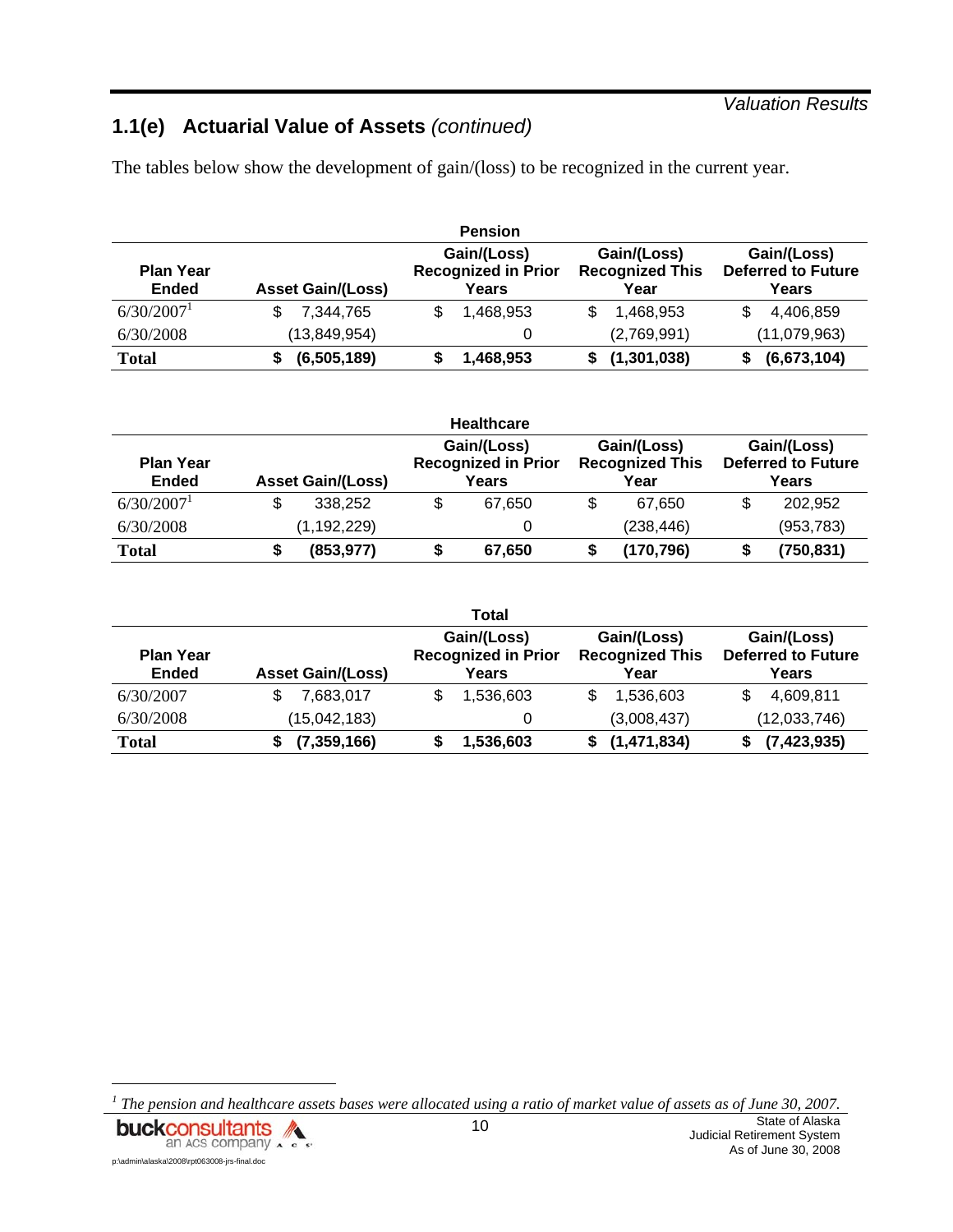# Section 1 (continued)<br>1.2 Breakdown of **1.2 Breakdown of Accrued Liability and Normal Cost**

| At June 30, 2008                               | <b>Normal Cost</b> | <b>Accrued Liability</b> |
|------------------------------------------------|--------------------|--------------------------|
| <b>Active Members</b>                          |                    |                          |
| <b>Retirement Benefits</b>                     |                    |                          |
|                                                | \$<br>3,303,027    | \$ 36,918,392            |
| <b>Disability Benefits</b>                     | 29,418             | 57,377                   |
| <b>Death Benefits</b>                          | 156,320            | 917,250                  |
| Termination Benefits <sup>1</sup>              | 104,292            | 601,889                  |
| Medical and Prescription Drug Benefits         | 515,352            | 5,754,122                |
| Medicare Part D Subsidy                        | (52, 571)          | (420, 855)               |
| Subtotal                                       | \$<br>4,055,838    | \$43,828,175             |
| <b>Benefit Recipients</b>                      |                    |                          |
| <b>Retiree Benefits</b>                        |                    | \$78,271,247             |
| <b>Survivor Benefits</b>                       |                    | 10,057,921               |
| Disability Benefits                            |                    | $\mathbf 0$              |
| Medical and Prescription Drug Benefits         |                    | 13,007,941               |
| Medicare Part D Subsidy                        |                    | (1,306,599)              |
| Subtotal                                       |                    | \$100,030,510            |
| <b>Vested Terminations</b>                     |                    |                          |
| <b>Deferred Retirement Benefits</b>            |                    | \$<br>3,759,781          |
| Medical and Prescription Drug Benefits         |                    | 1,179,065                |
| Medicare Part D Subsidy                        |                    | (71, 842)                |
| Subtotal                                       |                    | \$<br>4,867,004          |
| <b>Non-Vested Terminations</b>                 |                    | \$<br>12,191             |
| <b>Total</b>                                   | \$<br>4,055,838    | \$148,737,880            |
| <b>Total Pension</b>                           | \$<br>3,593,057    | \$130,596,048            |
| <b>Total Healthcare, Net of Part D Subsidy</b> | \$<br>462,781      | \$18,141,832             |

*1 Includes return of contributions.*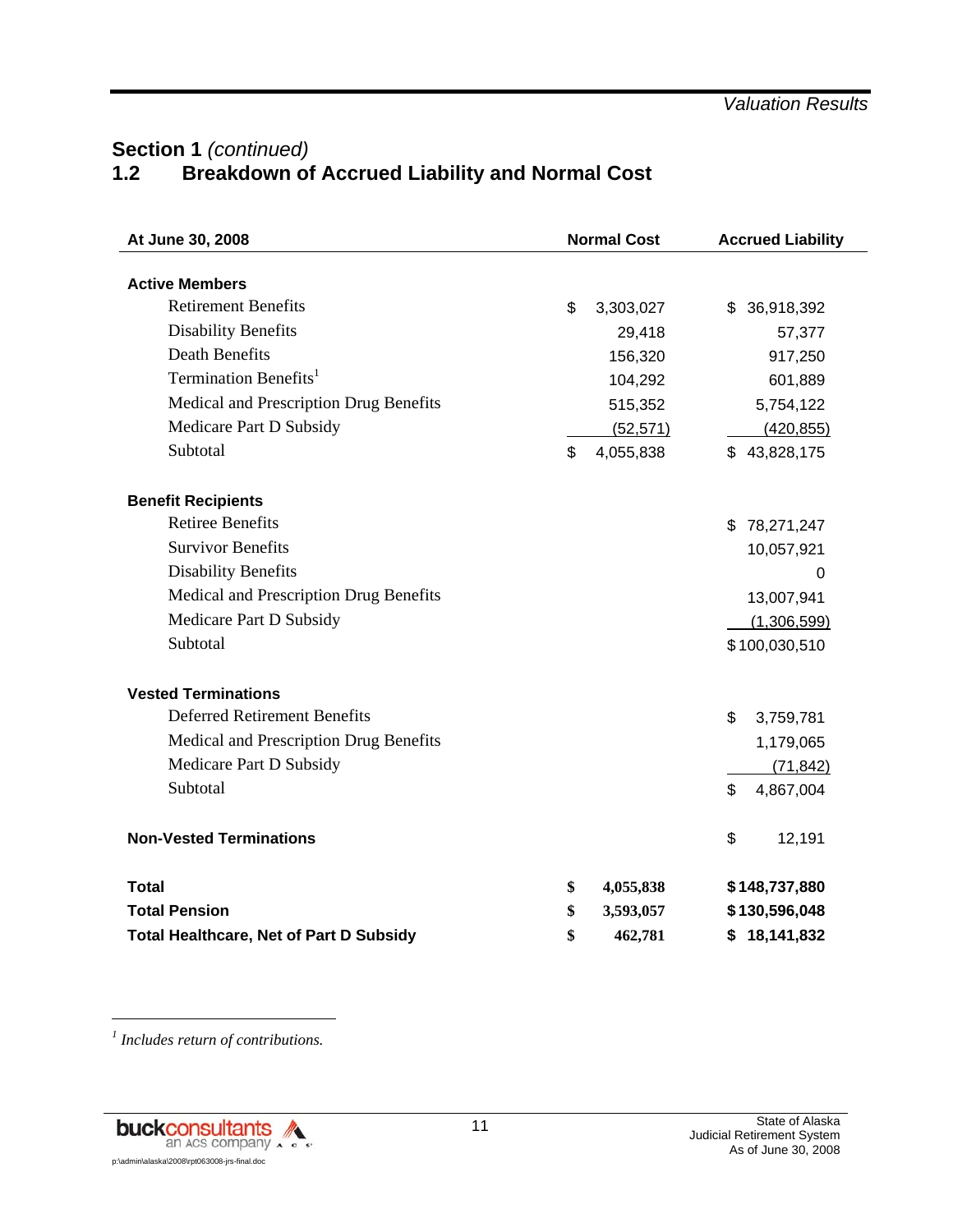*Valuation Results* 

## **Section 1 (continued)**<br>**1.3 Development 1.3 Development of Actuarial Gain/(Loss) for FY08**

|      |                                                                                              | Pension           | <b>Healthcare</b> |                      |    | <b>Total</b>  |
|------|----------------------------------------------------------------------------------------------|-------------------|-------------------|----------------------|----|---------------|
| (1)  | Accrued Liability, June 30, 2007                                                             | \$117,378,824     | \$                | 16,610,082           | \$ | 133,988,906   |
| (2)  | Normal Cost for FY08                                                                         | 2,712,088         |                   | 413,670              |    | 3,125,758     |
| (3)  | Interest on $(1)$ and $(2)$ at 8.25%                                                         | 9,907,500         |                   | 1,404,460            |    | 11,311,960    |
| (4)  | <b>Benefit Payments for FY08</b>                                                             | 6,679,640         |                   | 250,818 <sup>8</sup> |    | 6,930,458     |
| (5)  | Refund of Contributions for FY08                                                             | 17,834            |                   | 0                    |    | 17,834        |
| (6)  | Interest on (4) and (5) at 8.25% for one-half                                                |                   |                   |                      |    |               |
|      | year                                                                                         | 276,271           |                   | 10,346               |    | 286,617       |
| (7)  | Change in Assumptions                                                                        | 0                 |                   | 789,072              |    | 789,072       |
| (8)  | Expected Accrued Liability, June 30, 2008<br>$(1) + (2) + (3) - (4) - (5) - (6) + (7)$       | \$123,024,667     | \$                | 18,956,120           | \$ | 141,980,787   |
| (9)  | Accrued Liability, June 30, 2008                                                             | 130,596,048       |                   | 18,141,832           |    | 148,737,880   |
| (10) | Liability Gain/(Loss) $(8) - (9)$                                                            | \$<br>(7,571,381) | \$                | 814,288              | \$ | (6,757,093)   |
|      |                                                                                              |                   |                   |                      |    |               |
| (11) | Valuation Assets, June 30, 2007                                                              | 81,041,009<br>\$  | \$                | 3,732,217            | \$ | 84,773,226    |
| (12) | Interest on $(11)$ at 8.25%                                                                  | 6,685,883         |                   | 307,908              |    | 6,993,791     |
| (13) | Member Contributions for FY08                                                                | 509,539           |                   | $14,160^9$           |    | 523,699       |
| (14) | <b>Employer Contributions for FY08</b>                                                       | 1,303,609         |                   | 12,821,430           |    | 5,860,024     |
| (15) | State of Alaska Appropriation Relief                                                         | 36,178,570        |                   | 12,821,430           |    | 49,000,000    |
| (16) | Interest on $(13)$ , $(14)$ and $(15)$ at 8.25% for                                          |                   |                   |                      |    |               |
|      | one-half year                                                                                | 1,701,337         |                   | 583,242              |    | 2,284,579     |
| (17) | <b>Benefit Payments for FY08</b>                                                             | 6,679,640         |                   | $250,818^1$          |    | 6,930,458     |
| (18) | Refund of Contributions for FY08                                                             | 17,834            |                   | 0                    |    | 17,834        |
| (19) | Interest on $(17)$ and $(18)$ at 8.25% for                                                   |                   |                   |                      |    |               |
|      | one-half year                                                                                | 276,271           |                   | 10,346               |    | 286,617       |
| (20) | Expected Valuation Assets, June 30, 2008<br>$(11) + (12) + (13) + (14) + (15) + (16) - (17)$ |                   |                   |                      |    |               |
|      | $-(18)-(19)$                                                                                 | \$123,699,008     | \$                | 18,501,402           | \$ | 142,200,410   |
| (21) | Valuation Assets, June 30, 2008                                                              | 122,882,726       |                   | 18,352,929           |    | 141,235,655   |
| (22) | Asset Gain/(Loss) $(21) - (20)$                                                              | \$<br>(816, 282)  | \$                | (148, 473)           | \$ | (964, 755)    |
| (23) | Actuarial Gain/(Loss) $(10) + (22)$                                                          | \$<br>16,610,082  | \$                | 665,815              | \$ | (7, 721, 848) |
| (24) | <b>Effect of Delay on Contributions and State</b>                                            |                   |                   |                      |    |               |
|      | <b>Appropriations</b>                                                                        | 37,402,402<br>\$  | \$                | 13,345,781           | \$ | 50,748,183    |
| (25) | <b>Total Gain/(Loss) to be Amortized</b>                                                     |                   |                   |                      |    |               |
|      | $(10) + (22)$                                                                                | \$<br>29,014,739  | \$                | 14,011,596           | \$ | 43,026,335    |

*8 Those benefit payments represent actual expenditures from March 1, 2008 to June 30 from the Section 115 trust. Due to the establishment of this trust, the Retiree Health Fund paid all healthcare claims until the fund was depleted in February* 2008.

 *These contributions are premiums paid by retirees who are not eligible for system-paid medical benefits.* 

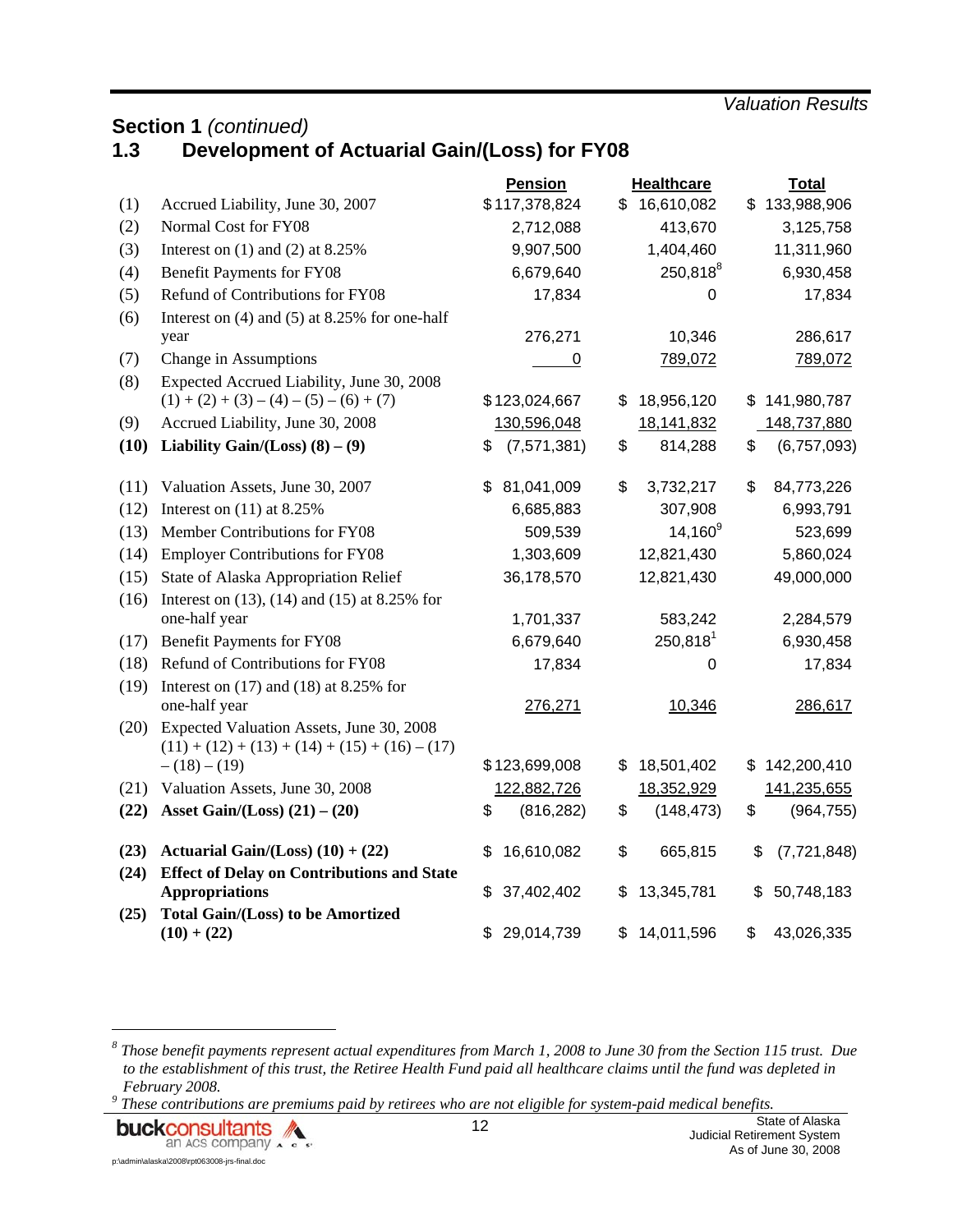# **Section 1** *(continued)*<br>1.4 **Calculation of 1.4 Calculation of Total Contribution Rate**

| <b>Normal Cost</b>                                                 | <b>Pension</b>    | <b>Healthcare</b> | Total            |  |  |
|--------------------------------------------------------------------|-------------------|-------------------|------------------|--|--|
| <b>Total Normal Cost</b><br>(1)                                    | \$<br>3,593,057   | \$<br>462,781     | \$<br>4,055,838  |  |  |
| (2)<br><b>Total Base Salaries for Upcoming Fiscal Year</b>         | 11,652,024<br>\$. | \$<br>11,652,024  | \$<br>11,652,024 |  |  |
| (3)<br>Total Normal Cost Rate, $(1) / (2)$                         | 30.84%            | 3.97%             | 34.81%           |  |  |
| <b>Average Member Contribution Rate</b><br>(4)                     | 4.87%             | 0.00%             | 4.87%            |  |  |
| Employer Normal Cost Rate, (3) - (4)<br>(5)                        | 25.97%            | 3.97%             | 29.94%           |  |  |
| <b>Past Service Rate</b>                                           | <b>Pension</b>    | <b>Healthcare</b> | <b>Total</b>     |  |  |
| (1) Accrued Liability                                              | \$130,596,048     | \$<br>18,141,832  | \$148,737,880    |  |  |
| (2) Valuation Assets                                               | 122,882,726       | 18,352,929        | 141,235,655      |  |  |
| Total Unfunded Liability, $(1) - (2)$<br>(3)                       | \$<br>7,713,322   | \$<br>(211, 097)  | \$<br>7,502,225  |  |  |
| Past Service Cost Amortization Payment<br>(4)<br>(See Section 1.5) | \$<br>672,359     | \$<br>57,506      | \$<br>729,865    |  |  |
| (5) Total Base Salaries for Upcoming Fiscal Year                   | \$.<br>11,652,024 | \$<br>11,652,024  | \$<br>11,652,024 |  |  |
| (6) Past Service Cost Rate, $(4) / (5)$                            | 5.77%             | 0.49%             | 6.26%            |  |  |
| <b>Total Employer Contribution Rate</b>                            | 31.74%            | 4.46%             | 36.20%           |  |  |

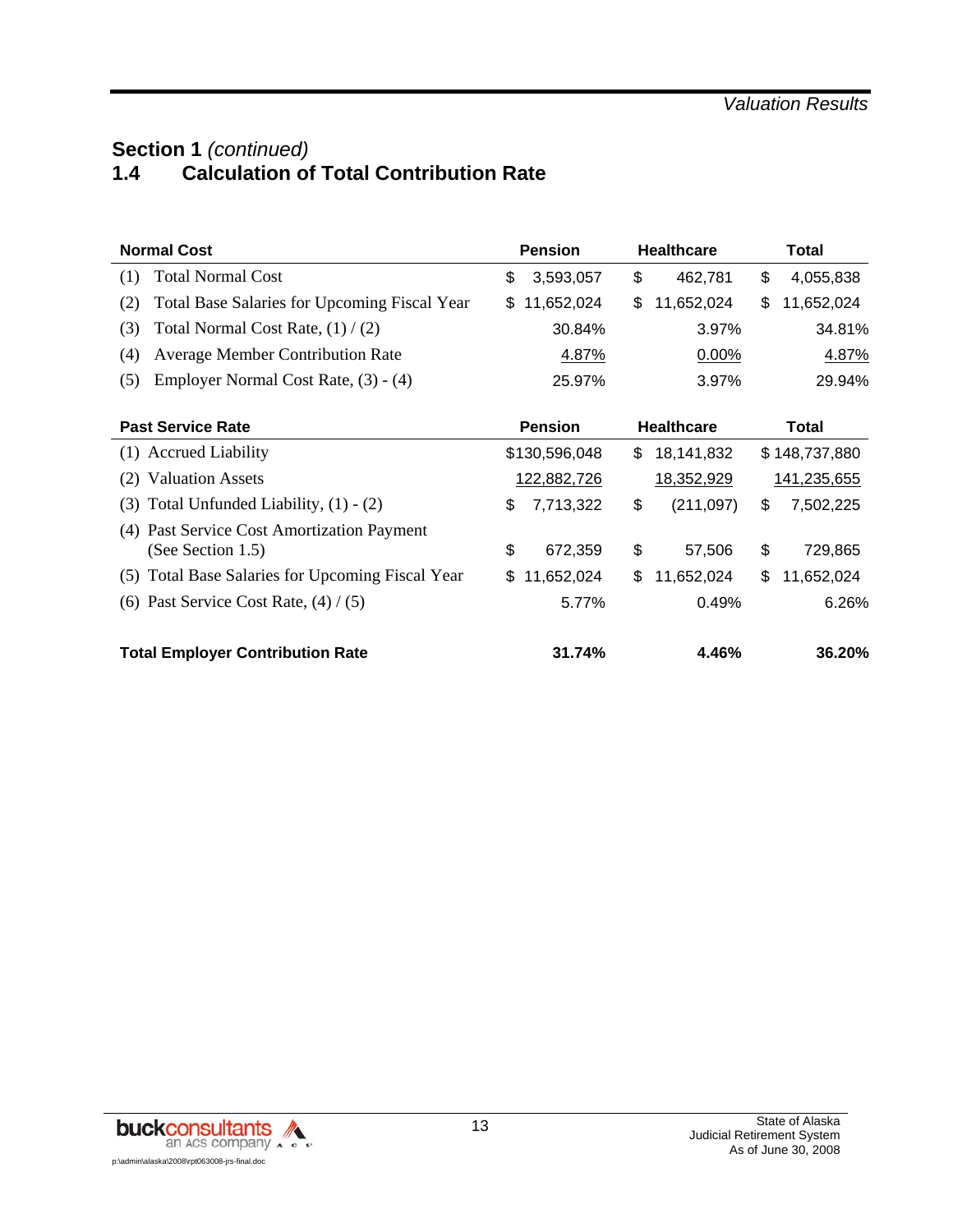# Section 1 (continued)<br>1.5 Schedule of P **1.5 Schedule of Past Service Cost Amortizations**

|                                                                   |                          |                            | <b>Pension</b> |                      |                            |                                             |                   |  |
|-------------------------------------------------------------------|--------------------------|----------------------------|----------------|----------------------|----------------------------|---------------------------------------------|-------------------|--|
|                                                                   |                          | <b>Amortization Period</b> |                | <b>Balances</b>      |                            |                                             |                   |  |
| Charge                                                            | Date<br><b>Created</b>   | Years Left                 |                | <b>Initial</b>       | Outstanding                | <b>Beginning-of-</b><br><b>Year Payment</b> |                   |  |
| Initial Unfunded<br>Liability <sup>1</sup><br>$FY03/FY04$ $Loss1$ | 06/30/2002<br>06/30/2004 | 19<br>21                   | \$             | 5,864,449<br>855,068 | \$<br>6,257,008<br>899,435 | \$                                          | 466,735<br>62,922 |  |
| Loss due to<br>revaluation of plan<br>liabilities <sup>1</sup>    | 06/30/2005               | 22                         |                | 9,115,451            | 9,488,862                  |                                             | 644,991           |  |
| $FY05/FY06$ $Loss1$                                               | 06/30/2006               | 23                         |                | 18,186,558           | 18,698,569                 |                                             | 1,237,343         |  |
| FY07 Loss                                                         | 06/30/2007               | 24                         |                | 1,364,721            | 1,384,187                  |                                             | 89,327            |  |
| FY08 Gain                                                         | 06/30/2008               | 25                         |                | (29,014,739)         | (29,014,739)               |                                             | (1,828,959)       |  |
| <b>Total</b>                                                      |                          |                            |                |                      | \$<br>7,713,322            | \$                                          | 672,359           |  |

|                                                                |                               |                            | <b>Healthcare</b> |                 |                  |                                      |
|----------------------------------------------------------------|-------------------------------|----------------------------|-------------------|-----------------|------------------|--------------------------------------|
|                                                                |                               | <b>Amortization Period</b> |                   | <b>Balances</b> |                  |                                      |
| Charge                                                         | <b>Date</b><br><b>Created</b> | <b>Years Left</b>          |                   | <b>Initial</b>  | Outstanding      | Beginning-of-<br><b>Year Payment</b> |
| Initial Unfunded<br>Liability <sup>1</sup>                     | 06/30/2002                    | 19                         | \$                | 2,295,257       | \$<br>2,448,898  | \$<br>182,673                        |
| $FY03/FY04$ $Loss1$                                            | 06/30/2004                    | 21                         |                   | 334,660         | 352,025          | 24,627                               |
| Loss due to<br>revaluation of plan<br>liabilities <sup>1</sup> | 06/30/2005                    | 22                         |                   | 3,567,649       | 3,713,796        | 252,440                              |
| $FY05/FY06$ $Loss1$                                            | 06/30/2006                    | 23                         |                   | 7,117,943       | 7,318,335        | 484,277                              |
| FY07 Loss                                                      | 06/30/2007                    | 24                         |                   | (810,073)       | (821, 627)       | (53,023)                             |
| FY08 Change in<br>Assumptions                                  | 06/30/2008                    | 25                         |                   | 789,072         | 789,072          | 49,740                               |
| FY08 Gain                                                      | 06/30/2008                    | 25                         |                   | (14, 011, 596)  | (14, 011, 596)   | (883, 228)                           |
| <b>Total</b>                                                   |                               |                            |                   |                 | \$<br>(211, 097) | \$<br>57,506                         |

<sup>1</sup> The pension and healthcare split was done using a ratio of unfunded accrued liability as of June 30, 2006.

**buckconsultants** p:\admin\alaska\2008\rpt063008-jrs-final.doc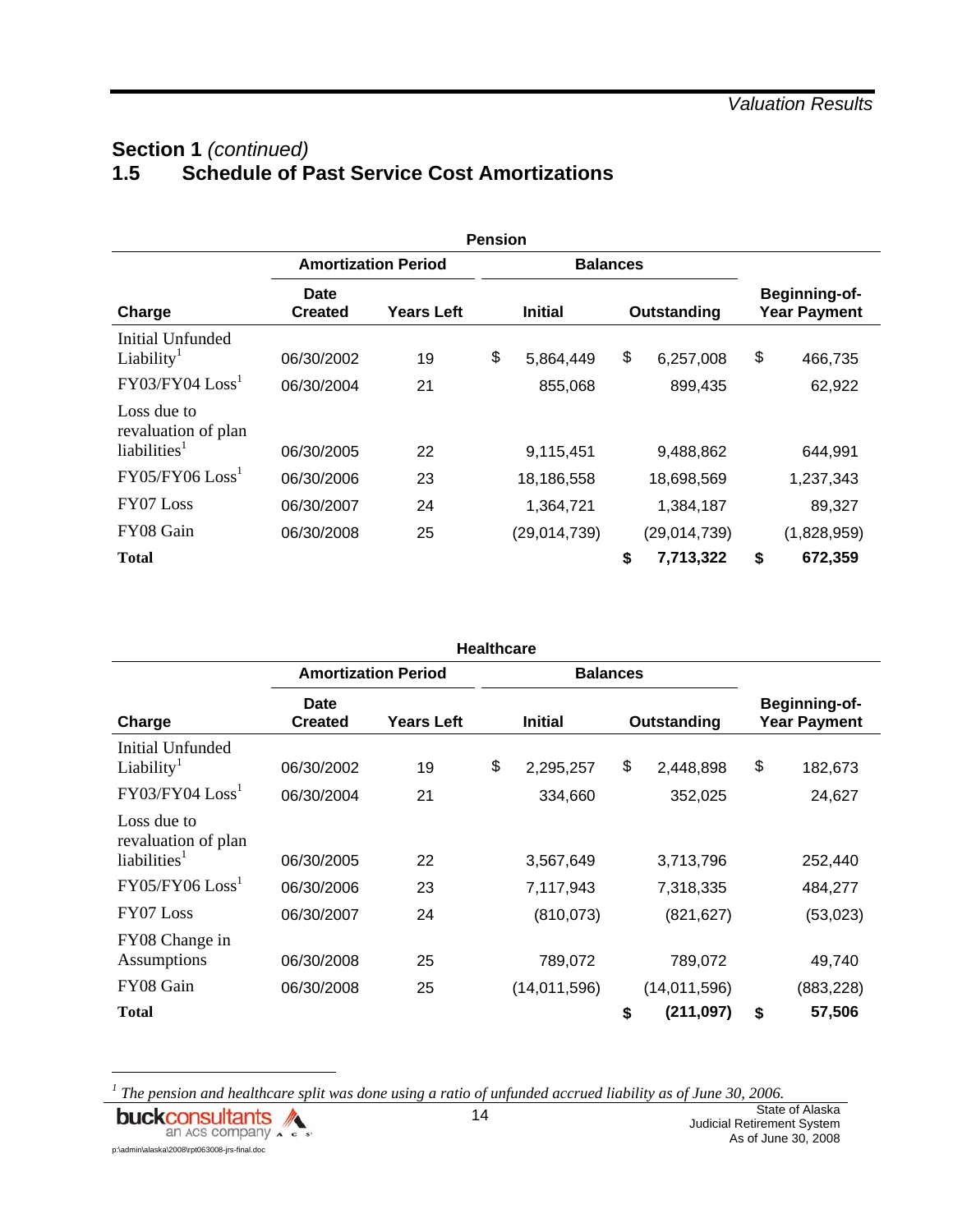# Section 1 (continued)<br>1.5 **Schedule of P 1.5 Schedule of Past Service Cost Amortizations**

|                                                   | Total                  |                            |    |                 |    |              |    |                                      |  |  |  |  |  |
|---------------------------------------------------|------------------------|----------------------------|----|-----------------|----|--------------|----|--------------------------------------|--|--|--|--|--|
|                                                   |                        | <b>Amortization Period</b> |    | <b>Balances</b> |    |              |    |                                      |  |  |  |  |  |
| Charge                                            | Date<br><b>Created</b> | <b>Years Left</b>          |    | <b>Initial</b>  |    | Outstanding  |    | Beginning-of-<br><b>Year Payment</b> |  |  |  |  |  |
| Initial Unfunded<br>Liability                     | 6/30/2002              | 19                         | \$ | 8,159,706       | \$ | 8,705,906    | \$ | 649,408                              |  |  |  |  |  |
| FY03/FY04 Loss                                    | 6/30/2004              | 21                         |    | 1,189,728       |    | 1,251,460    |    | 87,549                               |  |  |  |  |  |
| Loss due to<br>revaluation of plan<br>liabilities | 06/30/2005             | 22                         |    | 12,683,100      |    | 13,202,658   |    | 897,431                              |  |  |  |  |  |
| FY05/FY06 Loss                                    | 06/30/2006             | 23                         |    | 25,304,501      |    | 26,016,904   |    | 1,721,620                            |  |  |  |  |  |
| FY07 Loss                                         | 06/30/2007             | 24                         |    | 554,648         |    | 562,560      |    | 36,304                               |  |  |  |  |  |
| FY08 Change in<br>Assumptions                     | 06/30/2008             | 25                         |    | 789,072         |    | 789,072      |    | 49,740                               |  |  |  |  |  |
| FY08 Gain                                         | 06/30/2008             | 25                         |    | (43,026,335)    |    | (43,026,335) |    | (2,712,187)                          |  |  |  |  |  |
| <b>Total</b>                                      |                        |                            |    |                 | \$ | 7,502,225    | \$ | 729,865                              |  |  |  |  |  |

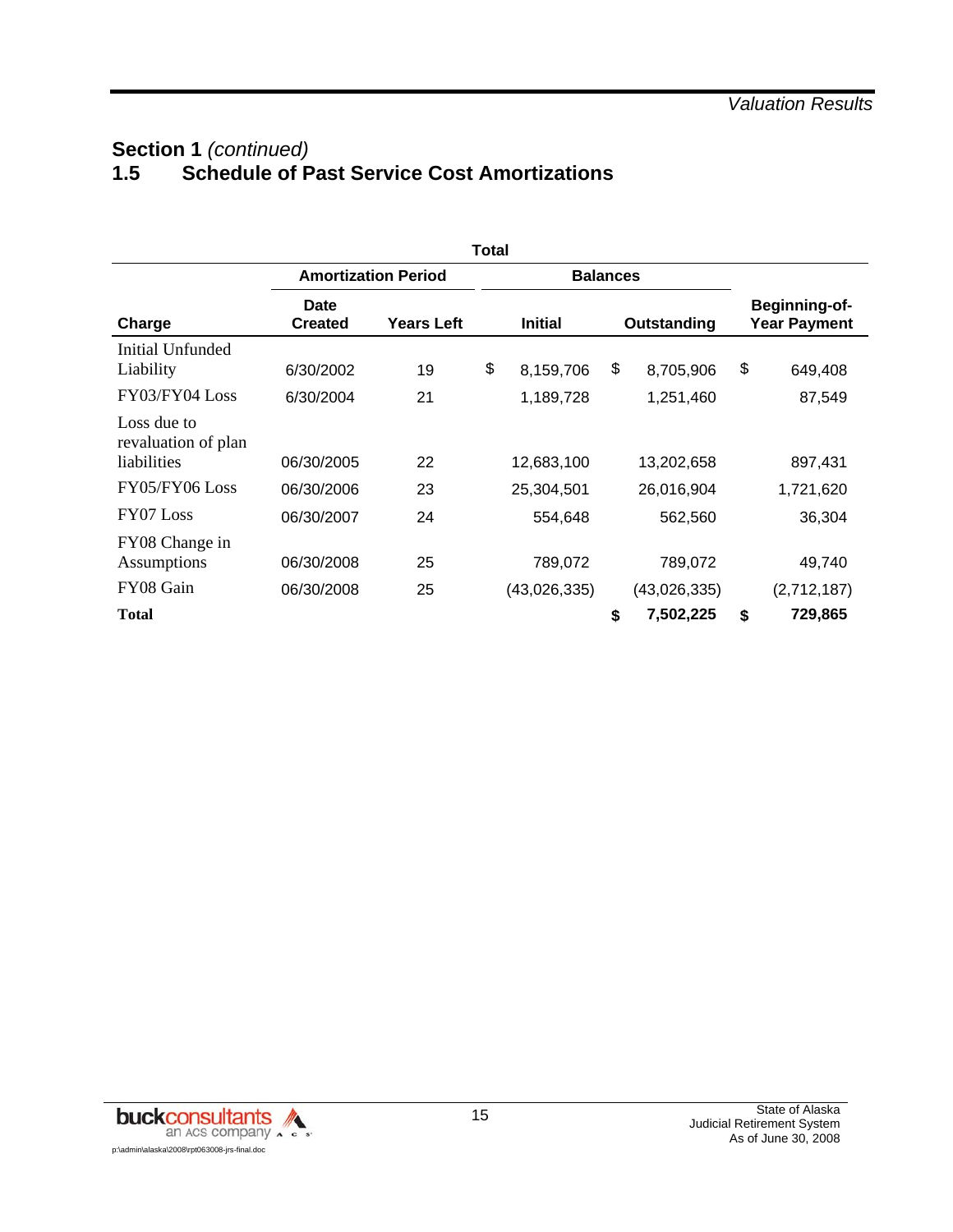# **Section 2 Information Required by GASB Nos. 25 and 43**

This section contains supplementary information on retirement benefits that is required to be disclosed in financial statements to comply with Statements No. 25 and 43 of the Governmental Accounting Standards Board (GASB Nos. 25 and 43). GASB No. 43 first applies for the June 30, 2006 disclosure.

- Section 2.1 Shows the Schedule of Employer Contributions.
- Section 2.2 Shows the Schedule of Funding Progress.
- Section 2.3 Shows the Actuarial Assumptions, Methods and Additional Information

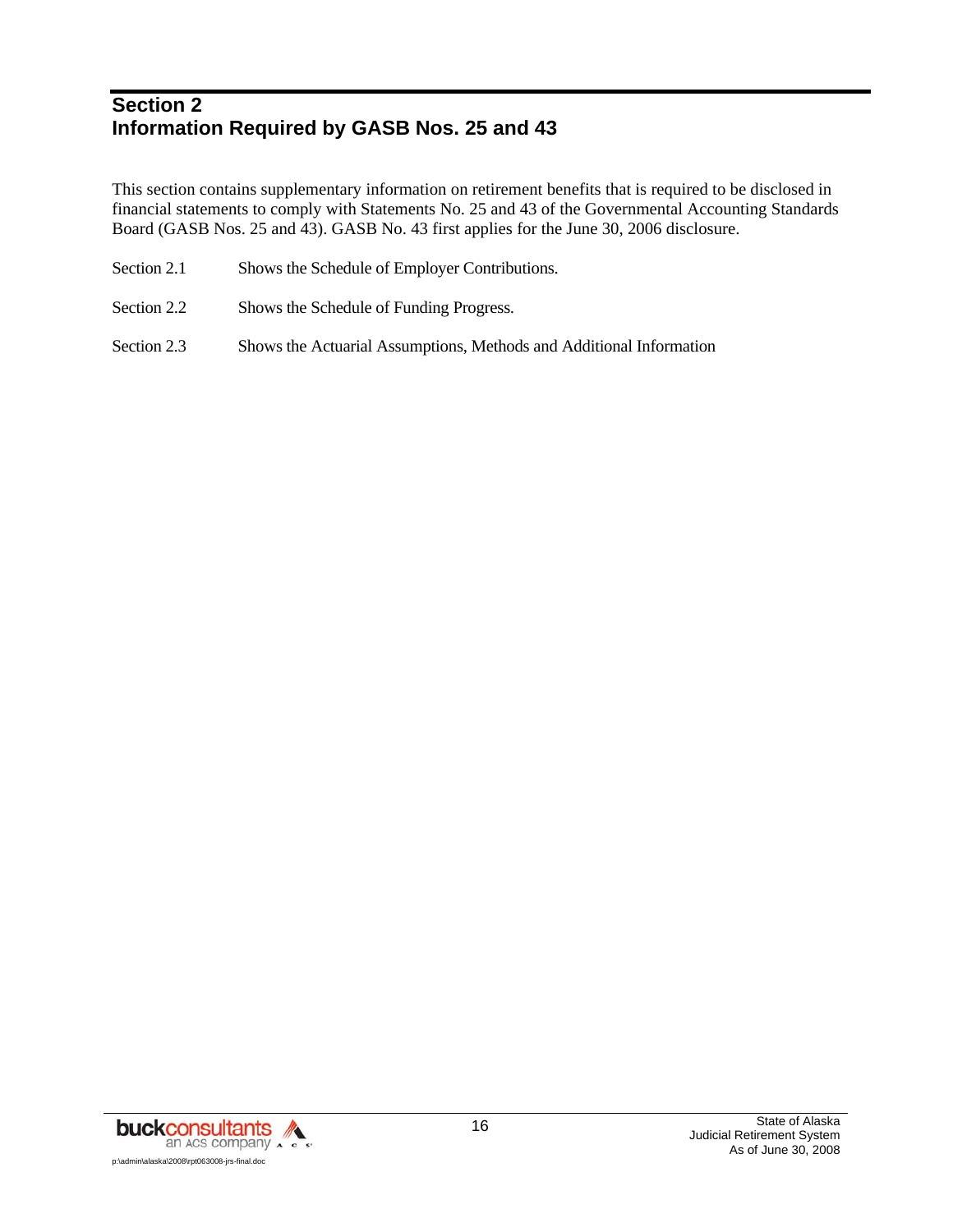### **Section 2** *(continued)* **2.1 Schedule of Employer Contributions**

Prior to adoption of GASB Statement No. 25 and 26 in 1997, an ARC was not determined pursuant to the parameters of the statements. Therefore, history prior to 1997 has not been shown. The exhibit below shows the combined annual required contribution for fiscal years ending in 2006 and before.

| <b>Fiscal Year Ending</b> | <b>Annual Required</b><br><b>Contribution (ARC)</b> | <b>Percentage of ARC</b><br><b>Contributed</b> |
|---------------------------|-----------------------------------------------------|------------------------------------------------|
| June 30, 1998             | \$<br>2,204,026                                     | 100.00%                                        |
| June 30, 2000             | 1,510,516                                           | 100.00%                                        |
| June 30, 2002             | 1,005,968                                           | 100.00%                                        |
| June 30, 2004             | 1,786,835                                           | 100.00%                                        |

The following shows pension disclosure under GASB No. 25 for fiscal year ending 2006 and later.

| <b>Fiscal Year Ending</b> |    | <b>Annual Required</b><br><b>Contribution (ARC)</b> | <b>Percentage of ARC</b><br><b>Contributed</b> |
|---------------------------|----|-----------------------------------------------------|------------------------------------------------|
| June 30, 2006             | S  | 2,133,876                                           | 100.0%                                         |
| June 30, 2007             | \$ | 3.168.943                                           | 100.0%                                         |
| June 30, 2008             | \$ | 3,898,001                                           | 84.4%                                          |

The following shows healthcare disclosure without regard to Medicare Part D subsidy under GASB No. 43 for fiscal year ending 2008 and later.

| <b>Fiscal Year Ending</b> |    | <b>Annual Required</b><br><b>Contribution (ARC)</b> | <b>Percentage of ARC</b><br><b>Contributed</b> |
|---------------------------|----|-----------------------------------------------------|------------------------------------------------|
| June 30, 2006             |    | 262.631                                             | 100.0%                                         |
| June 30, 2004             | \$ | 486,800                                             | 100.0%                                         |
| June 30, 2008             | S  | 567.415                                             | 84.4%                                          |

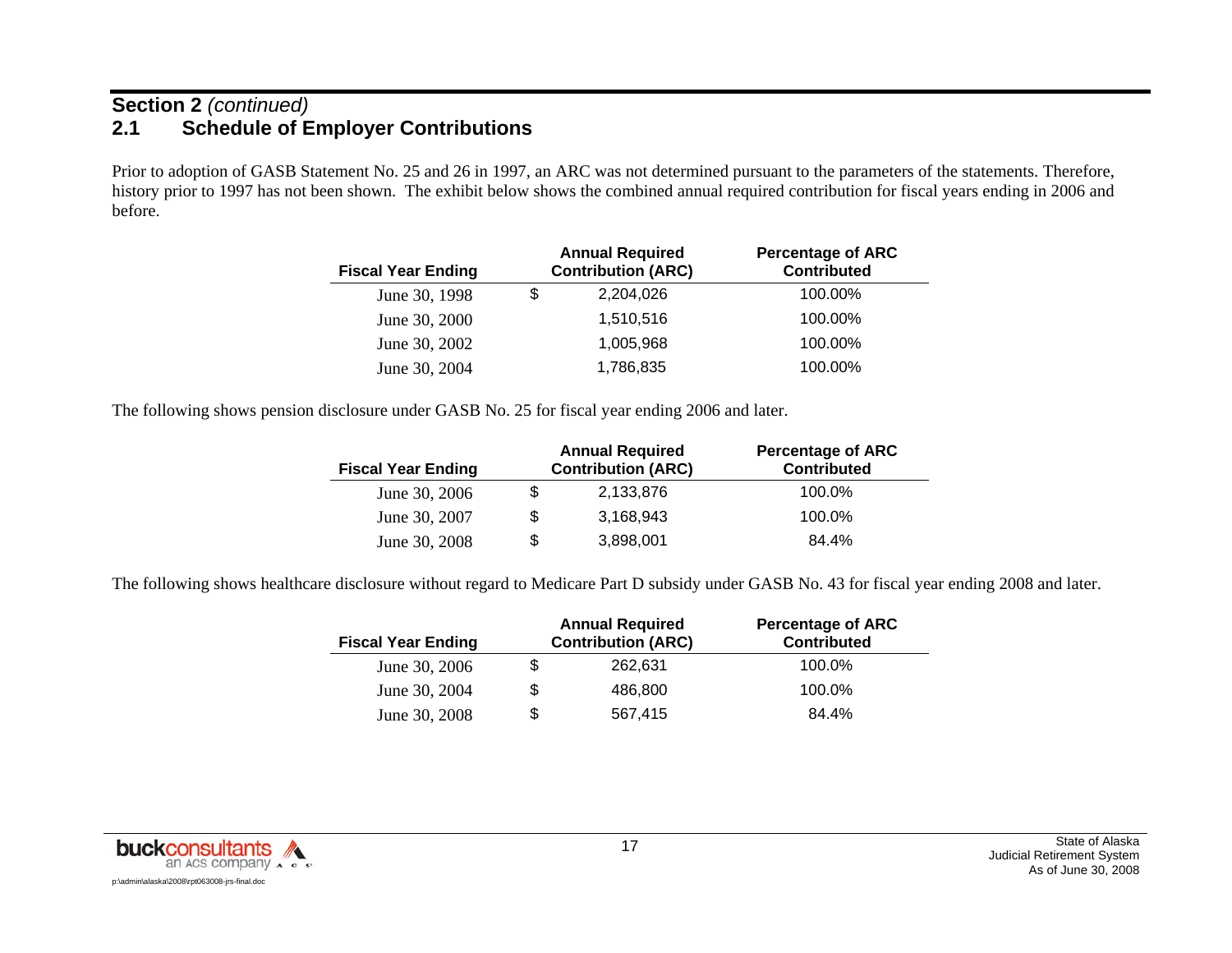### **Section 2** *(continued)* **2.2 Schedule of Funding Progress**

| <b>Actuarial</b><br><b>Valuation Date</b> | <b>Actuarial Value</b><br>of Assets<br>(a) | <b>Actuarial Accrued</b><br><b>Liabilities (AAL)</b><br>(b) | <b>Unfunded AAL</b><br>(UAAL)<br>$(b-a)$ | <b>Funded Ratio</b><br>(a/b) | <b>Covered Payroll</b><br>(c) | UAAL as a<br>Percentage of<br><b>Covered Payroll</b><br>$((b-a)/c)$ |
|-------------------------------------------|--------------------------------------------|-------------------------------------------------------------|------------------------------------------|------------------------------|-------------------------------|---------------------------------------------------------------------|
| June 30, 1998                             | \$<br>64.689.972                           | \$<br>61,483,386                                            | N/A                                      | 105.22%                      | \$<br>5.716.092               | N/A                                                                 |
| June 30, 2000                             | 72.660.197                                 | 73.483.475                                                  | 823,278                                  | 98.88%                       | 5.701.980                     | 14.44%                                                              |
| June 30, 2002                             | 63,683,909                                 | 71.843.615                                                  | 8,159,706                                | 88.64%                       | 5.941.860                     | 137.33%                                                             |
| June 30, 2004                             | 70,455,634                                 | 80,052,559                                                  | 9,596,925                                | 88.01%                       | 6,529,608                     | 146.98%                                                             |

Note: Prior to adoption of GASB Statements No. 25 and 26 in 1997, information which does not meet the parameters of GASB 25 was used to determine funding requirements. Therefore, the history prior to 1997 has not been shown.

The exhibit below shows the pension disclosure under GASB No. 25.

|               | <b>Actuarial Value</b><br>of Assets<br>(a) | <b>Actuarial Accrued</b><br><b>Liabilities (AAL)</b><br>(b) | <b>Unfunded AAL</b><br>(UAAL)<br>$(b-a)$ | <b>Funded Ratio</b><br>(a/b) | <b>Covered Payroll</b><br>(c) | UAAL as a<br>Percentage of<br><b>Covered Payroll</b><br>$((b-a)/c)$ |
|---------------|--------------------------------------------|-------------------------------------------------------------|------------------------------------------|------------------------------|-------------------------------|---------------------------------------------------------------------|
| June 30, 2006 | \$<br>77.310.716                           | 111.819.972                                                 | 34,509,256                               | 69.14%                       | 7.130.592                     | 483.96%                                                             |
| June 30, 2008 | \$<br>122,882,726                          | 130,596,048                                                 | 7.713.322                                | 94.09%                       | 10,462,322                    | 73.72%                                                              |

The exhibit below shows the postemployment healthcare disclosure without regard to Medicare Part D under GASB No. 43.

|               | <b>Actuarial Value</b><br>of Assets<br>(a) | <b>Actuarial Accrued</b><br><b>Liabilities (AAL)</b><br>(b) | <b>Unfunded AAL</b><br>(UAAL)<br>$(b-a)$ | <b>Funded Ratio</b><br>(a/b) | <b>Covered Payroll</b><br>(c) | UAAL as a<br>Percentage of<br><b>Covered Payroll</b><br>$((b-a)/c)$ |
|---------------|--------------------------------------------|-------------------------------------------------------------|------------------------------------------|------------------------------|-------------------------------|---------------------------------------------------------------------|
| June 30, 2006 | \$<br>2,399,387                            | 17.794.213                                                  | 15,394,826                               | 13.48%                       | 7.130.592                     | 215.90%                                                             |
| June 30, 2008 | \$<br>18,352,929                           | 19,941,128                                                  | .588.199                                 | 92.04%                       | 10,462,322                    | 15.18%                                                              |

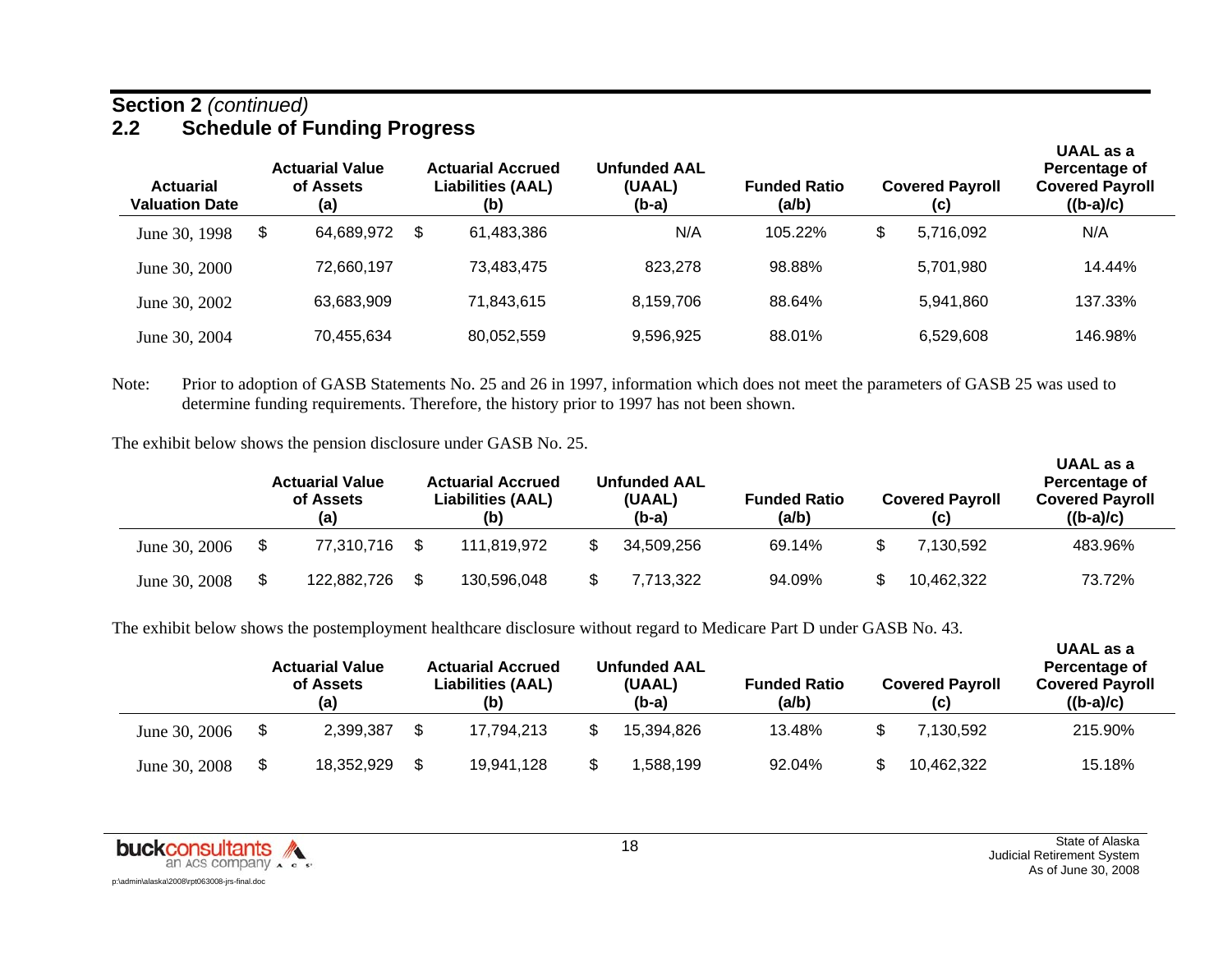## **Section 2** *(continued)* **2.3 Actuarial Assumptions, Methods and Additional Information**

| <b>Valuation Date</b>                 | June 30, 2008                                                                                                          |
|---------------------------------------|------------------------------------------------------------------------------------------------------------------------|
| <b>Actuarial Cost Method</b>          | Entry Age Normal Level Percentage of Pay for<br>Pension; Level Dollar for Healthcare                                   |
| <b>Amortization Method</b>            | Level percentage of pay normal cost for Pension<br>$\overline{\phantom{m}}$<br>Level dollar normal cost for Healthcare |
| Equivalent Single Amortization Period | 13 years                                                                                                               |
|                                       |                                                                                                                        |
| <b>Asset Valuation Method</b>         | 5-year smoothed market                                                                                                 |
| <b>Actuarial Assumptions:</b>         |                                                                                                                        |
| Investment rate of return*            | 8.25%                                                                                                                  |
| Projected salary increases            | 4.0%                                                                                                                   |
| *Includes inflation at                | 3.5%                                                                                                                   |

GASB 43 requires that the discount rate used in the valuation be the estimated long-term yield on investments that are expected to finance postemployment benefits. Depending on the method by which a plan is financed, the relevant investments could be plan assets, employer assets or a combination of plan and employer assets. The investment return should reflect the nature and the mix of both current and expected investments and the basis used to determined the actuarial value of assets.

The State of Alaska Judicial Retirement System's retiree health care benefits are being fully funded. Therefore, the 8.25% discount rate used for GASB 25 reporting is also applied herein for GASB 43 reporting.

Based on GASB accounting rules, the retiree drug subsidy the State of Alaska receives under Medicare Part D has not been recognized for GASB 43 disclosure purposes.

Using the GASB 43 discount rate determined above and disregarding future Medicare Part D payments, the fiscal 2009 employer ARC for accounting purposes is 5.89% of pay for healthcare benefits and 37.63% of pay for healthcare and pension benefits combined.

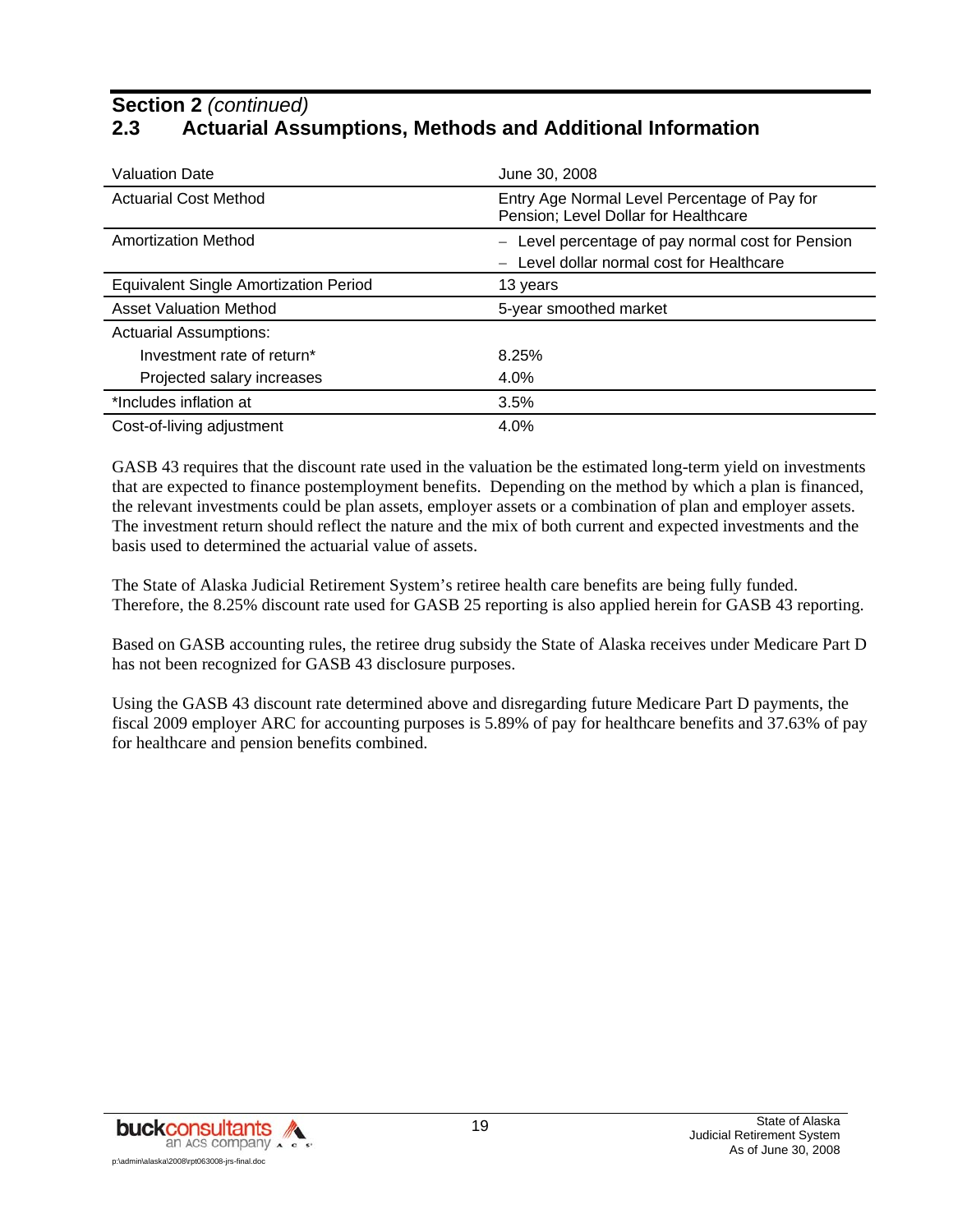### **Section 3 Basis of the Valuation**

In this section, the basis of the valuation is presented and described. This information – the provisions of the System and the census of members – is the foundation of the valuation, since these are the present facts upon which benefit payments will depend.

A summary of the System's provisions is provided in Section 3.1 and member census information is shown in Section 3.2 to Section 3.4.

The valuation is based upon the premise that the System will continue in existence, so that future events must also be considered. These future events are assumed to occur in accordance with the actuarial assumptions and concern such events as the earnings of the fund; the number of members who will retire, die or terminate their services; their ages at such termination and their expected benefits.

The actuarial assumptions and the actuarial cost method, or funding method, which have been adopted to guide the sponsor in funding the System in a reasonable and acceptable manner, are described in Section 3.5.

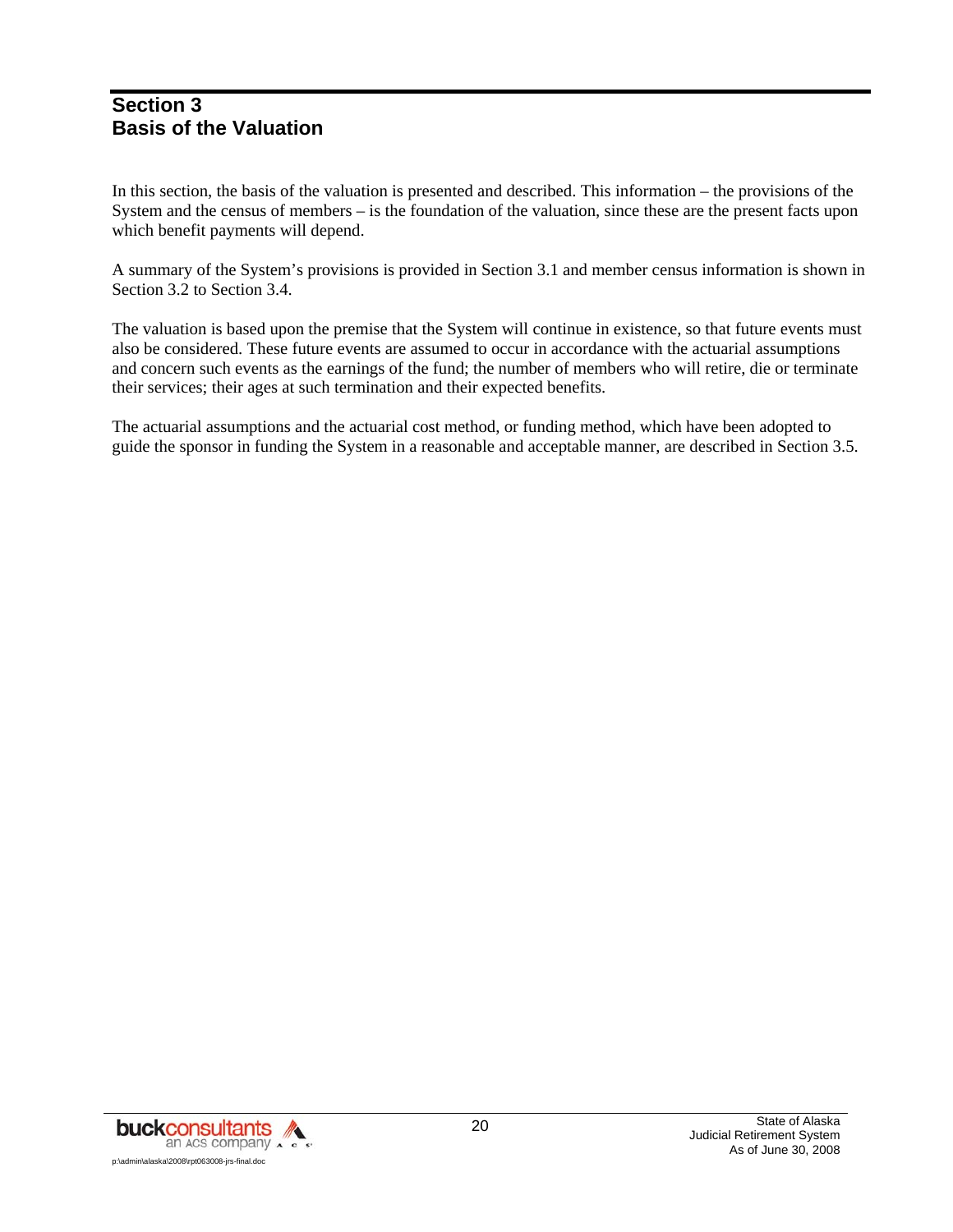### **Section 3** *(continued)* **3.1 Summary of Plan Provisions**

### *(1) Effective Date*

May 4, 1963, with amendments through June 30, 2008.

#### *(2) Administration of Plan*

The Commissioner of Administration is responsible for administering the Judicial Retirement System (JRS). The Alaska Retirement Management Board is responsible for managing and investing the fund (Ch 5, SLA 2005).

#### *(3) Members Included*

JRS membership is mandatory for all Supreme Court justices and Superior, District and Appellate Court judges. The administrative director of the Court System may elect to participate in either the JRS or the Public Employees' Retirement System (PERS).

### *(4) Credited Service*

Members receive credit for each day of JRS employment. Earlier service as a magistrate or deputy magistrate before July 1, 1967 is covered under the JRS. JRS members become vested in the plan after reaching 5 years of credited service.

#### *(5) Member Contributions*

Members hired after July 1, 1978, are required to contribute 7% of their base annual salaries. Contributions are required for a maximum of 15 years. Members hired before July 1, 1978 are not required to contribute.

Interest Credited: 4.5% compounded semiannually on June 30 and December 31.

Refund of Contributions: Nonvested members may receive a refund of their contributions and interest earned if they terminate employment. Refunded contributions, plus 7% indebtedness interest, must be repaid before appointment to retirement.

JRS contributions for terminated members may be attached to satisfy claims under Alaska Statute 09.38.065 or federal tax levies. Contributions that are attached to satisfy claims or tax levies may be reinstated at any time. The member is not required to return to JRS employment.

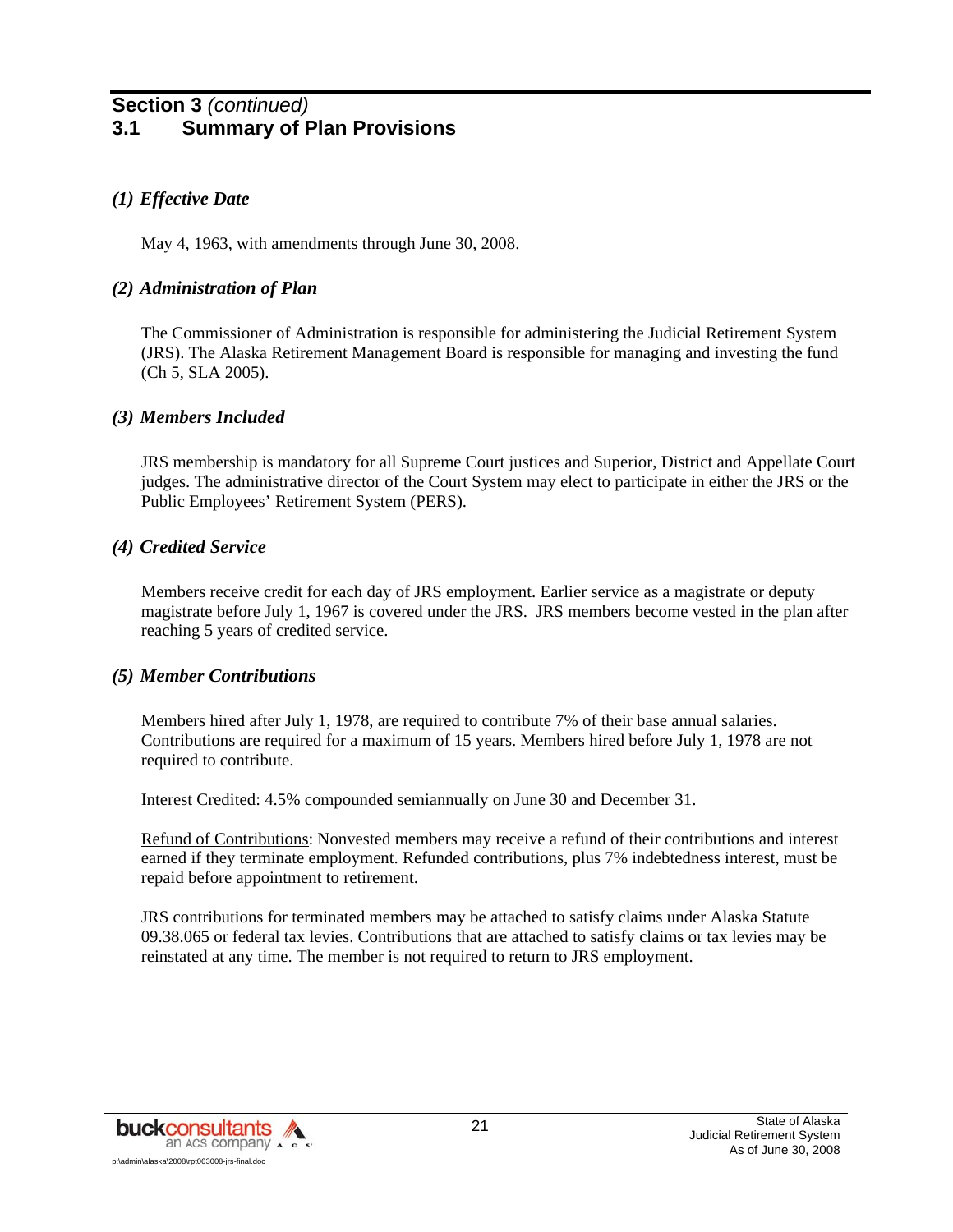### **Section 3** *(continued)* **3.1 Summary of Plan Provisions**

### *(6) Retirement Eligibility and Benefits*

Normal Retirement: Members are eligible for normal retirement at age 60 if they have at least five years of JRS service. Terminated, vested members may defer retirement and begin receiving normal retirement benefits when they reach age 60. Vesting is completion of at least five years of JRS service.

Early Retirement: Members are eligible for early retirement at any age if they have at least 20 years of service. Terminated, vested members may defer retirement and begin receiving early retirement benefits when they reach age 55. Under early retirement, members receive reduced benefits equal to the actuarial equivalent of their normal retirement benefits. Early benefits are based on the member's service and early retirement date.

Type of Benefit: Lifetime monthly benefits are paid to the member. Upon the member's death, a survivor's benefit (below) may be payable if the member has an eligible spouse or dependent children.

Computation of Normal Retirement Benefit: 5% of authorized monthly base salary for each year of JRS service up to a maximum of 15 years. JRS benefits are recalculated when the salary for the office held changes. The maximum JRS benefit payable to a member is 75% of the authorized salary.

### *(7) Survivor's Benefits*

Survivor's benefits are payable to the spouse of a member if they have been married for at least one year immediately preceding the member's death and the member has at least two years of JRS service. The monthly survivor's benefit is equal to the greater of:

- (a) one-half of the monthly benefit that the member would have received if retired at the time of death; or
- (b) 30% of the authorized monthly base salary if the member was not eligible to retire, or was entitled to less than 60% of the authorized monthly base salary.

If there is no eligible surviving spouse, the member's dependent children receive, in equal shares, 50% of the benefit under (a) or (b) until age 19 or 23 and attending an accredited educational or technical institution on a full-time basis.

When there is both an eligible surviving spouse and dependent children residing in separate households, the spouse and children share equally the benefit under (a) or (b) while the children are under 19 or 23 and attending an accredited educational or technical institution on a full-time basis.

When there is no surviving spouse or dependent children, the members' contribution account balance, including interest earned, will be paid to the designated beneficiary.

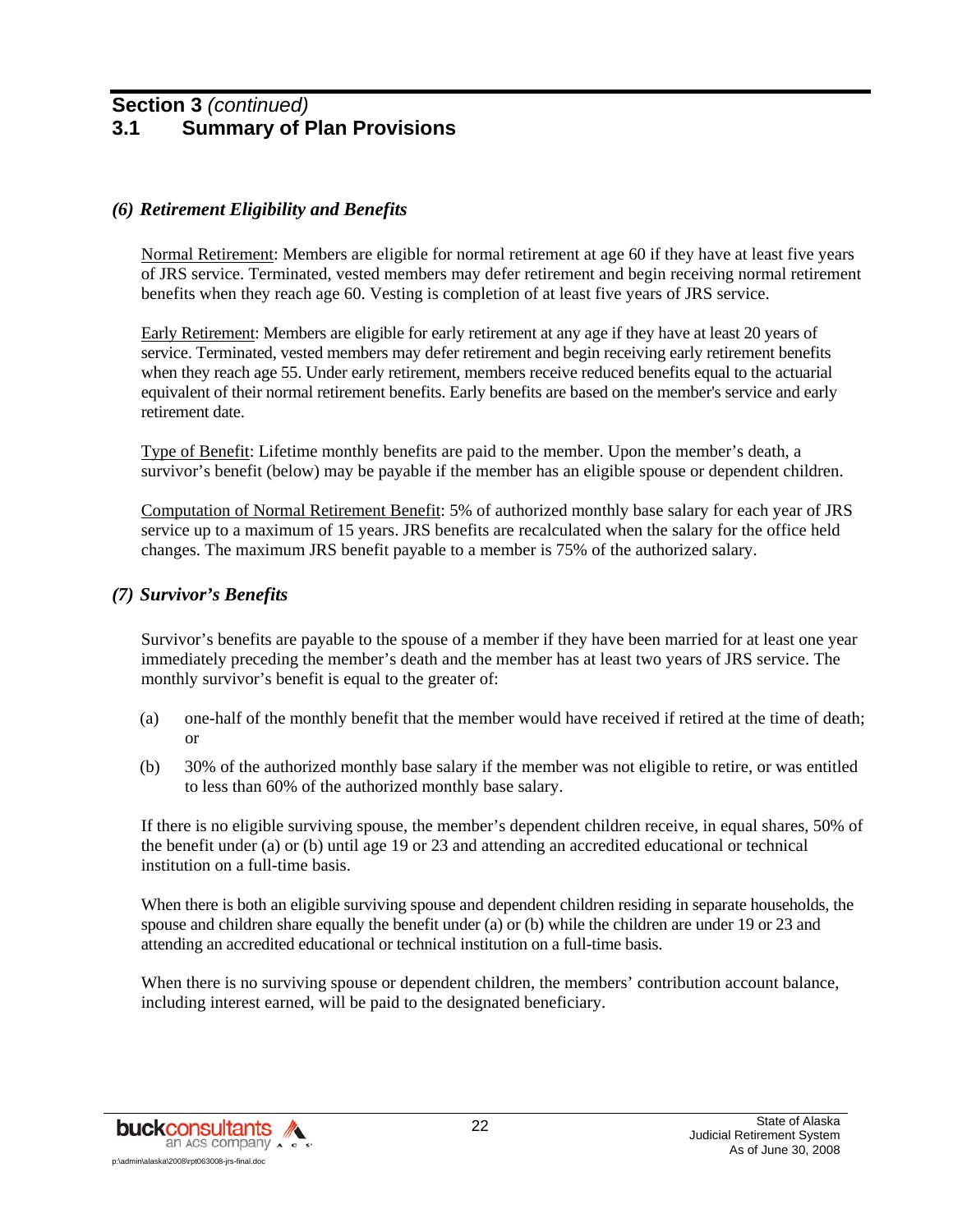# **Section 3** *(continued)* **3.1 Summary of Plan Provisions**

#### *(8) Disability Benefits*

Members are eligible to receive monthly disability benefits at any age if they become incapacitated and they have at least two years of JRS service. Disability benefits are calculated the same as normal retirement benefits.

#### *(9) Medical Benefits*

Medical benefits are provided at no cost to JRS members, their spouses and dependents while monthly retirement, disability and survivor benefits are being paid.

#### **Changes Since the Prior Valuation**

There have been no changes in benefit provisions since the prior valuation.

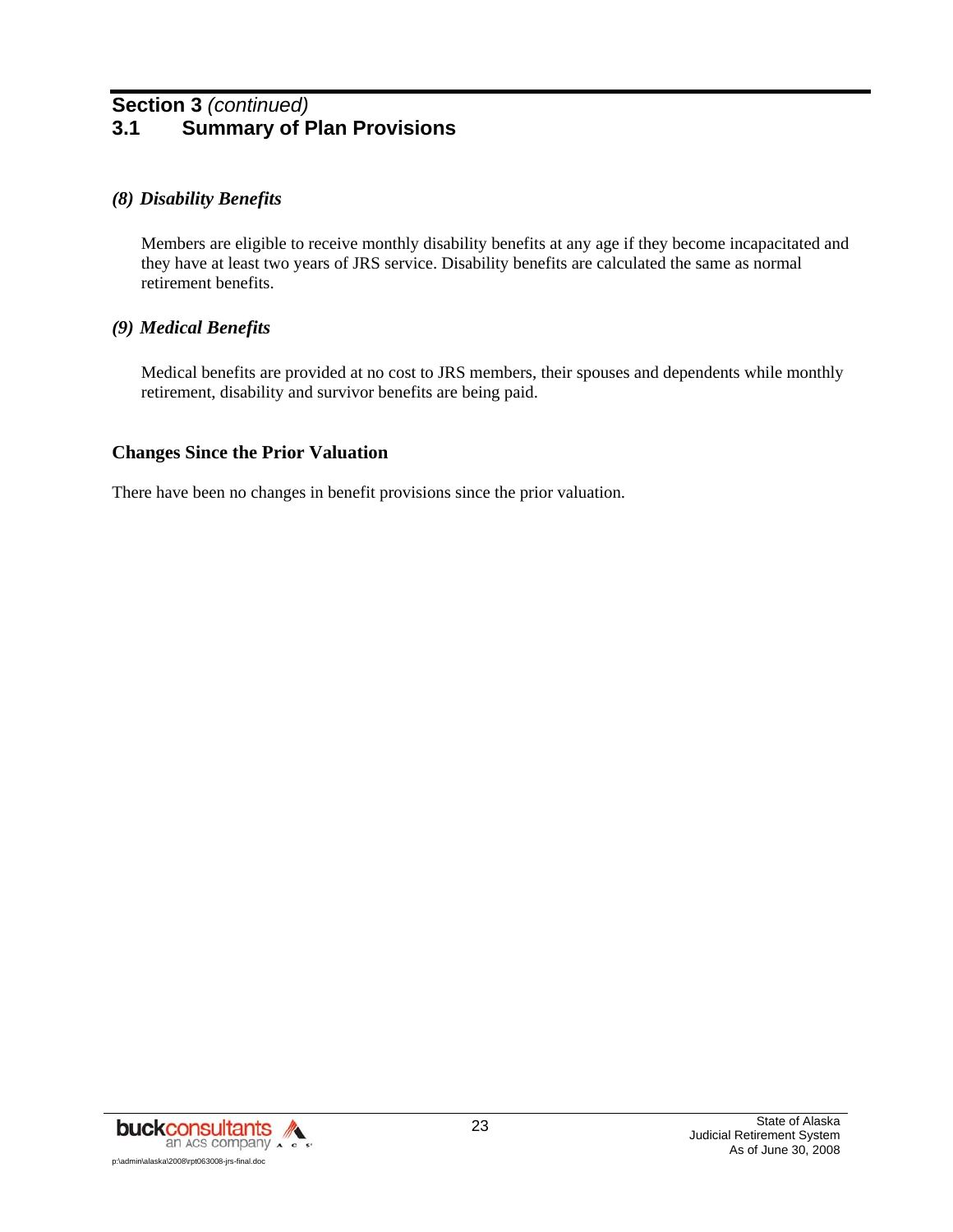## **Section 3** *(continued)*

# **3.2 Changes in System Participation from June 30, 2006 to June 30, 2008**

|                            | <b>Active</b><br><b>Members</b> | <b>Vested</b><br><b>Members</b> | <b>Nonvested</b><br><b>Members</b> | <b>Benefit</b><br><b>Recipients</b> | Total |
|----------------------------|---------------------------------|---------------------------------|------------------------------------|-------------------------------------|-------|
| Total at June 30, 2006     | 66                              |                                 | 0                                  | 86                                  | 159   |
| <b>New Entrants</b>        | 13                              |                                 |                                    |                                     | 13    |
| Rehires                    |                                 | (1)                             |                                    |                                     |       |
| Nonvested Terminations     | (1)                             |                                 |                                    |                                     |       |
| <b>Vested Terminations</b> | (1)                             |                                 | 0                                  |                                     |       |
| <b>Retirements</b>         | (5)                             | (2)                             | 0                                  |                                     |       |
| New Survivors              | 0                               |                                 | 0                                  |                                     |       |
| New QDROs                  | O                               |                                 |                                    |                                     |       |
| Deaths                     | O                               |                                 | 0                                  | (3)                                 | (3)   |
| Total at June 30, 2008     | 73                              | 5                               |                                    | 90                                  | 169   |

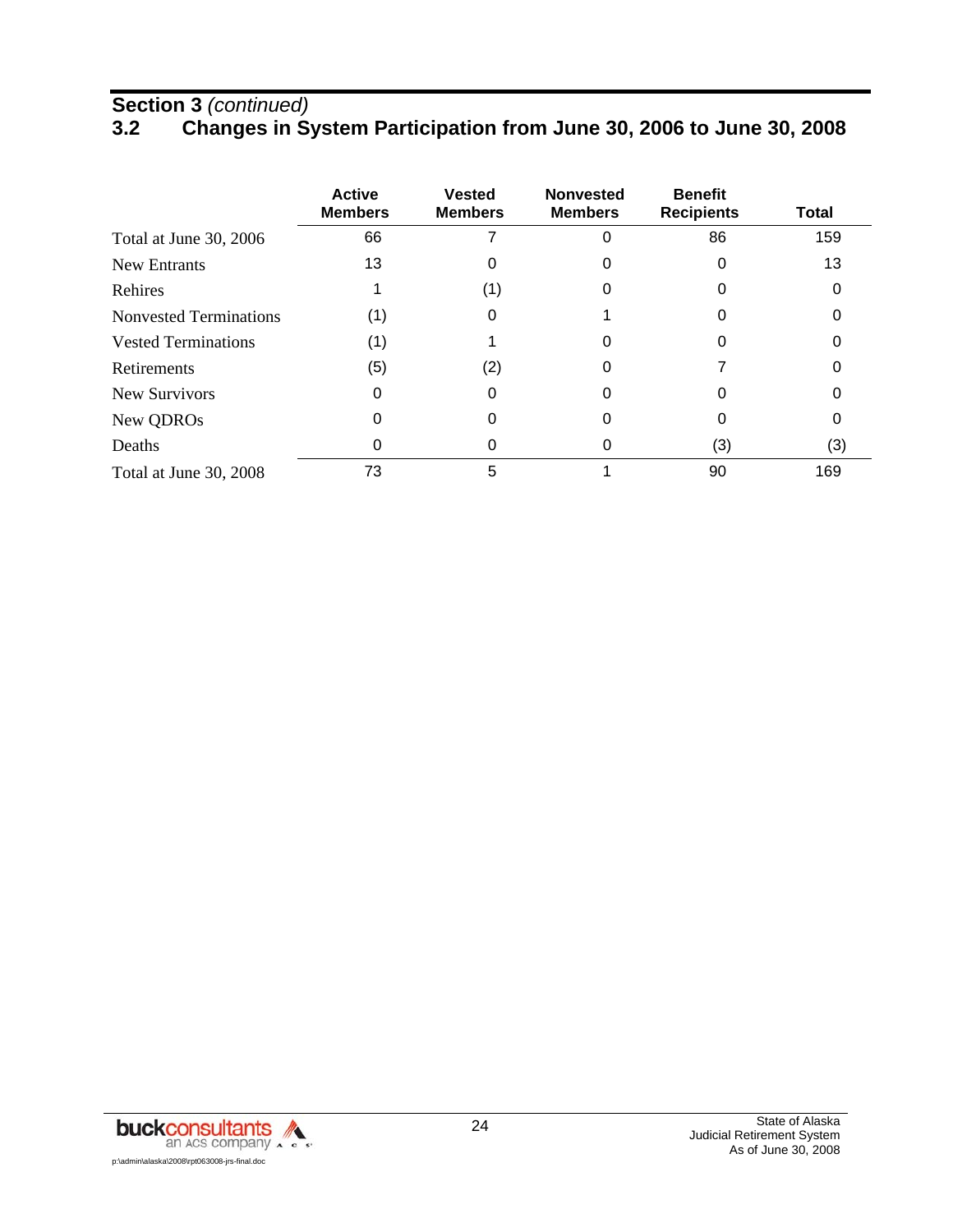## **Section 3** *(continued)*

### **3.3 Member Census Information**

|                | As of June 30                        | 2000              | 2002          | 2004        | 2006          | 2008          |
|----------------|--------------------------------------|-------------------|---------------|-------------|---------------|---------------|
|                | <b>Active Members</b>                |                   |               |             |               |               |
| 1.             | Number                               | 57                | 56            | 62          | 66            | 73            |
| 2.             | Average Age                          | 52.05             | 52.88         | 54.19       | 54.70         | 55.64         |
| 3.             | <b>Average Service</b>               | 10.22             | 10.85         | 10.68       | 10.45         | 10.20         |
| 4.             | Average Entry Age                    | 41.83             | 42.03         | 43.51       | 44.25         | 45.44         |
| 5.             | Average Annual Base Pay              | \$<br>100,035     | \$<br>106,105 | \$105,316   | \$<br>146,458 | \$<br>159,617 |
|                | <b>Vested Terminated Members</b>     |                   |               |             |               |               |
| 1.             | Number                               | 13                | 11            | 11          | 7             | 5             |
| 2.             | Average Age                          | 55.05             | 54.97         | 54.94       | 55.88         | 54.81         |
| 3.             | <b>Average Service</b>               | 8.66              | 9.65          | 10.08       | 12.22         | 7.67          |
| 4.             | <b>Average Monthly Benefit</b>       | \$<br>3,386       | \$<br>3,879   | \$<br>3,911 | \$<br>6,653   | \$<br>4,743   |
|                | <b>Non-Vested Terminated Members</b> |                   |               |             |               |               |
| 1.             | Number                               | 0                 | 0             | 0           | 0             |               |
| 2.             | Average Age                          | $\mathbf 0$       | 0             | 0           | 0             | 56.95         |
| 3.             | <b>Average Service</b>               | 0                 | 0             | 0           | 0             | 1.5           |
| 4.             | <b>Average Account Balance</b>       | \$<br>$\mathbf 0$ | \$<br>0       | \$<br>0     | \$<br>0       | \$<br>12,191  |
|                | <b>Benefit Recipients</b>            |                   |               |             |               |               |
| $\mathbf{1}$ . | Number                               | 59                | 71            | 75          | 86            | 90            |
| 2.             | Average Age                          | 71.02             | 69.91         | 70.35       | 70.16         | 70.92         |
| 3.             | <b>Average Monthly Benefit</b>       | \$<br>4,693       | \$<br>4,354   | \$<br>4,255 | \$<br>6,029   | \$<br>6,765   |

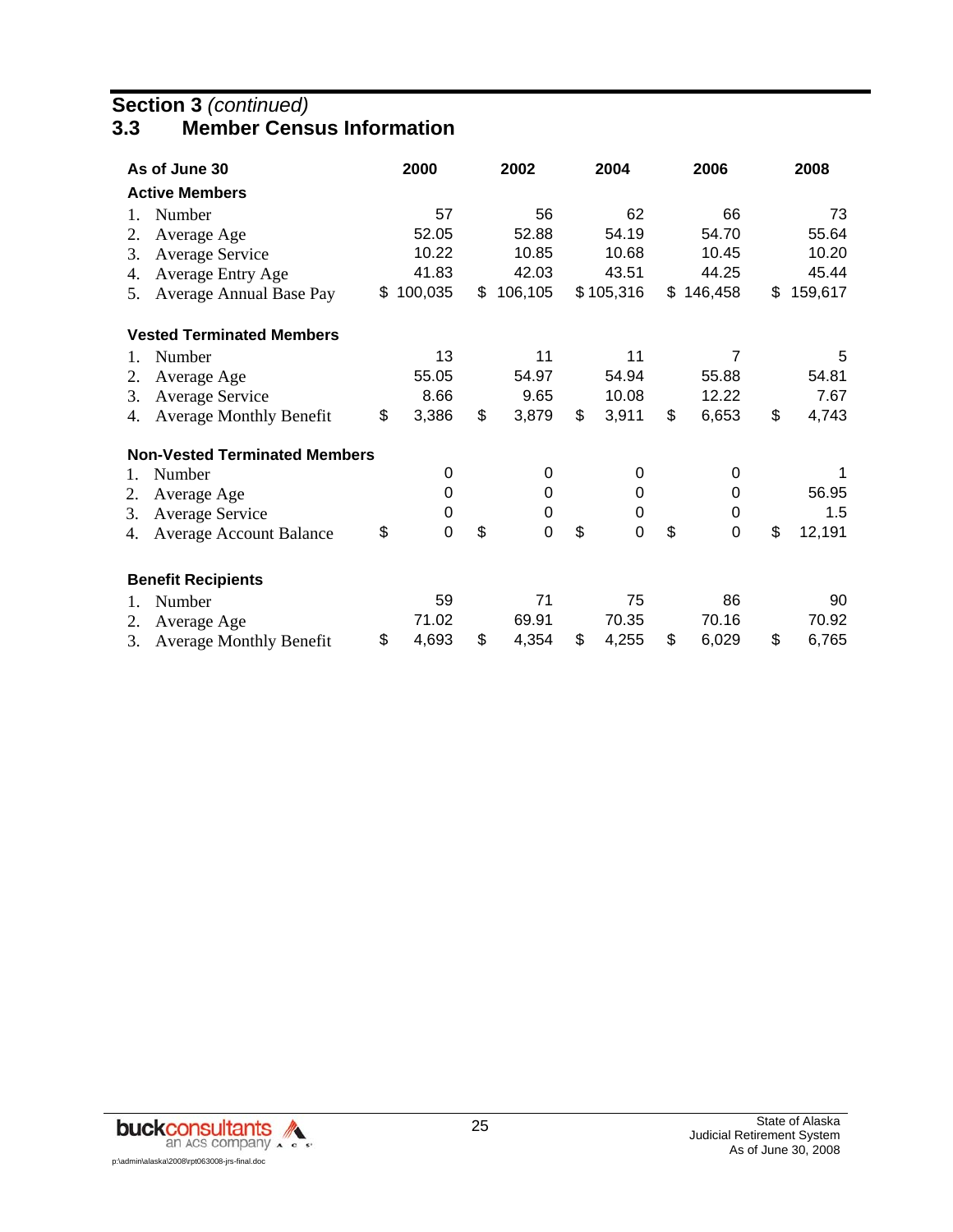# **Section 3** *(continued)* **3.4 Distributions of Active Members**

|               |        | <b>Annual Earnings By Age</b> |                     |                        | <b>Annual Earnings By Service</b> |                   |                     |  |  |  |
|---------------|--------|-------------------------------|---------------------|------------------------|-----------------------------------|-------------------|---------------------|--|--|--|
| Age<br>Groups | Number | Total<br>Earnings             | Average<br>Earnings | Years<br>οf<br>Service | Number                            | Total<br>Earnings | Average<br>Earnings |  |  |  |
| $0 - 19$      | 0      | \$<br>0                       | \$<br>0             | 0                      | 7                                 | \$1,031,031       | \$<br>147,290       |  |  |  |
| 20-24         | 0      | 0                             | 0                   |                        | 6                                 | 896,324           | 149,387             |  |  |  |
| 25-29         | 0      | 0                             | 0                   | 2                      | 4                                 | 592,669           | 148,167             |  |  |  |
| 30-34         | 0      | 0                             | 0                   | 3                      | 8                                 | 1,091,592         | 136,449             |  |  |  |
| 35-39         | 0      | 0                             | 0                   | 4                      | $\overline{2}$                    | 261,179           | 130,590             |  |  |  |
| 40-44         | 5      | 676,385                       | 135,277             | $0 - 4$                | 27                                | 3,872,795         | 143,437             |  |  |  |
| 45-49         | 6      | 877,286                       | 146,214             | $5-9$                  | 14                                | 2,050,737         | 146,481             |  |  |  |
| 50-54         | 19     | 2,710,938                     | 142,681             | $10 - 14$              | 10                                | 1,542,371         | 154,237             |  |  |  |
| 55-59         | 28     | 3,941,115                     | 140,754             | 15-19                  | 14                                | 1,916,215         | 136,872             |  |  |  |
| 60-64         | 12     | 1,792,501                     | 149,375             | 20-24                  | $\overline{2}$                    | 308,053           | 154,027             |  |  |  |
| 65-69         | 3      | 464,097                       | 154,699             | 25-29                  | 4                                 | 465,432           | 116,358             |  |  |  |
| 70-74         | 0      | $\Omega$                      | 0                   | 30-34                  | $\overline{2}$                    | 306,719           | 153,359             |  |  |  |
| 75-79         | 0      | 0                             | 0                   | 35-39                  | $\mathbf 0$                       | 0                 | 0                   |  |  |  |
| $80 +$        | 0      | 0                             | 0                   | $40 +$                 | $\mathbf 0$                       | 0                 | 0                   |  |  |  |
| Total         | 73     | \$10,462,322                  | \$<br>143,319       | Total                  | 73                                | \$10,462,322      | \$<br>143,319       |  |  |  |

#### **Years of Service By Age**

| <b>Years of Service</b> |          |       |           |           |       |       |       |       |       |                   |
|-------------------------|----------|-------|-----------|-----------|-------|-------|-------|-------|-------|-------------------|
| Age                     | $0 - 4$  | $5-9$ | $10 - 14$ | $15 - 19$ | 20-24 | 25-29 | 30-34 | 35-39 | $40+$ | Total             |
| $0 - 19$                | $\Omega$ | 0     |           | ∩         |       | U     |       |       |       |                   |
| 20-24                   |          |       |           |           |       |       |       |       |       |                   |
| 25-29                   | O        |       |           |           |       |       |       |       |       |                   |
| 30-34                   |          |       |           |           |       |       |       |       |       |                   |
| 35-39                   |          |       |           |           |       |       |       |       |       |                   |
| 40-44                   |          |       |           |           |       |       |       |       |       |                   |
| 45-49                   | 2        |       |           |           |       |       |       |       |       |                   |
| 50-54                   |          |       |           |           |       |       |       |       |       | 19                |
| 55-59                   | 5        | 6     |           | 10        |       |       |       |       |       | 28                |
| 60-64                   | 4        |       |           |           |       |       |       |       |       | $12 \overline{ }$ |
| 65-69                   |          |       |           |           |       |       |       |       |       |                   |
| 70-74                   |          |       |           |           |       |       |       |       |       |                   |
| $75+$                   | 0        |       | n         |           |       |       |       | 0     |       |                   |
|                         | 27       | 14    | 10        | 14        | っ     | 4     | າ     | 0     |       | 73                |

Total annual earnings are the annualized earnings for the fiscal year ending on the valuation date.

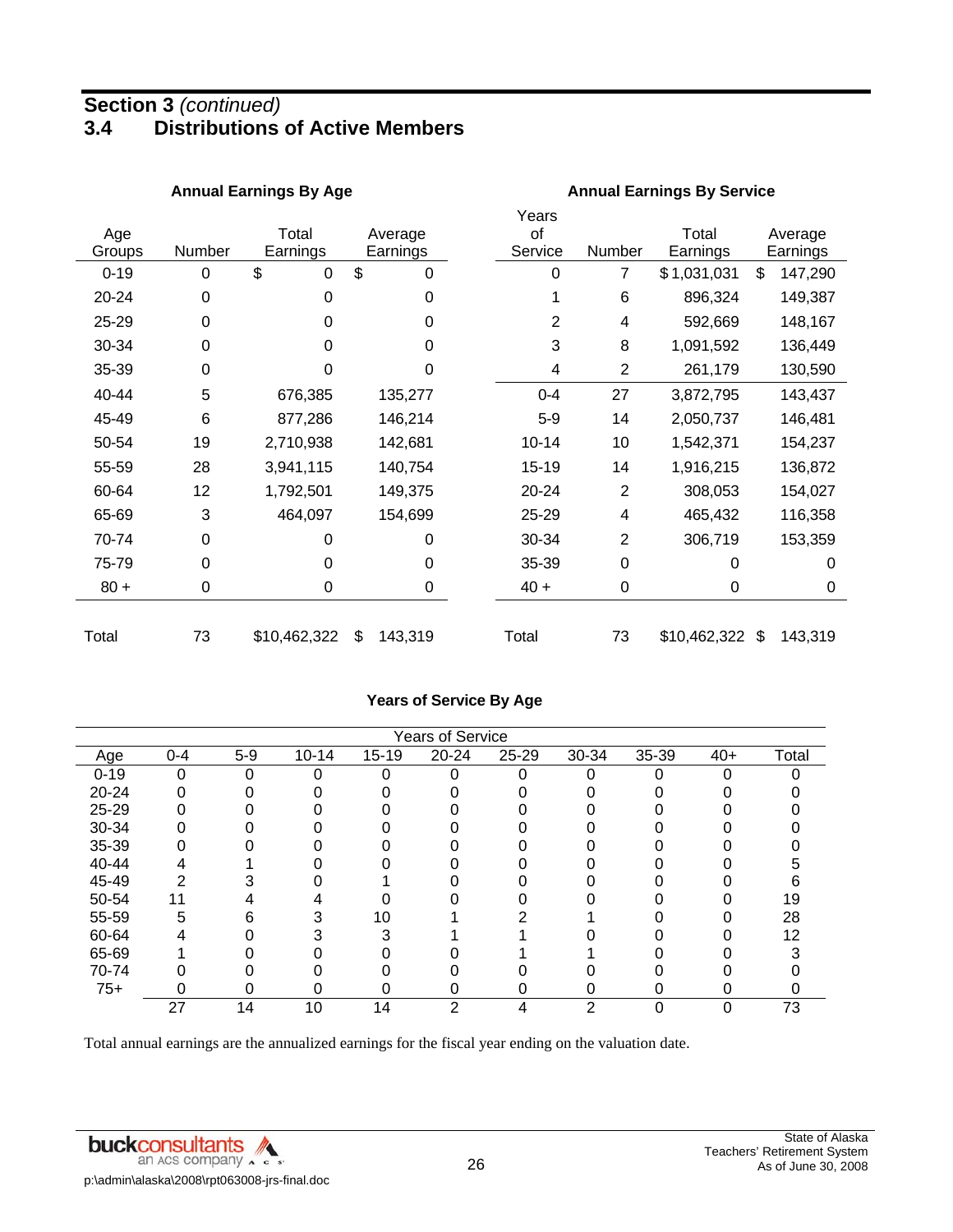### **Summary of Actuarial Assumptions and Methods**

#### **Actuarial Method** – Entry Age Actuarial Cost.

Liabilities and contributions shown in the report are computed using the Entry Age Actuarial Cost method of funding. Any funding surpluses or unfunded accrued liability is amortized over 25 years as a level percentage of expected payroll. However, in keeping with GASB requirements, the net amortization period will not exceed 30 years.

Projected pension and preretirement spouse's death benefits were determined for all active members. Cost factors designed to produce annual costs as a constant percentage of each member's expected compensation in each year for pension benefits (constant dollar amount for healthcare benefits), from the assumed entry age to the assumed retirement age were applied to the projected benefits to determine the normal cost (the portion of the total cost of the plan allocated to the current year under the method). The normal cost is determined by summing intermediate results for active members and determining an average normal cost rate which is then related to the total payroll of active members. The actuarial accrued liability for active members (the portion of the total cost of the plan allocated to prior years under the method) was determined as the excess of the actuarial present value of projected benefits over the actuarial present value of future normal costs.

The actuarial accrued liability for retired members and their beneficiaries currently receiving benefits, terminated vested members and disabled members not yet receiving benefits was determined as the actuarial present value of the benefits expected to be paid. No future normal costs are payable for these members.

The actuarial accrued liability under this method at any point in time is the theoretical amount of the fund that would have been accumulated had annual contributions equal to the normal cost been made in prior years (it does not represent the liability for benefits accrued to the valuation date). The unfunded actuarial accrued liability is the excess of the actuarial accrued liability over the actuarial value of plan assets measured on the valuation date.

Under this method, experience gains or losses, i.e., decreases or increases in accrued liabilities attributable to deviations in experience from the actuarial assumptions, adjust the unfunded actuarial accrued liability.

### **Valuation of Assets**

Effective June 30, 2006, the asset valuation method recognizes 20% of the investment gain or loss in each of the current and preceding four years. This method will be phased in over five years. Assets are initialized at market value as of June 30, 2006. All assets are valued at market value. Assets are accounted for on an accrued basis and are taken directly from financial statements audited by KPMG LLP. Valuation assets are constrained to a range of 80% to 120% of the market value of assets.

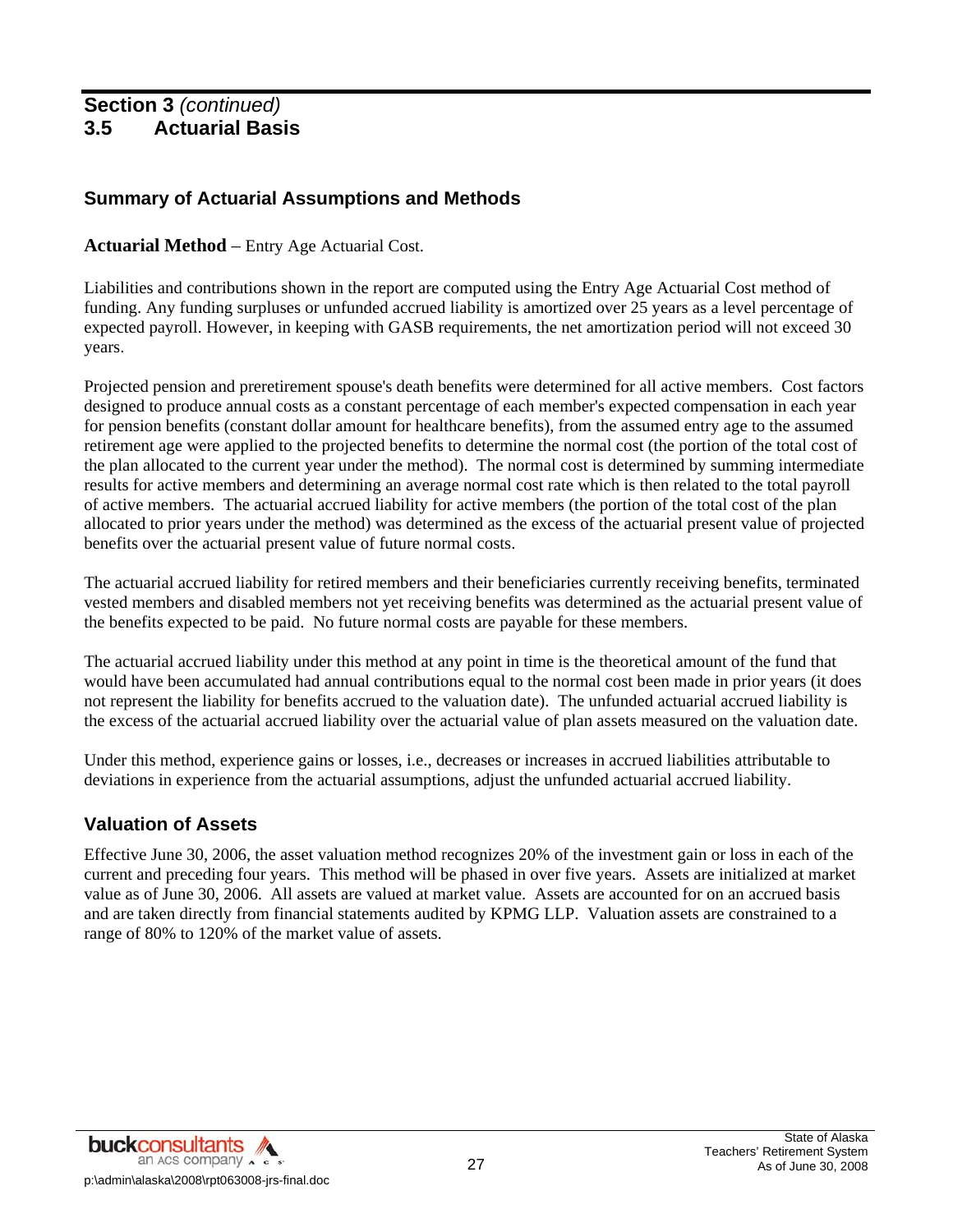## **Valuation of Medical and Prescription Drug Benefits**

This section outlines the detailed methodology used to develop the initial per capita claims cost rates for the State of Alaska Judges' Retirement System postemployment healthcare plan. Note that methodology reflects the results of our Experience Study for the period July 1, 2001 to June 30, 2005.

Base claims cost rates are incurred healthcare costs expressed as a rate per member per year. Ideally, claims cost rates should be derived for each significant component of cost that can be expected to require differing projection assumptions or methods, i.e., medical claims, prescription drug claims, administrative costs, etc. Separate analysis is limited by the availability and credibility of cost and enrollment data for each component of cost. This valuation reflects non-prescription claims separated by Medicare status, including eligibility for free Part A coverage. Prescription costs are analyzed separately as in prior valuations. Administrative costs are assumed in the final per capita claims cost rates used for valuation purposes, as described below. Analysis to date on Medicare Part A coverage is limited since Part A coverage is not available by individual, nor is this status incorporated into historical claim data.

We analyzed Aetna and Premera management level reporting for calendar 2005 through fiscal 2008, as well as Aetna and Premera claim level data for calendar 2004 – 2006, and fiscal years 2007 and 2008, and derived recommended base claims cost rates as described in the following steps:

- 1. Based on analysis described in our Experience Study, dental, vision and audio claims (DVA) are excluded from data analyzed for this valuation.
- 2. Available management level reporting does not show claims or enrollment separately for Medicare and non-Medicare plan participants, but does include overall statistics as to the percentage of claims and enrollment attributable to both groups. Claim level reporting and the State's approved RDS listing from Medicare were used to augment cost data by Medicare status.
- 3. Alaska retirees who do not have 40 quarters of Medicare-covered compensation do not qualify for Medicare Part A coverage free of charge. This is a relatively small and closed group. Medicare was applied to State employment for all employees hired after March 31, 1986. For these "no-Part A" individuals, the State is the primary payer for hospital bills and other Part A services. Thus, claims costs are higher for the no-Part A group. To date, claim and enrollment experience is not available separately for participants with both Medicare Parts A and B and those with Part B only. Therefore, higher no-Part A claims are spread across the entire retired population and have been applied to future claims of current active employees projected to retire in the future. To the extent that no-Part A claims can be isolated and applied strictly to the appropriate closed group, actuarial accrued liability will be more accurate and will be lower. The larger the no-Part A population, the more accrued liabilities will decrease.

After analysis of active employee data, including individual claim records, and accounting for retirees who return to work and therefore pay Medicare taxes, we assume that 4.0% of the active and inactive workforce will not qualify for free Part A coverage when they retire. Similarly, we assume 4.0% of the current Medicare retiree population does not receive Part A coverage.

All claims cost rates developed from management level reporting have been compared to similar rates developed from claim level data.

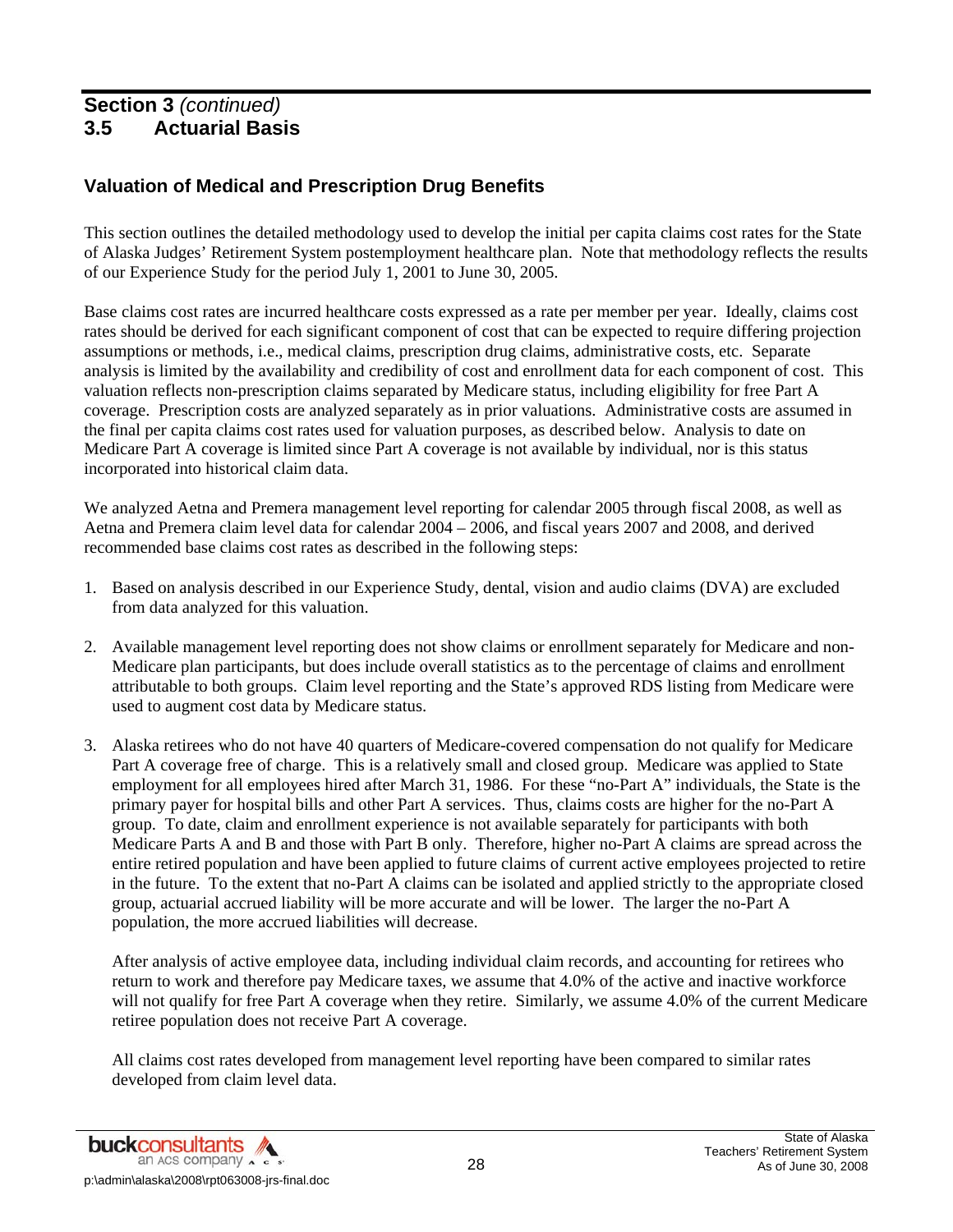4. The steps above result in separate paid claims cost rates for medical and prescription benefits for non-Medicare, Medicare Part B only and Medicare Part A&B members for the past four calendar years. Medical claims cost rates reflect differing average ages and levels of Medicare coordination for each group. Prescription claims cost rates reflect differing average ages. We converted paid claim data to incurred cost rates projected from each historical data period to the valuation year using an average of national and Alaskaspecific trend factors and developed weighted average incurred claims cost rates. The assumed lag between medical claim incurred and paid dates is approximately 1.78 months for medical claims and 0.6 months for prescription claims. This "trend and blend" methodology differs mechanically from the method used for 2004 and 2005 that essentially averaged three years of paid claims before projecting forward to an incurred basis for the valuation year. During transition to a trended blended average basis, we recommend weighting each year's data in the 5-year experience period at approximately 20%. We also incorporated actual administrative costs that are projected to increase at 5%.



State of Alaska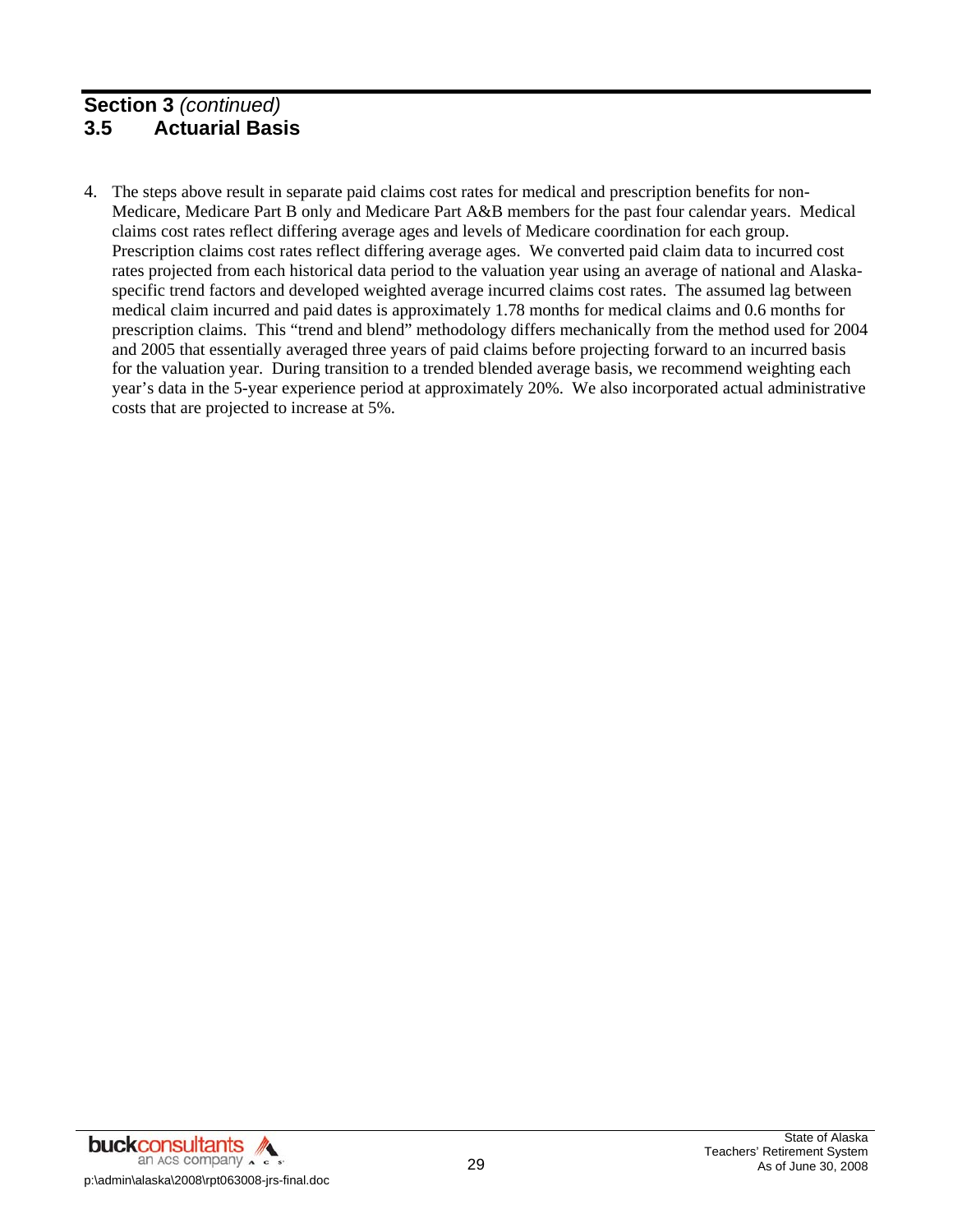|                                                                 | <b>Medical</b> |                     |               |                         | <b>Prescription Drugs</b> |                   |                   |                     |               |                         |               |           |               |              |
|-----------------------------------------------------------------|----------------|---------------------|---------------|-------------------------|---------------------------|-------------------|-------------------|---------------------|---------------|-------------------------|---------------|-----------|---------------|--------------|
|                                                                 |                |                     |               |                         |                           | <b>Medicare B</b> | <b>Medicare B</b> |                     |               |                         |               |           |               |              |
|                                                                 |                | <b>Pre-Medicare</b> |               | <b>Medicare A&amp;B</b> |                           | Only              |                   | <b>Pre-Medicare</b> |               | <b>Medicare A&amp;B</b> |               | Only      |               | <b>Total</b> |
| <b>Calendar 2005 Paid Claims</b>                                | \$             | 146,356,647         | \$            | 25,618,571              | -\$                       | 3,976,509         | \$                | 42,812,358          | \$            | 35,481,585              | \$            | 1,999,302 | -S            | 256,244,972  |
| Membership                                                      |                | 33,343              |               | 18,603                  |                           | 979               |                   | 33,343              |               | 18,603                  |               | 979       |               | 52,925       |
| Paid Claims Cost Rate                                           | \$             | 4,389               | $\mathbb{S}$  | 1,377                   | $\mathcal{S}$             | 4,061             | $\mathbb{S}$      | 1,284               | <sup>\$</sup> | 1,907                   | $\mathbb{S}$  | 2,042     | $\mathbb{S}$  | 4,842        |
| Trend to FY2009                                                 |                | 1.360               |               | 1.360                   |                           | 1.360             |                   | 1.442               |               | 1.442                   |               | 1.442     |               |              |
| FY 2009 Paid Cost Rate                                          | \$             | 5,968               | $\mathbb{S}$  | 1,872                   | $\mathbb{S}$              | 5,522             | \$                | 1,852               | $\mathbb{S}$  | 2,751                   | $\mathbb{S}$  | 2,945     | $\mathcal{S}$ | 6,708        |
| Paid to Incurred Factor**                                       |                | 1.014               |               | 1.014                   |                           | 1.014             |                   | 1.006               |               | 1.006                   |               | 1.006     |               |              |
| <b>FY 2009 Incurred Cost Rate</b>                               | \$             | 6,054               | -\$           | 1,899                   | -\$                       | 5,602             | \$                | 1,862               | \$            | 2,766                   | \$            | 2,962     | \$            | 6,785        |
| Calendar 2006 Paid Claims***                                    | \$             | 150,287,171         | -\$           | 24,546,905              | -\$                       | 4,079,223         | -\$               | 45,461,356          | \$            | 39,644,399              | <b>S</b>      | 2,235,948 | -\$           | 266,255,002  |
| Membership                                                      |                | 33,473              |               | 19,490                  |                           | 1,026             |                   | 33,473              |               | 19,490                  |               | 1,026     |               | 53,989       |
| Paid Claims Cost Rate                                           | $\mathcal{S}$  | 4,490               | $\mathbb{S}$  | 1,259                   | $\mathcal{S}$             | 3,977             | \$                | 1,358               | $\mathcal{S}$ | 2,034                   | $\mathcal{S}$ | 2,180     | \$            | 4,932        |
| Trend to FY2009                                                 |                | 1.261               |               | 1.261                   |                           | 1.261             |                   | 1.303               |               | 1.303                   |               | 1.303     |               |              |
| FY 2009 Paid Cost Rate                                          | $\mathbb{S}$   | 5.660               | $\mathcal{S}$ | 1,588                   | $\mathcal{S}$             | 5.013             | $\mathbb{S}$      | 1.770               | <sup>\$</sup> | 2.651                   | <sup>\$</sup> | 2,841     | $\mathbb{S}$  | 6,286        |
| Paid to Incurred Factor**                                       |                | 1.014               |               | 1.014                   |                           | 1.014             |                   | 1.006               |               | 1.006                   |               | 1.006     |               |              |
| <b>FY 2009 Incurred Cost Rate</b>                               | \$             | 5,741               | \$            | 1,611                   | \$                        | 5,085             | \$                | 1,780               | \$            | 2,666                   | -S            | 2,857     | \$            | 6,358        |
| <b>Fiscal 2007 Paid Claims***</b>                               | \$             | 129,762,975         | -\$           | 22,677,328              | -\$                       | 3,524,812         | -\$               | 46,176,199          | <b>S</b>      | 42,348,638              | <b>S</b>      | 2,391,089 | -\$           | 246,881,041  |
| Membership                                                      |                | 33,446              |               | 20,315                  |                           | 1,069             |                   | 33,446              |               | 20,315                  |               | 1,069     |               | 54,830       |
| Paid Claims Cost Rate                                           | $\mathcal{S}$  | 3,880               | $\mathbb{S}$  | 1,116                   | $\mathcal{S}$             | 3,297             | $\mathbb{S}$      | 1,381               | <sup>\$</sup> | 2,085                   | <sup>\$</sup> | 2,236     | $\mathbb{S}$  | 4,503        |
| Trend to FY2009                                                 |                | 1.216               |               | 1.216                   |                           | 1.216             |                   | 1.241               |               | 1.241                   |               | 1.241     |               |              |
| FY 2009 Paid Cost Rate                                          | <sup>\$</sup>  | 4,719               | $\mathcal{S}$ | 1,358                   | $\mathcal{S}$             | 4,010             | $\mathcal{S}$     | 1.714               | $\mathbb{S}$  | 2,587                   | $\mathcal{S}$ | 2,776     | $\mathcal{S}$ | 5,518        |
| Paid to Incurred Factor**                                       |                | 1.014               |               | 1.014                   |                           | 1.014             |                   | 1.006               |               | 1.006                   |               | 1.006     |               |              |
| <b>FY 2009 Incurred Cost Rate</b>                               | \$             | 4,787               | \$            | 1,377                   | \$                        | 4,067             | -\$               | 1,723               | \$            | 2,602                   | -\$           | 2,791     | -\$           | 5,579        |
| <b>Fiscal 2008 Paid Claims</b>                                  |                | 169,598,064         | -\$           | 28,657,490              | -\$                       | 6,079,463         | -\$               | 53,506,123          | -\$           | 52,529,773              | -\$           | 2,346,512 | -\$           | 312,717,425  |
| Membership                                                      |                | 33,630              |               | 21,434                  |                           | 893               |                   | 33,630              |               | 21,434                  |               | 893       |               | 55,957       |
| Paid Claims Cost Rate                                           | \$             | 5,043               | $\mathbb{S}$  | 1,337                   | $\mathbb{S}$              | 6,807             | \$                | 1,591               | $\mathbb{S}$  | 2,451                   | \$            | 2,627     | $\mathcal{S}$ | 5,589        |
| Trend to FY2009                                                 |                | 1.102               |               | 1.102                   |                           | 1.102             |                   | 1.112               |               | 1.112                   |               | 1.112     |               |              |
| FY 2009 Paid Cost Rate                                          | \$.            | 5,555               | $\mathbb{S}$  | 1,473                   | $\mathcal{S}$             | 7,499             | $\mathbb{S}$      | 1,769               | <sup>\$</sup> | 2,724                   | $\mathbb{S}$  | 2,921     | $\mathbb{S}$  | 6,176        |
| Paid to Incurred Factor**                                       |                | 1.014               |               | 1.014                   |                           | 1.014             |                   | 1.006               |               | 1.006                   |               | 1.006     |               |              |
| <b>FY 2009 Incurred Cost Rate</b>                               |                | 5,635               | -\$           | 1,494                   | -\$                       | 7,607             | -\$               | 1,779               | -\$           | 2,740                   | -\$           | 2,937     | -\$           | 6,246        |
| Weighted Average 7/1/2008-6/30/2009 Incurred Claims Cost Rates: |                |                     |               |                         |                           |                   |                   |                     |               |                         |               |           |               |              |
| At average age                                                  | -\$            | 5,601               | -S            | 1,640                   | -S                        | 5,189             | -\$               | 1.794               | -\$           | 2,719                   | $\mathcal{S}$ | 2,917     | \$            | 6,310        |
| At age $65*$                                                    | $\mathcal{S}$  | 7,670               | -\$           | 1,296                   | $\mathcal{S}$             | 3,384             | - \$              | 2,379               | <sup>\$</sup> | 2,379                   | <sup>\$</sup> | 2,379     | \$            | 7,322        |

#### **June 30, 2008 Valuation – FY 2009 Claims Cost Rates**

\* Methodology prior to 2006 did not include separate Part B only analysis; applicable rates above are determined so that the composite Medicare rate equates to separate A&B and B only rates based on the 4.0% of Medicare membership assumed to lack Part A.

\*\* As data specific to Medicare and Pre-Medicare retirees is provided, lag factors specific to Medicare status will be reflected.

\*\*\* Calendar 2006 Paid Claims covers the period from 01/01/2006 through 06/30/2006, along with estimated claims runout under the then current TPA. Fiscal 2007 Paid Claims covers the period from 07/01/2006 through 06/30/2007, with claims paid under the then current TPA.

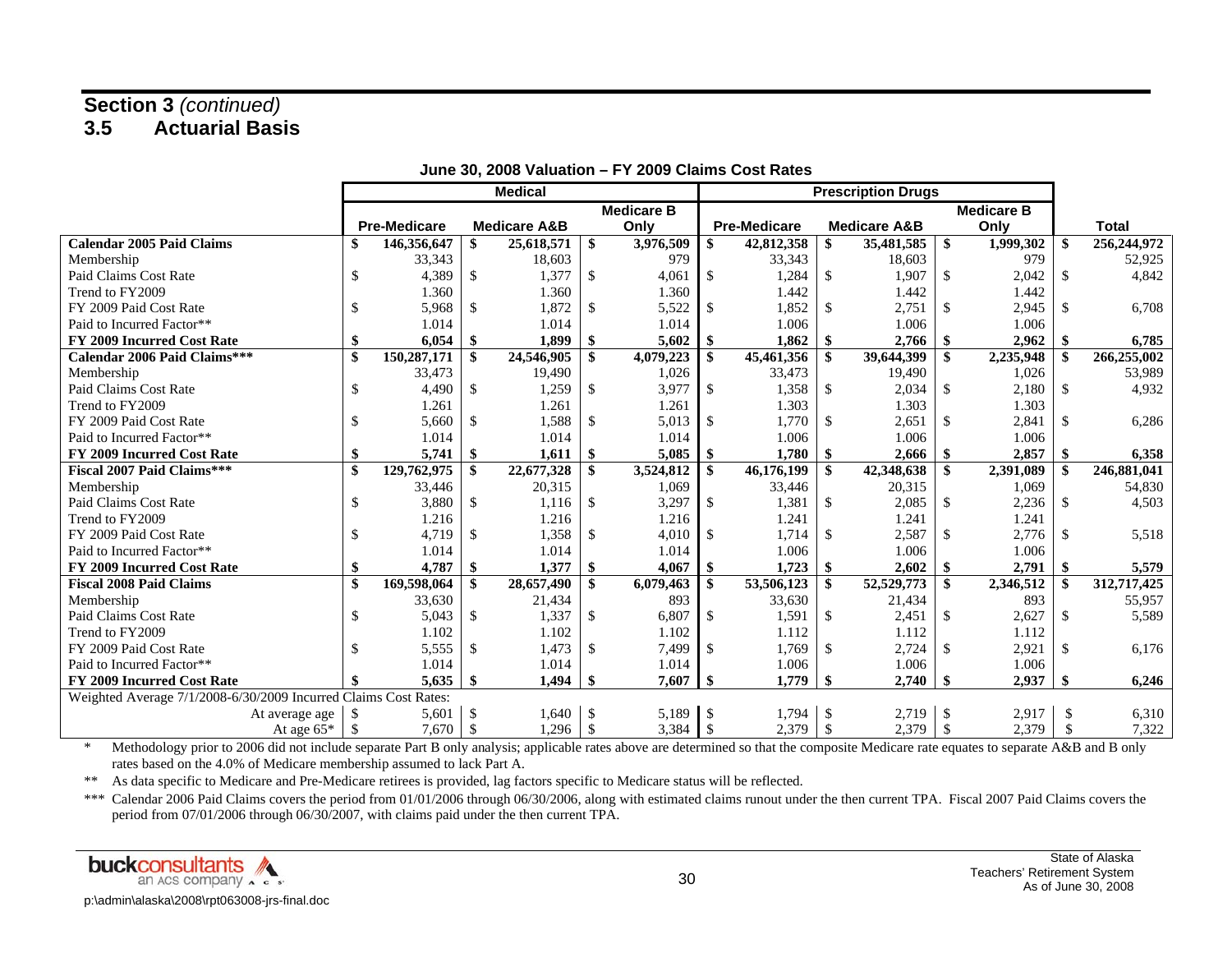Following the development of total projected costs, a distribution of per capita claims cost was developed. This was accomplished by allocating total projected costs to the population census used in the valuation. The allocation was done separately for each of prescription drugs and medical costs for the Medicare eligible and pre-Medicare populations. The allocation weights were developed using participant counts by age and assumed morbidity and aging factors. Results were tested for reasonableness based on historical trend and external benchmarks for costs paid by Medicare.

Below are the results of this analysis:

| Age | <b>Medical and</b><br><b>Medicare Parts A &amp;</b><br>B | <b>Medical and</b><br><b>Medicare</b><br><b>Part B Only</b> | <b>Prescription</b><br>Drug and<br><b>Medicare Retiree</b><br><b>Drug Subsidy</b> |
|-----|----------------------------------------------------------|-------------------------------------------------------------|-----------------------------------------------------------------------------------|
| 45  | 4,248<br>S.                                              | \$4,248                                                     | \$1,255                                                                           |
| 50  | 4,806                                                    | 4,806                                                       | 1,490                                                                             |
| 55  | 5,437                                                    | 5,437                                                       | 1,770                                                                             |
| 60  | 6,458                                                    | 6,458                                                       | 2,052                                                                             |
| 65  | 1,296                                                    | 3,384                                                       | 1,870                                                                             |
| 70  | 1,577                                                    | 4,117                                                       | 2,014                                                                             |
| 75  | 1,873                                                    | 4,889                                                       | 2,149                                                                             |
| 80  | 2,018                                                    | 5,266                                                       | 2,203                                                                             |

#### **Distribution of Per Capita Claims Cost by Age for the Period July 1, 2008 through June 30, 2009**

# **Changes in Methods Since the Prior Valuation**

There were no changes in methods from the prior valuation, except for any described in the healthcare sections above.

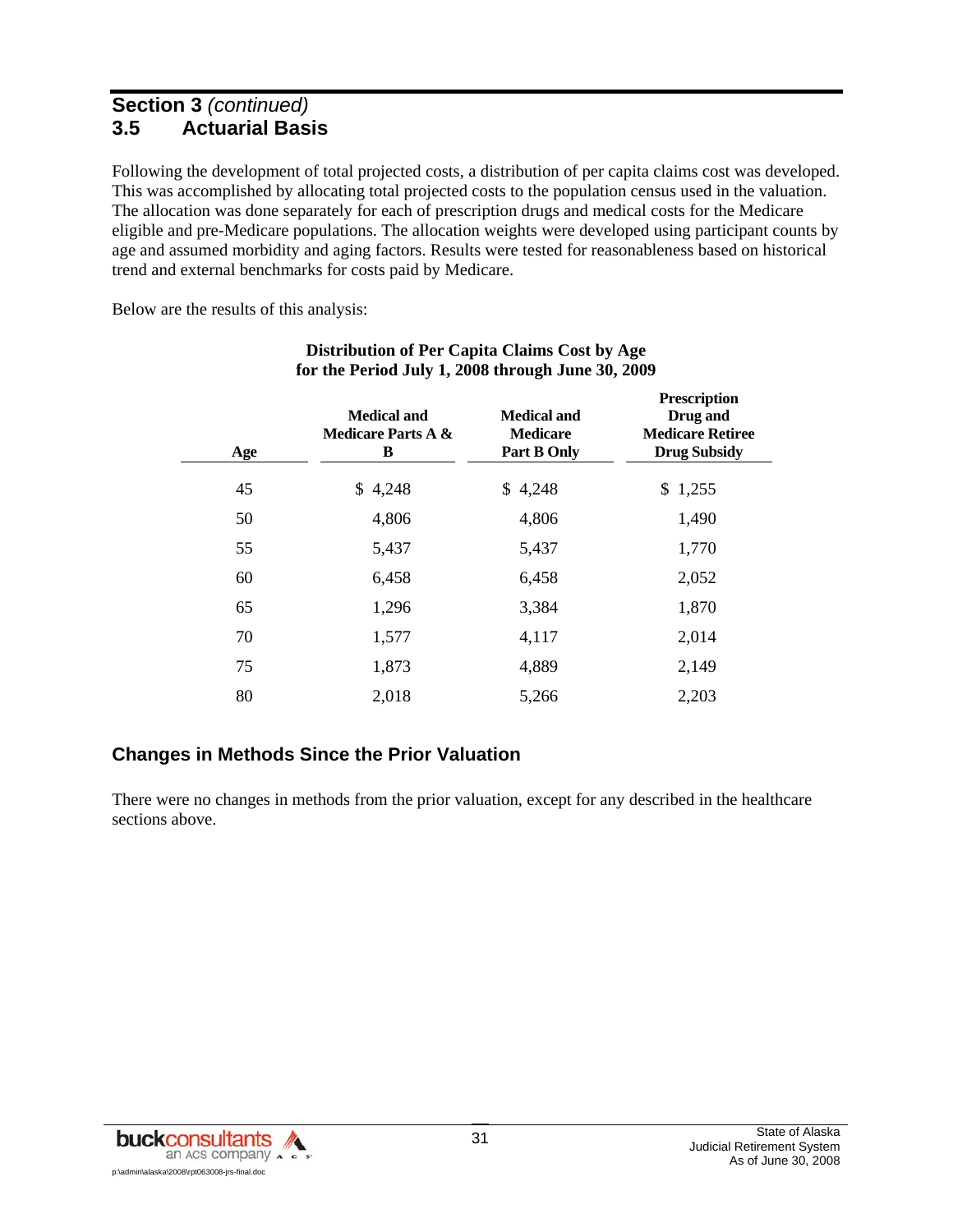| <b>Investment Return</b>         | 8.25% per year, compound annually, net of expenses for all funding<br>calculations and pension disclosure; 8.25% for healthcare liabilities<br>under GASB 43.                                                                      |                                                                                                                                                  |                                   |                                   |              |                                            |  |  |  |
|----------------------------------|------------------------------------------------------------------------------------------------------------------------------------------------------------------------------------------------------------------------------------|--------------------------------------------------------------------------------------------------------------------------------------------------|-----------------------------------|-----------------------------------|--------------|--------------------------------------------|--|--|--|
| Pre-retirement Mortality         | 55% of the male rates and 60% of the female rates in the 1994<br>Group Annuity Mortality Table without margin for males and<br>females, 1994 Base Year. (See Table 1.)                                                             |                                                                                                                                                  |                                   |                                   |              |                                            |  |  |  |
| <b>Post-retirement Mortality</b> |                                                                                                                                                                                                                                    | 1994 Group Annuity Mortality Table without margin setback 1 year<br>for females and 3 years for males, 1994 Base Year. (See Table 2.)            |                                   |                                   |              |                                            |  |  |  |
| <b>Salary Scale</b>              |                                                                                                                                                                                                                                    |                                                                                                                                                  | 4% per year, compounded annually. |                                   |              |                                            |  |  |  |
| <b>Total Payroll Growth</b>      | 4% per year.                                                                                                                                                                                                                       |                                                                                                                                                  |                                   |                                   |              |                                            |  |  |  |
| <b>Total Inflation</b>           |                                                                                                                                                                                                                                    | Total inflation as measured by the Consumer Price Index for urban<br>and clerical workers for Anchorage is assumed to increase 3.5%<br>annually. |                                   |                                   |              |                                            |  |  |  |
| Per Capita Claims Cost           | Sample claims cost rates for FY09 medical and prescription are<br>shown below:                                                                                                                                                     |                                                                                                                                                  |                                   |                                   |              |                                            |  |  |  |
|                                  |                                                                                                                                                                                                                                    |                                                                                                                                                  | <b>Medical</b>                    |                                   |              | <b>Prescription Drugs</b>                  |  |  |  |
|                                  |                                                                                                                                                                                                                                    | <b>Total</b>                                                                                                                                     | <b>Medicare</b><br>Part<br>A & B  | <b>Medicare</b><br>Part B<br>Only | <b>Total</b> | <b>Medicare</b><br>Part D<br>Reimbursement |  |  |  |
|                                  | Age 65                                                                                                                                                                                                                             | \$7,670                                                                                                                                          | \$1,296                           | \$3,384                           | \$2,379      | \$509                                      |  |  |  |
| <b>Health Cost Trend</b>         | The table below shows the rate used to project the cost from the<br>shown fiscal year to the next fiscal year. For example, 8.0% is<br>applied to the FY09 rate claims costs to get the FY10 claims<br>costs.                      |                                                                                                                                                  |                                   |                                   |              |                                            |  |  |  |
|                                  |                                                                                                                                                                                                                                    |                                                                                                                                                  |                                   |                                   | Prescription |                                            |  |  |  |
|                                  |                                                                                                                                                                                                                                    |                                                                                                                                                  |                                   | <b>Medical</b>                    | <b>Drugs</b> |                                            |  |  |  |
|                                  |                                                                                                                                                                                                                                    | <b>FY09</b>                                                                                                                                      |                                   | 8.0%                              | 10.8%        |                                            |  |  |  |
|                                  |                                                                                                                                                                                                                                    | <b>FY10</b><br><b>FY11</b>                                                                                                                       |                                   | 7.5%<br>6.9%                      |              | 9.6%<br>8.3%                               |  |  |  |
|                                  |                                                                                                                                                                                                                                    | FY12                                                                                                                                             |                                   | 6.4%                              |              | 7.1%                                       |  |  |  |
|                                  |                                                                                                                                                                                                                                    | FY13                                                                                                                                             |                                   | 5.9%                              |              | 5.9%                                       |  |  |  |
|                                  |                                                                                                                                                                                                                                    | FY14                                                                                                                                             |                                   | 5.9%                              |              | 5.9%                                       |  |  |  |
|                                  |                                                                                                                                                                                                                                    | <b>FY15</b>                                                                                                                                      |                                   | 5.9%                              |              |                                            |  |  |  |
|                                  |                                                                                                                                                                                                                                    | <b>FY25</b>                                                                                                                                      |                                   | 5.8%                              | 5.9%<br>5.8% |                                            |  |  |  |
|                                  |                                                                                                                                                                                                                                    | <b>FY50</b>                                                                                                                                      |                                   | 5.7%                              | 5.7%         |                                            |  |  |  |
|                                  | <b>FY100</b><br>5.1%<br>5.1%                                                                                                                                                                                                       |                                                                                                                                                  |                                   |                                   |              |                                            |  |  |  |
|                                  | For the June 30, 2008 valuation, the Society of Actuaries'<br>Healthcare Cost Trend Model was adopted. This model<br>effectively begins estimating trend amounts beginning in<br>2012 and projects out to 2100. The model has been |                                                                                                                                                  |                                   |                                   |              |                                            |  |  |  |

# **Summary of Actuarial Assumptions and Methods** *(continued)*



Alaska.

populated with assumptions that are specific to the State of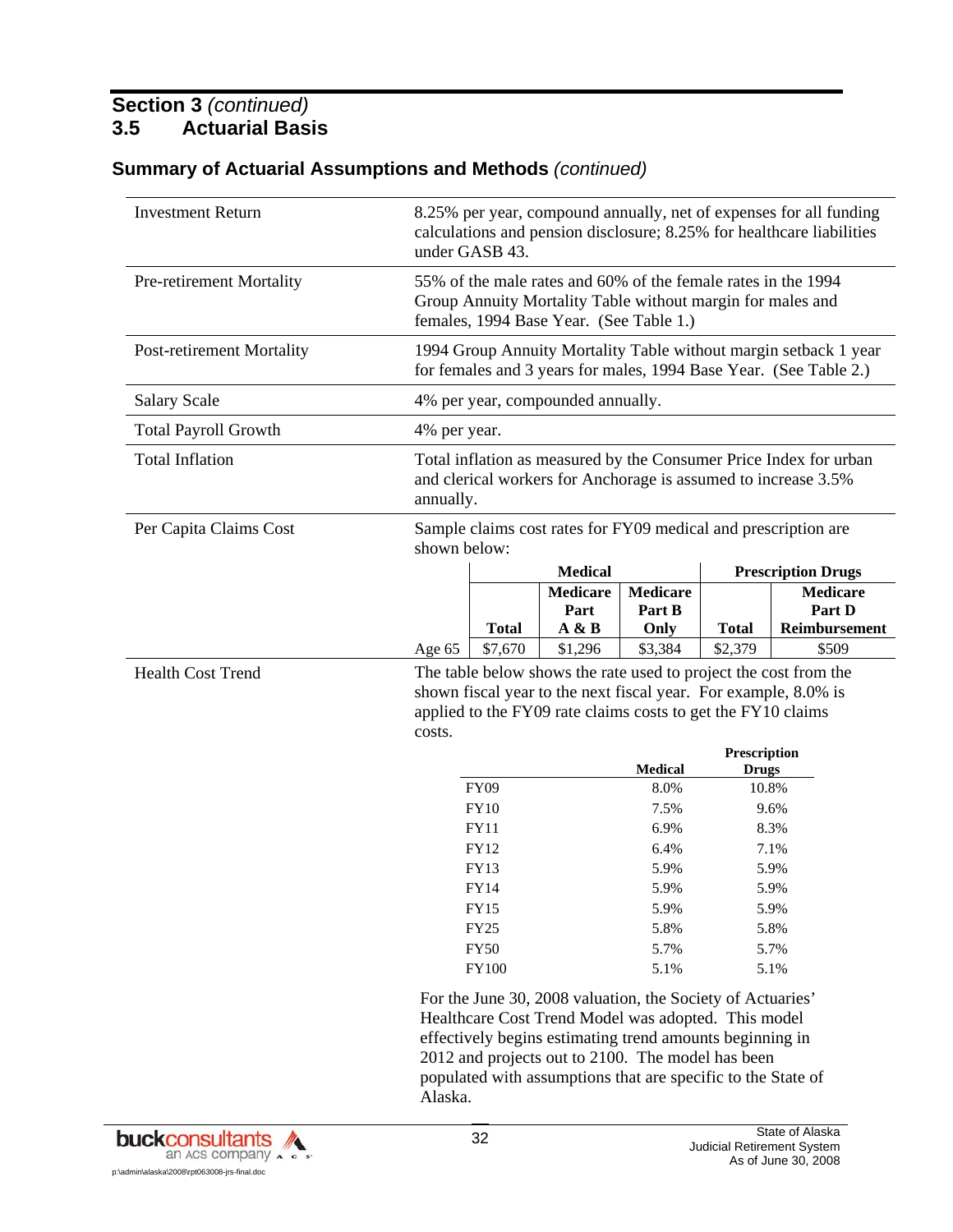| <b>Aging Factors</b>          | <u>Age</u>                                                                                                                   | <b>Medical</b>                                   | <b>Prescription Drugs</b> |  |  |  |  |  |  |
|-------------------------------|------------------------------------------------------------------------------------------------------------------------------|--------------------------------------------------|---------------------------|--|--|--|--|--|--|
|                               | $0 - 44$                                                                                                                     | 2.0%                                             | 4.5%                      |  |  |  |  |  |  |
|                               | $45 - 54$                                                                                                                    | 2.5%                                             | 3.5%                      |  |  |  |  |  |  |
|                               | 55-64                                                                                                                        | 3.5%                                             | 3.0%                      |  |  |  |  |  |  |
|                               | 65-73                                                                                                                        | 4.0%                                             | 1.5%                      |  |  |  |  |  |  |
|                               | 74-83                                                                                                                        | 1.5%                                             | 0.5%                      |  |  |  |  |  |  |
|                               | $84+$                                                                                                                        | 0.5%                                             | 0.0%                      |  |  |  |  |  |  |
| <b>Medical Participation</b>  | Because medical benefits are provided at no cost to the retiree, we<br>have assumed 100% participation in the medical plans. |                                                  |                           |  |  |  |  |  |  |
| Turnover and Early Retirement | Annual turnover and early retirement at each age and service is                                                              |                                                  |                           |  |  |  |  |  |  |
|                               | the greatest of the following amounts:                                                                                       |                                                  |                           |  |  |  |  |  |  |
|                               | $0\%$<br>a.                                                                                                                  |                                                  |                           |  |  |  |  |  |  |
|                               | 3% if service is greater than 15 years<br>b.                                                                                 |                                                  |                           |  |  |  |  |  |  |
|                               | 6% if vested and immediately eligible<br>$\mathbf{c}$ .                                                                      |                                                  |                           |  |  |  |  |  |  |
|                               |                                                                                                                              | for full benefits based on retirement provision. |                           |  |  |  |  |  |  |
|                               | 10% if vested and age is greater than 64.<br>d.                                                                              |                                                  |                           |  |  |  |  |  |  |
|                               | Terminated vested members are expected to commence                                                                           |                                                  |                           |  |  |  |  |  |  |
|                               | benefits at age 60.                                                                                                          |                                                  |                           |  |  |  |  |  |  |
| Disability                    | In accordance with Table 3. Post-disability mortality in<br>accordance with Table 4.                                         |                                                  |                           |  |  |  |  |  |  |
| Maximum Retirement Age        | Age $70$                                                                                                                     |                                                  |                           |  |  |  |  |  |  |
| <b>Martial Status</b>         | Married members are assumed to choose the 50% Joint and                                                                      |                                                  |                           |  |  |  |  |  |  |
|                               | Survivor benefit option. 90% of active and inactive members                                                                  |                                                  |                           |  |  |  |  |  |  |
|                               | are assumed to be married. Husbands are assumed to be 4                                                                      |                                                  |                           |  |  |  |  |  |  |
|                               | years older than their wives.                                                                                                |                                                  |                           |  |  |  |  |  |  |
| Form of Payment               | Modified Cash Refund Annuity                                                                                                 |                                                  |                           |  |  |  |  |  |  |

### **Summary of Actuarial Assumptions and Methods** *(continued)*

### **Changes in Assumptions Since the Last Valuation**

|                               | June 30, 2007                   | <b>June 30, 2008</b>             |
|-------------------------------|---------------------------------|----------------------------------|
| <b>Healthcare Trend Rates</b> | Trend table started at 8.5% for | Trend table is based on the      |
|                               | medical and 12% for             | Society of Actuaries' Healthcare |
|                               | prescription drugs and graded   | Cost Trend Model and starts at   |
|                               | down to an ultimate rate of 5%  | 8.0% for medical and 10.8% for   |
|                               | by $FY15$ .                     | prescription drugs. The table    |
|                               |                                 | grades down to 5.1% over 100     |
|                               |                                 | years.                           |

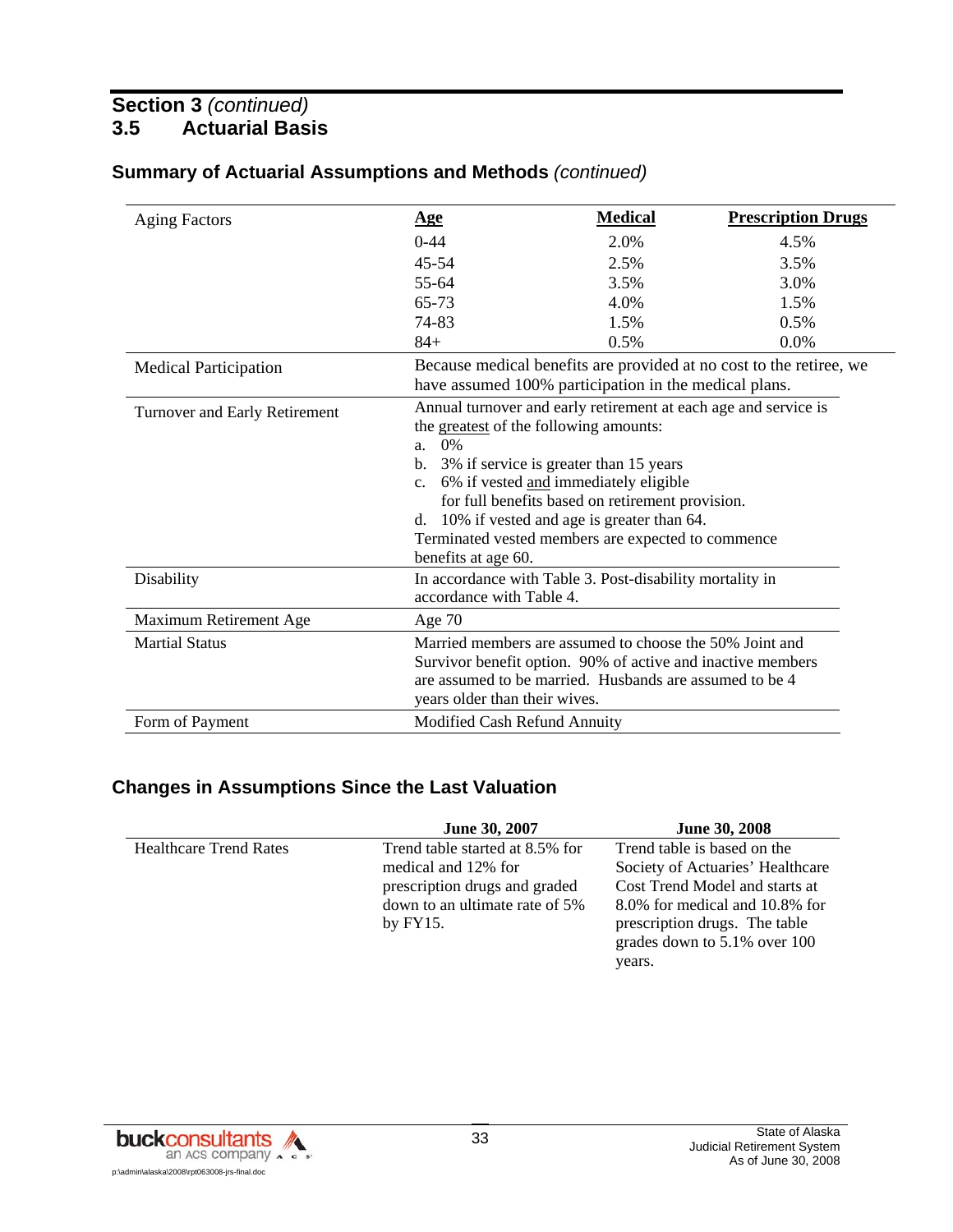|     | Rate        |        |     | Rate        |               |  |  |  |
|-----|-------------|--------|-----|-------------|---------------|--|--|--|
| Age | <b>Male</b> | Female | Age | <b>Male</b> | <b>Female</b> |  |  |  |
| 20  | .300        | .183   | 45  | .933        | .628          |  |  |  |
| 21  | .314        | .185   | 46  | 1.019       | .667          |  |  |  |
| 22  | .329        | .187   | 47  | 1.123       | .718          |  |  |  |
| 23  | .348        | .188   | 48  | 1.243       | .778          |  |  |  |
| 24  | .369        | .188   | 49  | 1.376       | .845          |  |  |  |
| 25  | .391        | .188   | 50  | 1.525       | .922          |  |  |  |
| 26  | .412        | .190   | 51  | 1.698       | 1.012         |  |  |  |
| 27  | .430        | .194   | 52  | 1.900       | 1.118         |  |  |  |
| 28  | .446        | .203   | 53  | 2.120       | 1.231         |  |  |  |
| 29  | .461        | .214   | 54  | 2.353       | 1.345         |  |  |  |
| 30  | .474        | .226   | 55  | 2.617       | 1.480         |  |  |  |
| 31  | .486        | .241   | 56  | 2.927       | 1.653         |  |  |  |
| 32  | .496        | .256   | 57  | 3.301       | 1.883         |  |  |  |
| 33  | .502        | .272   | 58  | 3.726       | 2.167         |  |  |  |
| 34  | .502        | .289   | 59  | 4.193       | 2.492         |  |  |  |
| 35  | .503        | .308   | 60  | 4.717       | 2.864         |  |  |  |
| 36  | .510        | .330   | 61  | 5.315       | 3.286         |  |  |  |
| 37  | .527        | .356   | 62  | 6.001       | 3.763         |  |  |  |
| 38  | .556        | .386   | 63  | 6.784       | 4.307         |  |  |  |
| 39  | .591        | .421   | 64  | 7.653       | 4.916         |  |  |  |
| 40  | .634        | .458   |     |             |               |  |  |  |
| 41  | .684        | .496   |     |             |               |  |  |  |
| 42  | .740        | .533   |     |             |               |  |  |  |
| 43  | .800        | .566   |     |             |               |  |  |  |
| 44  | .862        | .595   |     |             |               |  |  |  |

### **Table 1 Pre-Retirement Mortality Rates Annual Rates Per 1,000 Members**

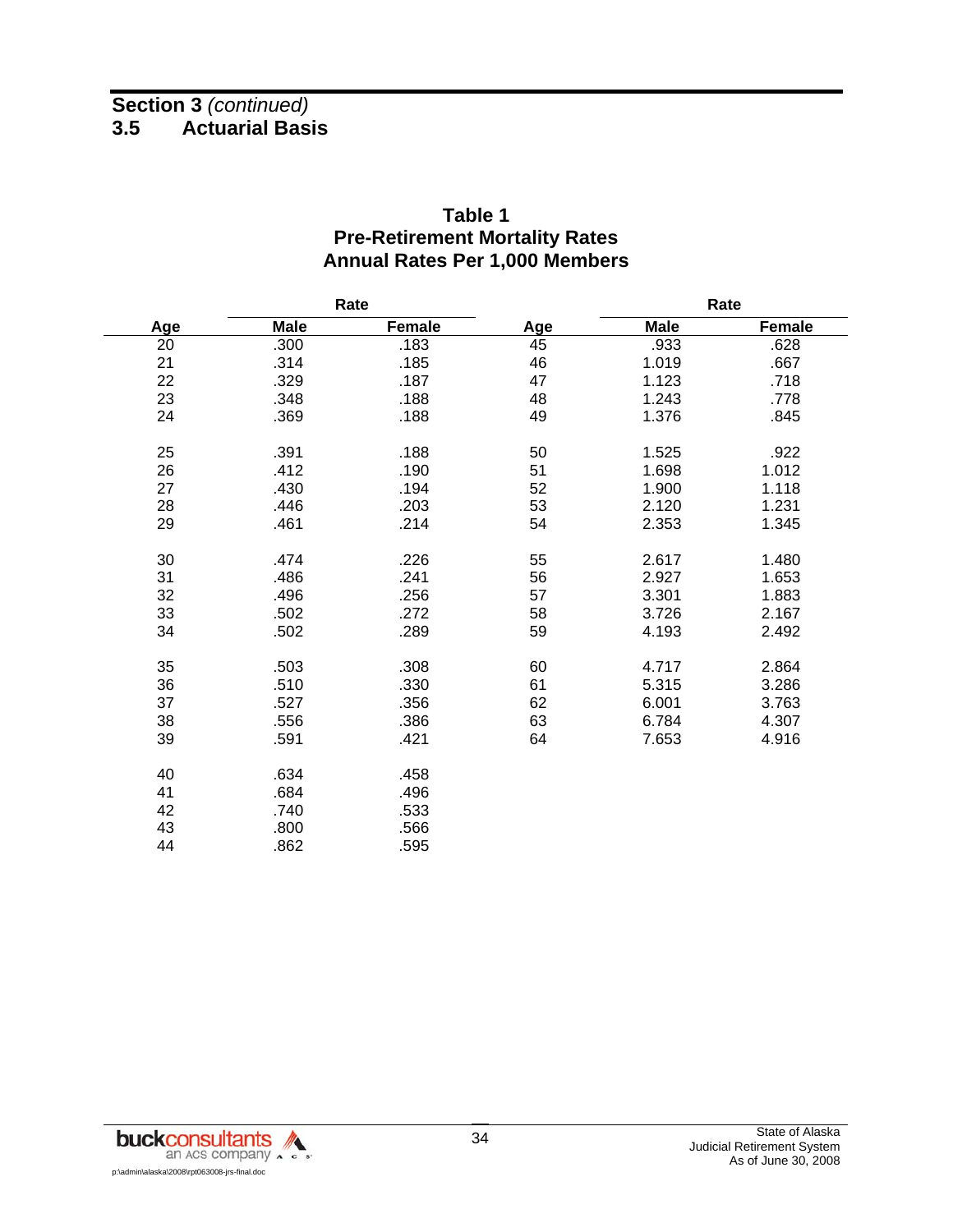|     | Rate        |        |     | Rate        |               |  |  |
|-----|-------------|--------|-----|-------------|---------------|--|--|
| Age | <b>Male</b> | Female | Age | <b>Male</b> | <b>Female</b> |  |  |
| 20  | .463        | .301   | 45  | 1.346       | .992          |  |  |
| 21  | .495        | .305   | 46  | 1.454       | 1.046         |  |  |
| 22  | .521        | .308   | 47  | 1.568       | 1.111         |  |  |
| 23  | .545        | .311   | 48  | 1.697       | 1.196         |  |  |
| 24  | .570        | .313   | 49  | 1.852       | 1.297         |  |  |
| 25  | .598        | .313   | 50  | 2.042       | 1.408         |  |  |
| 26  | .633        | .313   | 51  | 2.260       | 1.536         |  |  |
| 27  | .671        | .316   | 52  | 2.501       | 1.686         |  |  |
| 28  | .711        | .324   | 53  | 2.773       | 1.864         |  |  |
| 29  | .749        | .338   | 54  | 3.088       | 2.051         |  |  |
| 30  | .782        | .356   | 55  | 3.455       | 2.241         |  |  |
| 31  | .811        | .377   | 56  | 3.854       | 2.466         |  |  |
| 32  | .838        | .401   | 57  | 4.278       | 2.755         |  |  |
| 33  | .862        | .427   | 58  | 4.758       | 3.139         |  |  |
| 34  | .883        | .454   | 59  | 5.322       | 3.612         |  |  |
| 35  | .902        | .482   | 60  | 6.001       | 4.154         |  |  |
| 36  | .912        | .514   | 61  | 6.774       | 4.773         |  |  |
| 37  | .913        | .550   | 62  | 7.623       | 5.476         |  |  |
| 38  | .915        | .593   | 63  | 8.576       | 6.271         |  |  |
| 39  | .927        | .643   | 64  | 9.663       | 7.179         |  |  |
| 40  | .958        | .701   |     |             |               |  |  |
| 41  | 1.010       | .763   |     |             |               |  |  |
| 42  | 1.075       | .826   |     |             |               |  |  |
| 43  | 1.153       | .888   |     |             |               |  |  |
| 44  | 1.243       | .943   |     |             |               |  |  |

### **Table 2 Post-Retirement Mortality Rates Annual Rates Per 1,000 Members**

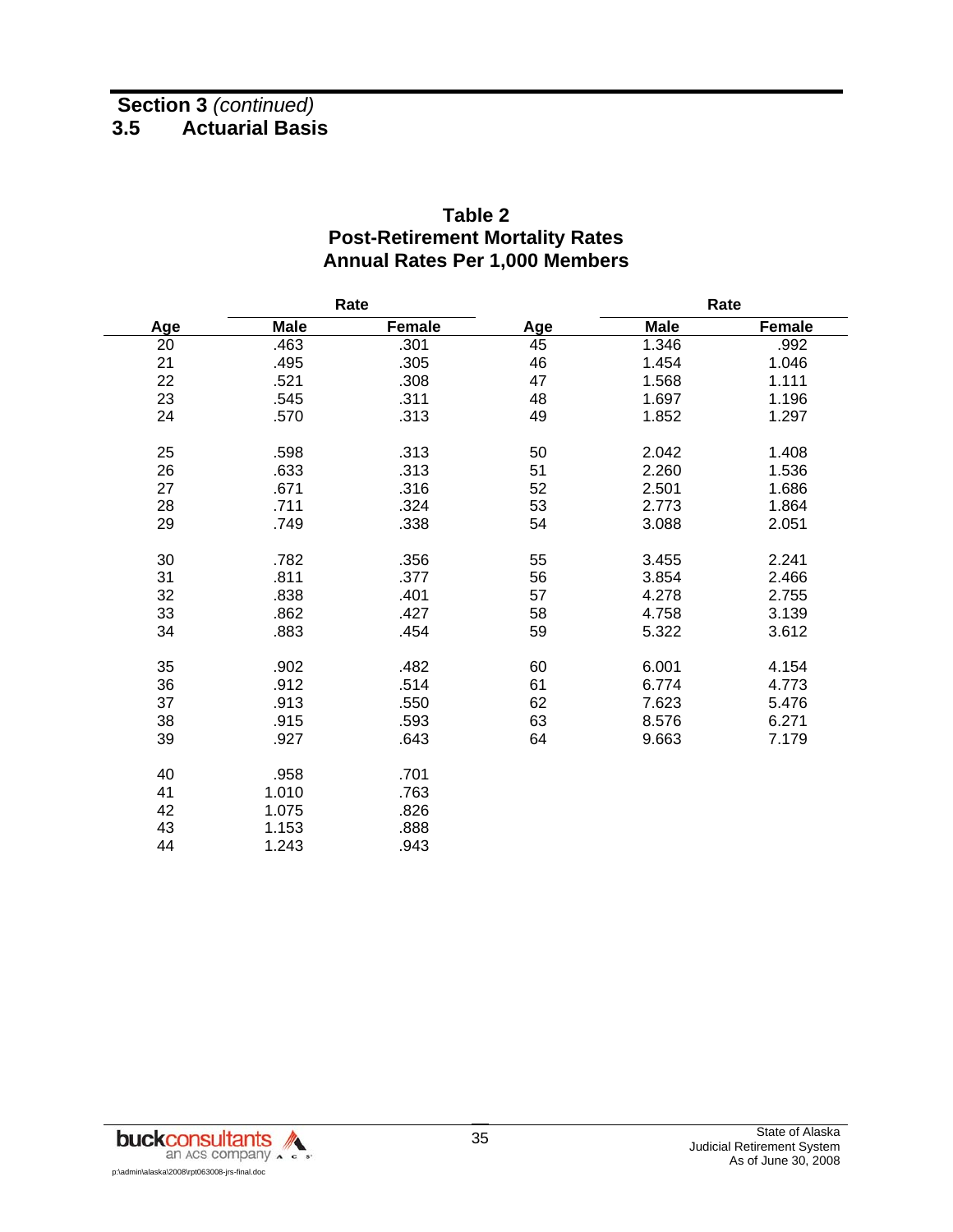### **Table 3 Disability Rates Annual Rates Per 1,000 Members**

| Age             | Rate | Age | Rate |
|-----------------|------|-----|------|
| $\overline{20}$ | .17  | 45  | .41  |
| 21              | .17  | 46  | .44  |
| 22              | .18  | 47  | .48  |
| 23              | .18  | 48  | .52  |
| 24              | .18  | 49  | .56  |
|                 |      |     |      |
| 25              | .19  | 50  | .60  |
| 26              | .19  | 51  | .65  |
| 27              | .19  | 52  | .72  |
| 28              | .20  | 53  | .80  |
| 29              | .20  | 54  | .89  |
|                 |      |     |      |
| 30              | .21  | 55  | 1.00 |
| 31              | .21  | 56  | 1.15 |
| 32              | .22  | 57  | 1.34 |
| 33              | .22  | 58  | 1.53 |
| 34              | .23  | 59  | 1.80 |
| 35              | .24  |     |      |
| $36\,$          | .25  |     |      |
| 37              | .26  |     |      |
| $38\,$          | .27  |     |      |
| 39              | .28  |     |      |
|                 |      |     |      |
| 40              | .29  |     |      |
| 41              | .30  |     |      |
| 42              | .32  |     |      |
| 43              | .34  |     |      |
| 44              | .37  |     |      |
|                 |      |     |      |